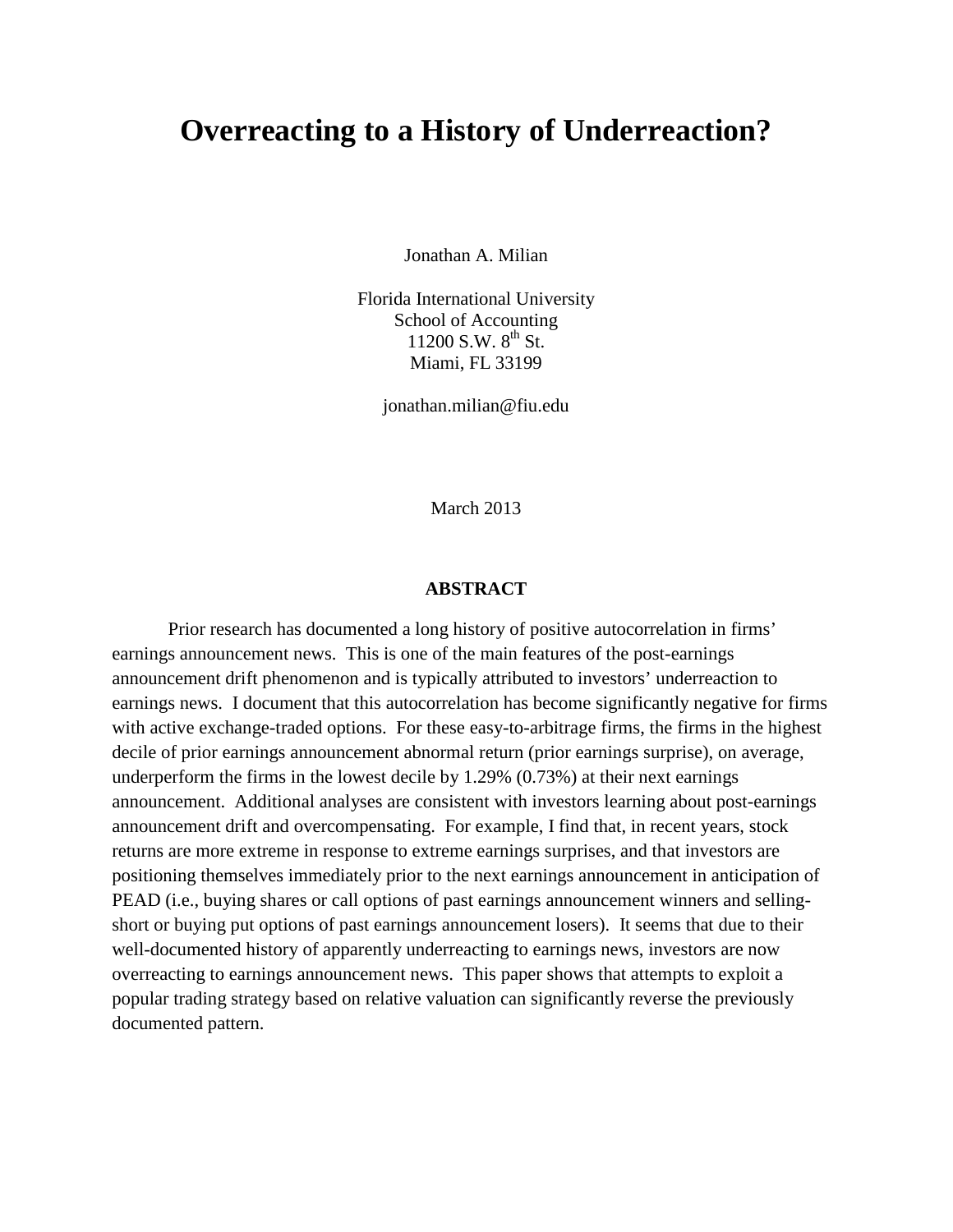### 1. INTRODUCTION

Grossman and Stiglitz (1980) note that only through costly information search and trading by arbitrageurs are security prices driven towards fundamental value, and Lee (2001) discusses market efficiency as a process and a journey, one in which financial researchers can help lead the market towards greater efficiency. While on this journey, financial researchers have documented an extensive set of cross-sectional stock return predictors or anomalies (Green et al. 2013). In his review of anomalies, Schwert (2003) argues that increased arbitrage activity should cast doubt on whether these anomalies can persist. Consistent with a market that becomes more efficient over time, recent research has found that many of the most well-known anomalies no longer present profitable trading opportunities (e.g., Chordia et al. 2013; Green et al. 2011; Richardson et al. 2010). While this recent research is consistent with the notion of an increasingly efficient market in which arbitrageurs exploit opportunities to the point that the opportunities are no longer profitable, it is not clear that attempts to profit from a well-known cross-sectional anomaly always drives prices to fundamental values.

Attempts to exploit well-known cross-sectional anomalies do not necessarily drive prices to fundamental values because these trading strategies are based on relative values rather than absolute or fundamental values. As these trading strategies are not based on estimates of fundamental value, arbitrageurs relying solely on these strategies never know the extent of the mispricing, if any. This inherent uncertainty regarding the magnitude of the mispricing requires the arbitrageurs to understand the price impact, if any, of other arbitrageurs using the same strategy. Stein (2009) and Lundholm (2008) present theoretical models where some arbitrageurs trade using relative value strategies without consideration for fundamental value. They show that when this arbitrage activity becomes too aggressive, these arbitrageurs can cause the

1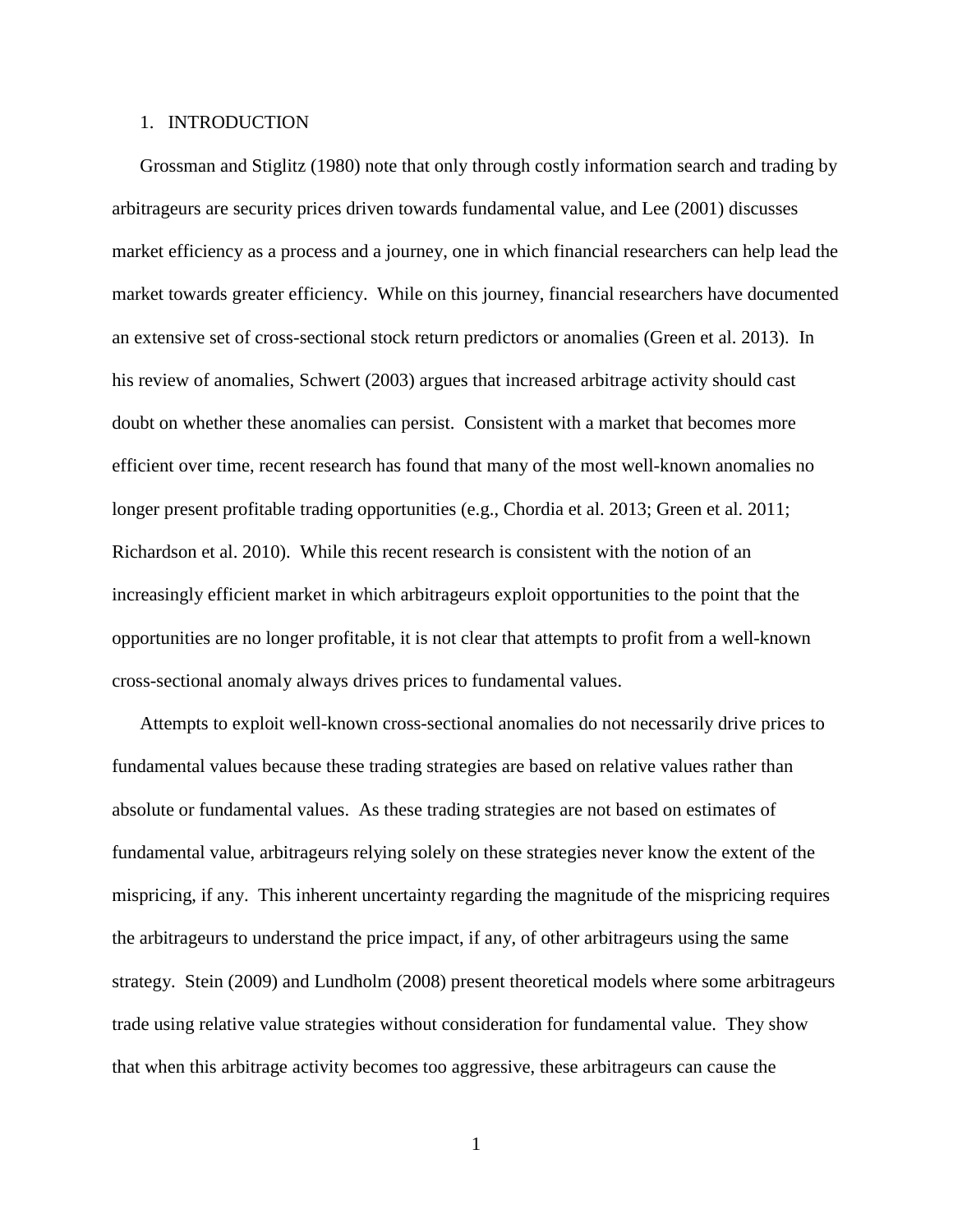opposite of the expected cross-sectional return pattern instead of eliminating the pattern. Similarly, Lo (2004) argues that in an adaptive market, trading strategies will undergo cycles of profit and loss depending on the magnitude of the profit opportunities and on the amount of capital used by arbitrageurs in the trading strategies. From these theoretical models, I hypothesize that the return pattern from a well-known cross-sectional anomaly can significantly reverse over a nontrivial period of time due to an overcrowding of arbitrageurs in that trading strategy.

To test my hypothesis, I examine one of the main features of the post-earnings announcement drift (PEAD) phenomenon. Specifically, I examine the autocorrelation in earnings announcement news for firms with active exchange-traded options. I select this setting because it has several attractive features that increase the likelihood of it being an overcrowded trade. First, the PEAD effect is one of the most well-known cross-sectional anomalies due to its long and extensively documented history. Second, exploiting the effect is not viewed as particularly risky because the most popular explanation for PEAD is that investors underreact to earnings news. Third, I focus my analysis on firms with active exchange-traded options because the strategy is easier to implement in these firms relative to firms without active options. Finally, because the magnitude of the abnormal returns is large and the timing of those abnormal returns is precise, this aspect of the PEAD effect is attractive to potential arbitrageurs (especially ones using options) as they are after opportunities with the greatest amount of abnormal returns possible per unit of time.

Consistent with my hypothesis, I find that instead of the expected positive autocorrelation in firms' earnings announcement news from the PEAD literature, there is a significantly negative autocorrelation in firms' earnings announcement news for firms with active options trading

2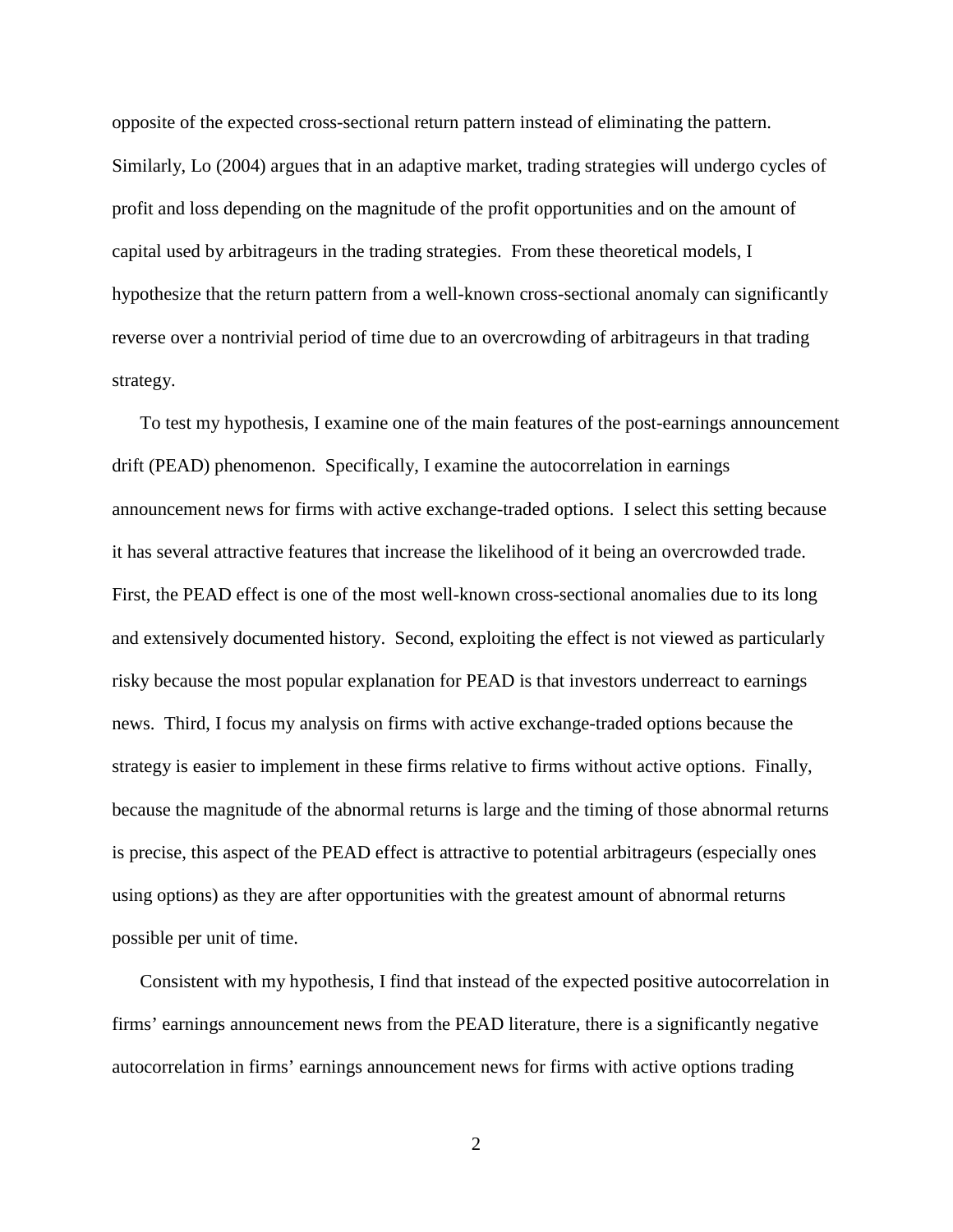during my 1996 – 2010 sample period. This significantly negative relation between firms' current earnings announcement abnormal returns and their prior earnings announcement news is of large economic significance, and is present regardless of whether the prior earnings news is measured as the prior earnings surprise or as the abnormal stock return at the prior earnings announcement. From 1996 - 2010, firms in the highest decile of prior earnings announcement abnormal returns (prior earnings surprises), on average, significantly underperform firms in the lowest decile by 1.29% (0.73%) over their next two-day earnings announcement window.

For firms with active options trading, prior earnings news remains a significantly negative predictor of future earnings announcement abnormal returns even after controlling for various variables that prior research has shown to predict future earnings announcement abnormal returns. In fact, it is the second most powerful predictor of future earnings announcement abnormal returns for firms with active options.<sup>[1](#page-3-0)</sup> This new negative relation is a more powerful predictor than classic earnings announcement abnormal return predictors such as size (e.g., Freeman 1987; Chari et al. 1988; Ball and Kothari 1991), growth (La Porta et al. 1997), and accruals (Sloan 1996). It is also a stronger predictor of earnings announcement abnormal returns than newly discovered predictors from options data such as option spreads (Jin et al. 2012; Atilgan 2012), option skews (Jin et al. 2012; Van Buskirk 2011), and O/S - option trading volume relative to share volume (Johnson and So 2012; Roll et al. 2010).

I examine three possible explanations for the negative autocorrelation in earnings news, and find some evidence consistent with each of them. First, I find that the stock price reactions to earnings surprises are more extreme in recent years (2003Q3 – 2010). This is consistent with investors learning from their past underreaction and overcompensating. Second, I find that

<span id="page-3-0"></span><sup>&</sup>lt;sup>1</sup> The most powerful predictor of the earnings announcement abnormal returns in my sample is the abnormal return in the days immediately prior to the earnings announcement (So and Wang 2011; Landsman et al. 2011; Aboody et al. 2013).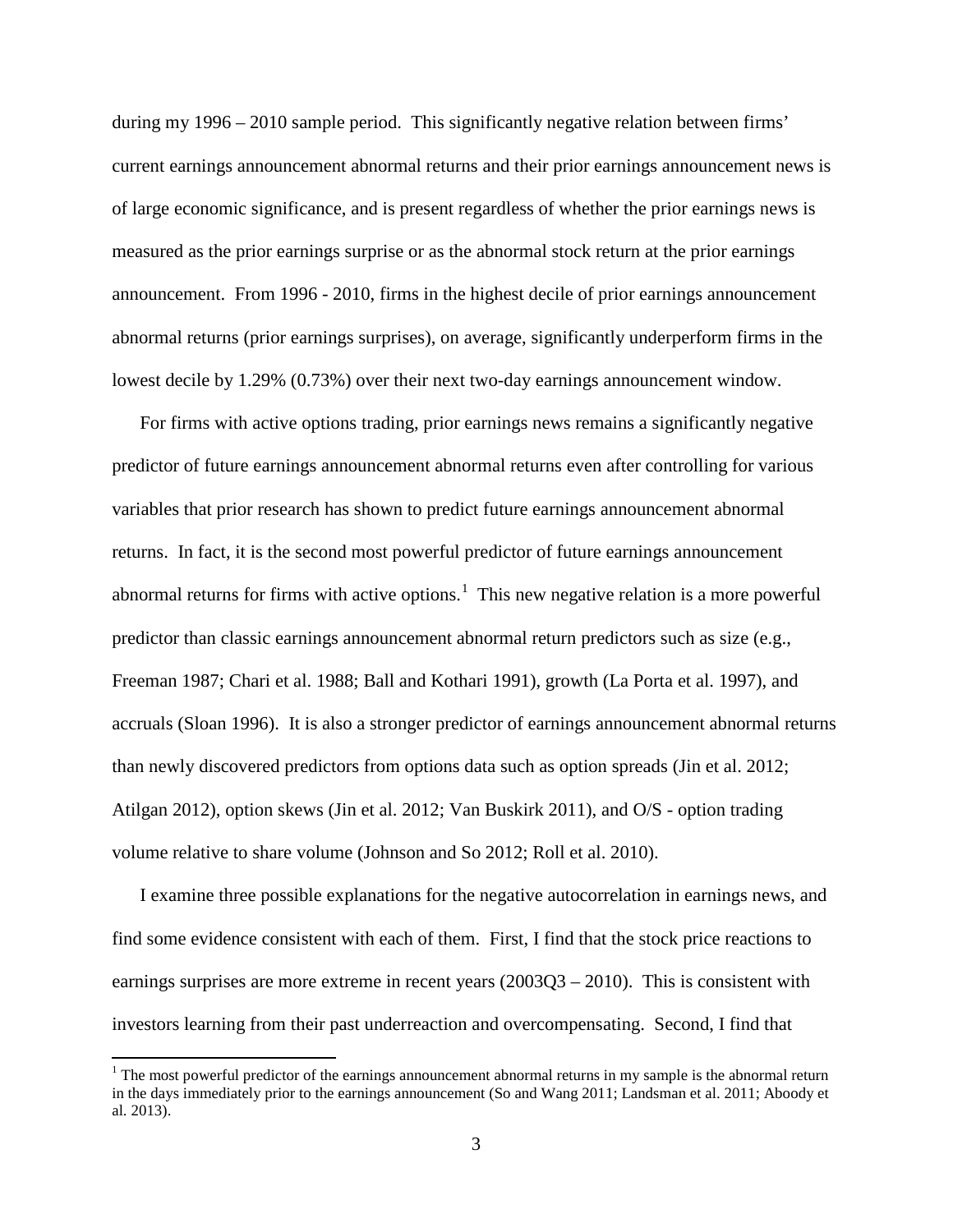proxies of firm-specific investor sentiment are significantly higher (lower) immediately prior to the next earnings announcements for firms that did well (poorly) at their previous earnings announcement. This is consistent with investors overly positioning themselves in a manner consistent with the expectation of the PEAD effect, and this excessive sentiment being corrected when the earnings news is released, resulting in negative autocorrelation in firms' earnings news. Finally, I find that the autocorrelation in firms' earnings surprises is still significantly positive, but that after controlling for a firm's prior earnings surprise, a firm's prior earnings announcement return is negatively associated with the firm's next earnings surprise. This is consistent with analysts overreacting to the other information in firms' earnings announcements that is unrelated to the earnings surprise, when they forecast next quarter's earnings. Overall, the evidence is consistent with investors learning about PEAD and trading more aggressively at both the current earnings announcement and immediately prior to the next earnings announcement in an effort to profit from PEAD.

The results that I document are of interest to both financial researchers and practitioners alike. Consistent with the theoretical models of Stein (2009) and Lundholm (2008), I document that the return pattern from a well-known cross-sectional anomaly can significantly reverse for an extended period of time. These theoretical models and my results suggest that arbitrage activity related to cross-sectional anomalies does not always drive prices towards fundamental value. In fact, arbitrage activity can actually reverse the cross-sectional stock return pattern that it intends to eliminate. This result should caution investors not to blindly follow relative value trading strategies because the worst-case scenario is not that the strategy will not work (i.e., earn zero excess returns), the worst-case scenario is that the strategy will consistently fail (i.e., earn negative excess returns).

4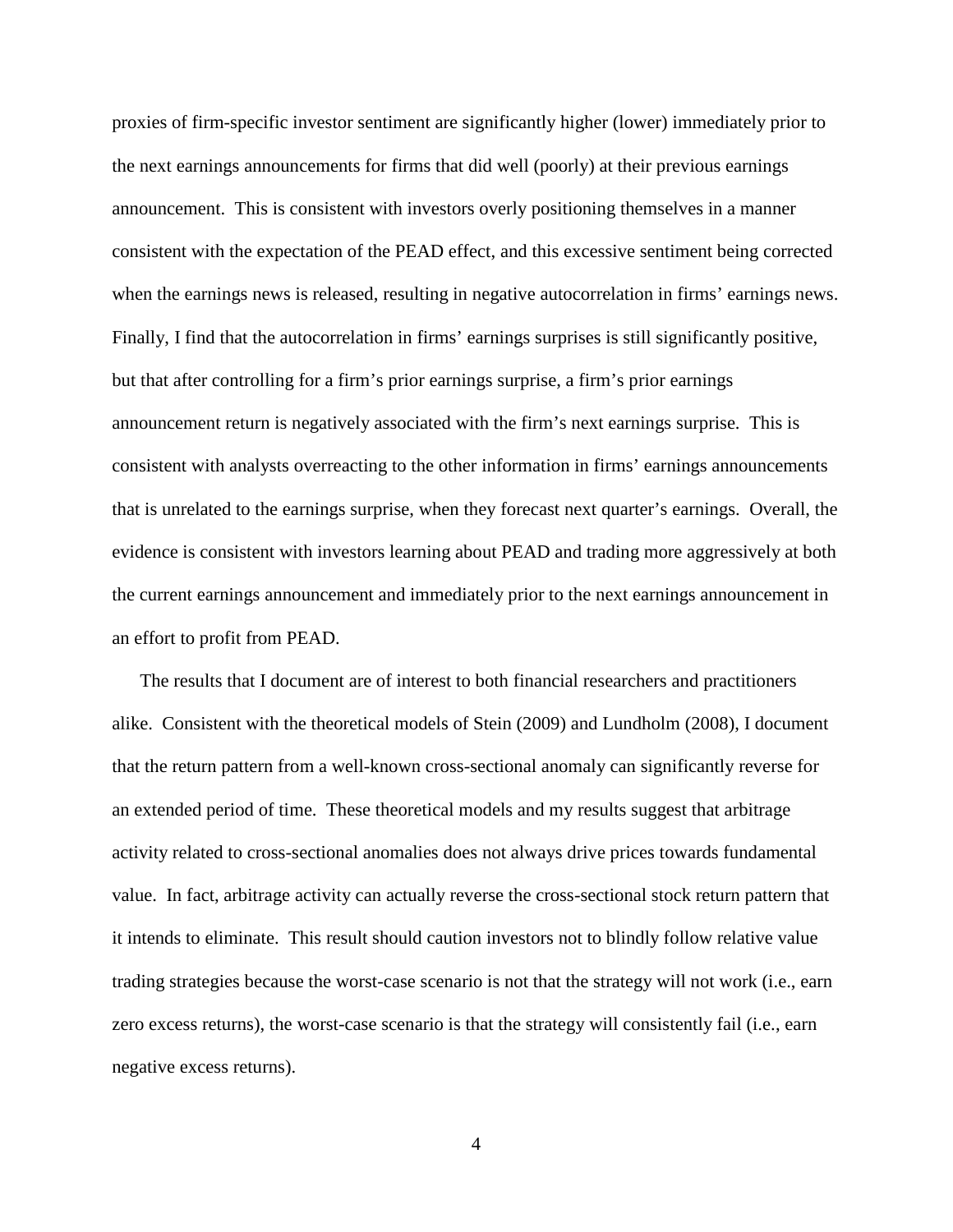The rest of the paper is organized as follows. Section 2 discusses prior literature and motivates the paper. Section 3 describes the data. Section 4 reports the main result. Section 5 examines potential explanations for the main result. Section 6 concludes.

## 2. LITERATURE REVIEW AND MOTIVATION

#### *2.1 Elimination of Cross-sectional Anomalies*

Over the past several decades, a large literature has developed documenting the ability of various cross-sectional variables to predict future stock returns (Green et al. 2013). Explanations for these phenomena generally relate to risk (e.g., Fama and French 1993), behavioral biases (e.g., Lakonishok et al. 1994), transaction costs (e.g., Amihud and Mendelson 1986), or arbitrage costs (e.g., Shleifer and Vishny 1997). To the extent that some of these cross-sectional variables are unrelated to risk, reductions in transaction costs and increases in arbitrage activity should call into question how long a variable's predictive ability can persist (e.g., Schwert 2003).

Consistent with this argument, a new literature is developing that documents a reduction in (or the elimination of) the stock return predictability due to some of these well-established variables. For example, Chordia et al. (2013) find that the predictive ability of seven of the most well-known cross-sectional predictors (i.e., firm size, book-to-market ratio, past twelve month return, accruals, change in shares outstanding, idiosyncratic volatility, and standardized unexpected earnings) are significantly weaker in recent years for liquid firms. They attribute this decline in predictive ability to increased arbitrage activity (e.g., increases in hedge funds' assets under management and increases in short interest) and reduced transaction costs (e.g., decreases in tick size and increases in trading volume).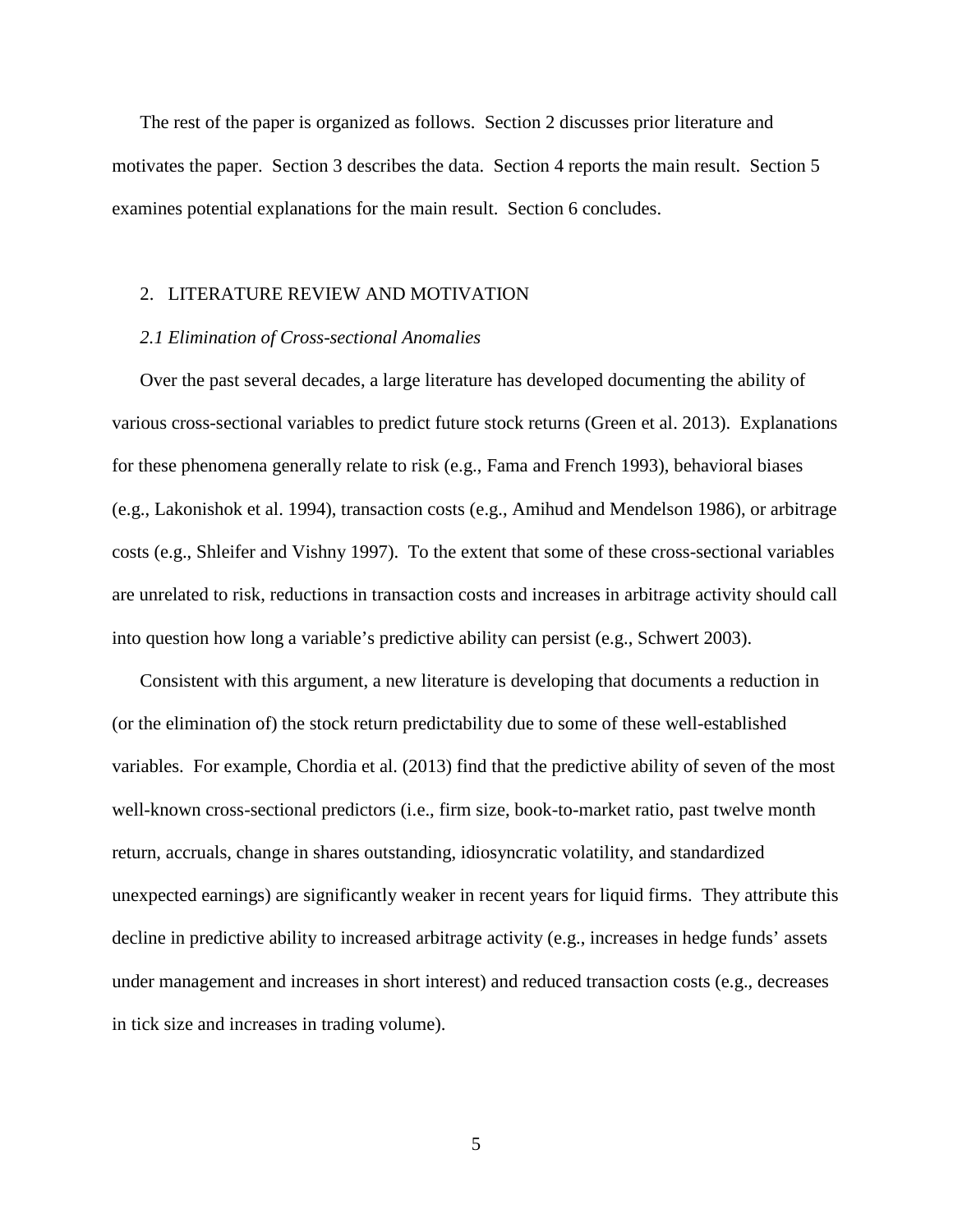Several other papers also use arguments involving investor learning, increased arbitrage activity, and decreases in transaction costs to explain the reduction in (or the elimination of) excess returns to various cross-sectional trading strategies. McLean and Pontiff (2012) examine 82 different anomalies and find that on average the post-publication abnormal returns decrease by about 35%. Research specifically examining the two most popular accounting-based trading strategies, PEAD and the accrual anomaly, suggest decreases much larger than 35%. Green et al. (2011) find that abnormal returns to the accrual anomaly strategy have not been reliably positive since 2001. Johnson and Schwartz (2000) find that abnormal returns to the PEAD strategy were substantially eliminated during the 1991 – 1997 period for large firms, and Chordia et al. (2013) find no evidence of PEAD in liquid stocks during the 1994 – 2011 period. Richardson et al. (2010) find that, after transaction costs, returns to both the accrual anomaly and PEAD strategies have attenuated in recent years. These papers are consistent with a market that becomes more efficient over time, as it learns about and then reduces or eliminates profitable trading opportunities.

However, it is not clear that attempting to eliminate these cross-sectional patterns in stock returns is an attractive opportunity to an arbitrageur because a significant issue arises when implementing a trading strategy to exploit one of these documented cross-sectional patterns. The problem is that the trading strategies used to exploit these patterns involve buying and selling stocks of firms in the extremes of a given variable's distribution, meaning that the strategies are relying on stocks' relative values rather than absolute or fundamental values. Without an estimate of a firm's fundamental value, the arbitrageur has no idea as to the extent of the mispricing, if any. Given that an arbitrageur solely using a cross-sectional trading strategy does

6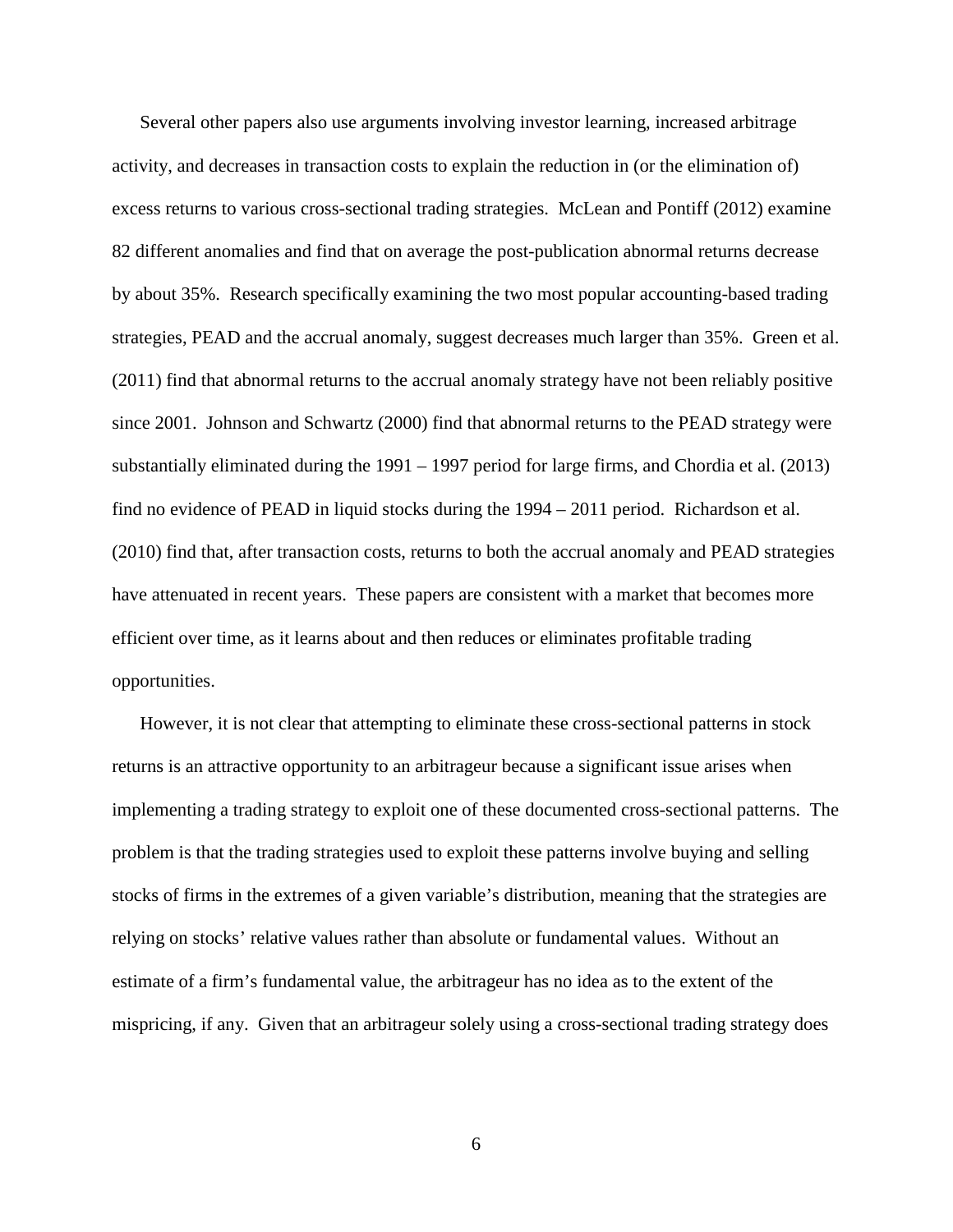not consider the magnitude of the mispricing, they must also concern themselves with the price impact that other arbitrageurs using the same strategy may have on stock prices.

Both Stein (2009) and Lundholm (2008) model a setting in which some arbitrageurs trade using these relative value strategies without consideration for fundamental value. They show that when arbitrage activity is too high, the arbitrageurs can push prices beyond the efficient level, thereby causing the opposite of the expected return pattern rather than eliminating the pattern. In other words, if arbitrage activity using a trading strategy is too high, it becomes profitable to take the opposite positions. Lo (2004) also emphasizes that the number and size of arbitrageurs can cause a previously profitable trading strategy to become unprofitable.

Two case studies in which arbitrage attempts (based on a cross-sectional pattern) went awry are found in Stein (2009) and Khandani and Lo (2007). In both cases, it appears that too much capital was invested in a particular trading strategy resulting in very poor returns for the arbitrageurs. The case discussed in Stein (2009) involves an index rebalancing in late 2001. Contrary to expectations and past rebalancings, a strategy that was long stocks to be upweighted in the index and short stocks to be downweighted lost 6.18% on the day of the rebalance. Similarly, Khandani and Lo (2007) show that returns to a short-term reversal strategy, which had typically earned positive returns in the past, had a three-day return of -6.85% during the week of August 6, 2007. While these two case studies are illustrative and interesting, they do not document that excessive arbitrage activity can consistently reverse a previously documented cross-sectional pattern, which is my interest.

The theoretical models of Stein (2009) and Lundholm (2008), the arguments in Lo (2004), and these two case studies demonstrate the unintended impact that arbitrageurs can have on market prices. I hypothesize that an overcrowding of arbitrageurs may be detectable in the time-

7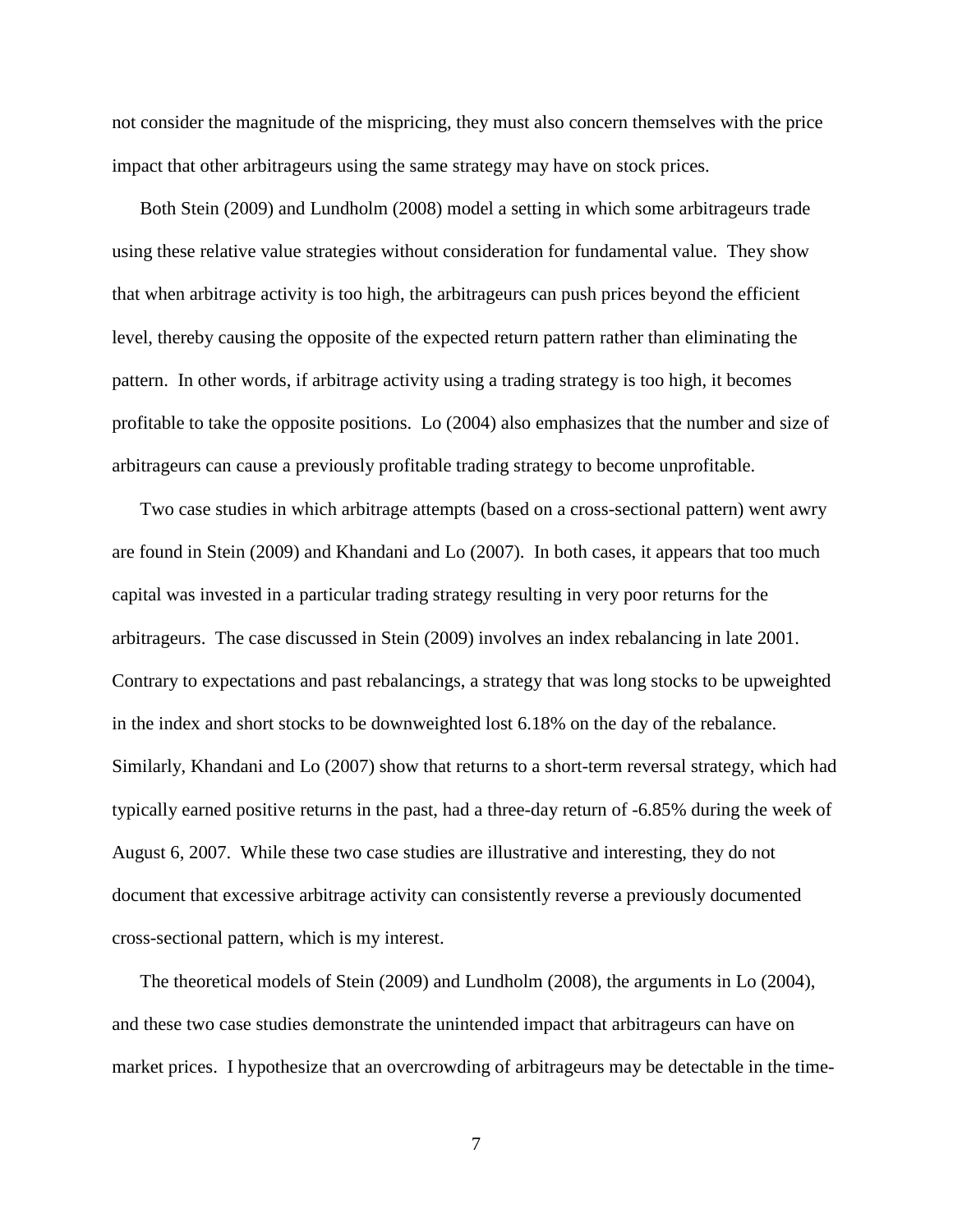series of returns for an aspect of the PEAD strategy. I specifically focus on the PEAD strategy and one particular aspect of it for reasons that I discuss next.

### *2.2 Post-earnings Announcement Drift*

Ball and Brown (1968) first documented a phenomenon called post-earnings announcement drift (PEAD).<sup>[2](#page-8-0)</sup> They show that prices continue to drift in the direction of the earnings news for a period of time after the announcement. Interest in this anomaly resurged after Bernard and Thomas (1989), who show that an implementable trading strategy based on PEAD (i.e., buying stocks in the highest decile of unexpected earnings and shorting stocks in the lowest decile) generates an 18% annualized return, during the quarter after the earnings announcement. Knowledge of the PEAD phenomenon has been widely disseminated (e.g., there is a relatively detailed discussion of it in the leading undergraduate textbook on investments Bodie et al. 2004).

The most popular explanation for the drift and the autocorrelation in earnings news is that investors underreact to earnings information.<sup>[3](#page-8-1)</sup> For instance, Fama (1998) refers to PEAD as "the granddaddy of underreaction events." Ball and Bartov (1996) find that investors underestimate the magnitude of serial correlation in seasonally-differenced quarterly earnings by about 50%.<sup>[4](#page-8-2)</sup> Also inconsistent with a risk-based explanation, Bernard and Thomas (1989) find that a hedge portfolio based on PEAD earned positive returns in 46 of 50 quarters and in all 13 years that they examine.

 Relative to other anomalies, PEAD's long history, extensive documentation, wide dissemination, and evidence of a non-risk explanation make it an interesting anomaly for

<span id="page-8-0"></span><sup>&</sup>lt;sup>2</sup> See Ball (1992), Bernard (1993), Kothari (2001), Richardson et al. (2010), and Taylor (2011) for literature reviews.<br><sup>3</sup> Other explanations generally involve risk, arbitrage costs, and/or transaction costs (e.g., Ball

<span id="page-8-1"></span>Sadka 2006; Garfinkel and Sokobin 2007; Mendenhall 2004; Bhushan 1994; and Ng et al. 2008).<br><sup>4</sup> Other papers on investors underestimation of the autocorrelation in seasonally-differenced quarterly earnings

<span id="page-8-2"></span>include: Rendleman, Jones, and Latane (1987), Bernard and Thomas (1990), and Soffer and Lys (1999).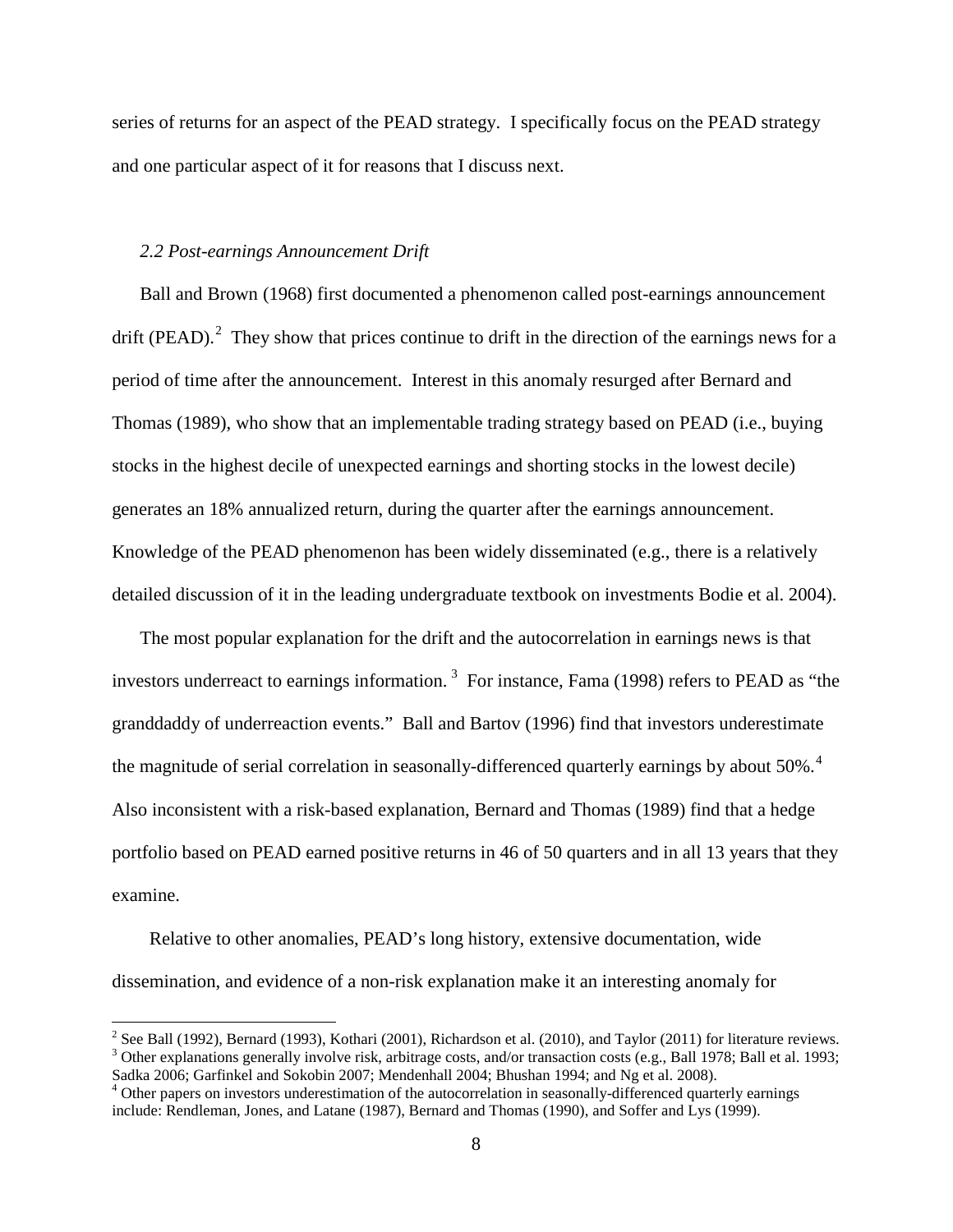arbitrageurs to pursue. However, for these same reasons concerns about a potentially overcrowded trade also arise. Consistent with increased arbitrage activity reducing the abnormal returns to the PEAD strategy, Johnson and Schwartz (2000), Richardson et al. (2010), and Chordia et al. (2013) find that the strategy has not been significantly profitable in recent years.<sup>[5](#page-9-0)</sup> While these papers examine the abnormal returns in the weeks or months following the earnings announcement, one key finding from the PEAD literature that these studies do not examine is that a large proportion of the future abnormal returns occur at future earnings announcements, especially at the next earnings announcement (Bernard and Thomas 1989; Freeman and Tse 1989). For example, Bernard and Thomas (1989) find that 40%, 29%, and 25% of the 60-day drift occurs at the next earnings announcement for small, medium, and large firms, respectively.

I examine this aspect of PEAD because of its specificity as to when to expect the mispricing to correct itself (which creates a more direct link between past and future earnings information) and because a short return window reduces issues regarding the measurement of abnormal returns.<sup>[6](#page-9-1)</sup> In addition to increasing the power of the empirical test, this setting is also relatively more attractive to arbitrageurs as they are likely to pursue opportunities where abnormal returns per unit of time are greatest. In order for arbitrageurs to implement the PEAD strategy, they must be able to profit from price declines for firms in the lowest decile of earnings news, I discuss this issue next.

#### *2.3 PEAD, Transaction Costs, and Short Positions*

<span id="page-9-0"></span> $5$  Zhang (2010) and Huang et al. (2012) find evidence consistent with overreaction to earnings information in two particular cases. Zhang (2010) finds evidence of it when firms had high amounts of his ex post measure of high frequency trading, and Huang et al. (2012) find evidence of it in when firms have greater headline salience in their earnings press release.

<span id="page-9-1"></span> $<sup>6</sup>$  Fama (1998) explains that the model of expected returns is not a significant issue for studies focusing on short</sup> return windows because expected returns over a short horizon (e.g., a few days) are close to zero.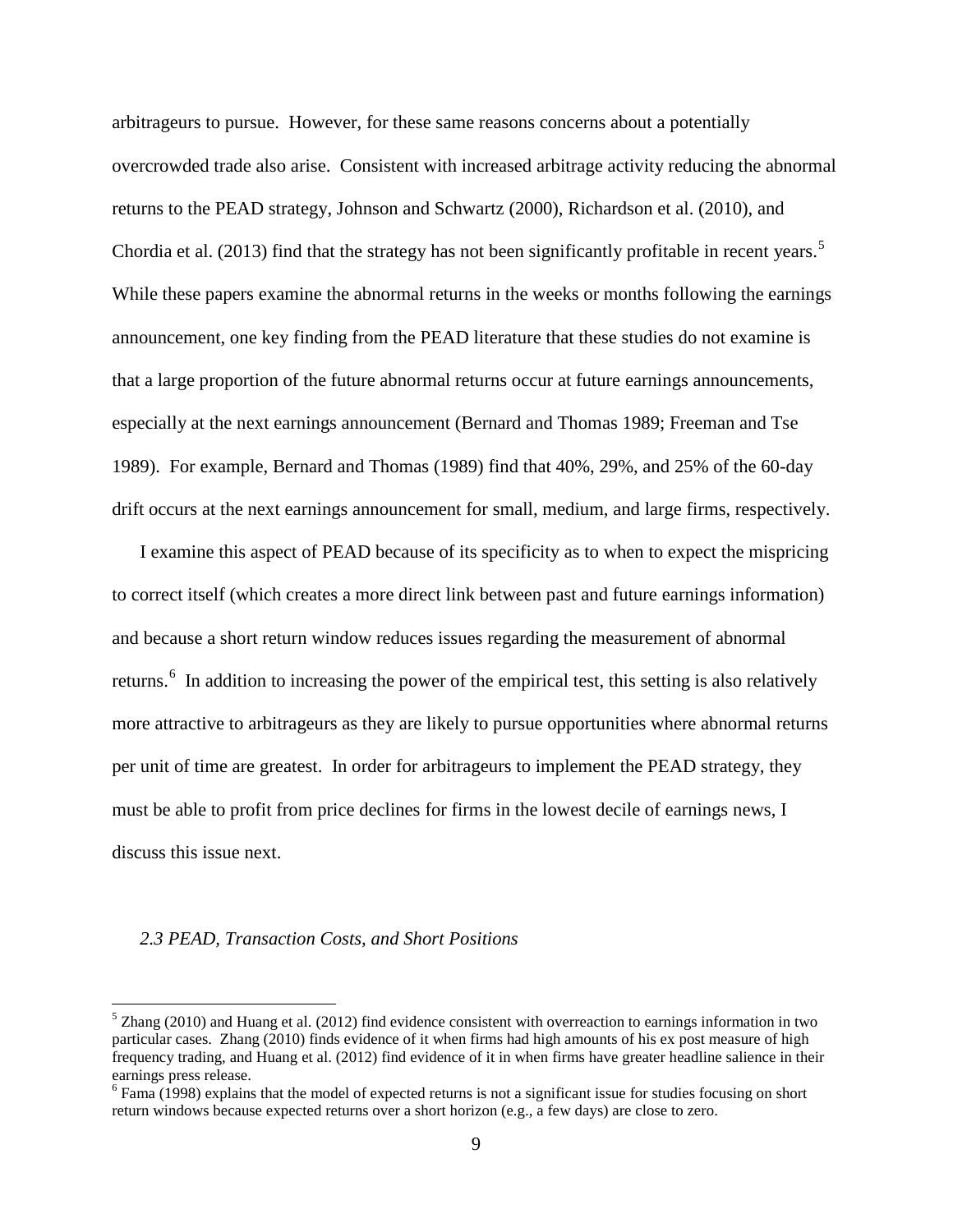One of the main explanations for the existence and persistence of PEAD (other than risk or underreaction) relates to difficulties in implementing the strategy, such as arbitrage costs and transaction costs (e.g., Bhushan 1994; Mendenhall 2004; Ng et al. 2008). Indeed, prior studies find that the drift is larger for firms with high implementation costs and small or nonexistent for firms with low implementation costs.<sup>[7](#page-10-0)</sup> One of the difficulties in implementing the PEAD strategy is profiting on the price declines from the firms with extreme negative earnings news. A short position can be established either through short-selling or the purchase of put options. However, negative information is better reflected in the prices of firms with short positions (Diamond and Verrecchia 1987). Therefore, while short positions are necessary to implement the PEAD strategy, these actions are only possible in firms that are relatively more efficiently priced, and hence are less likely to exhibit PEAD.

Prior research has examined the relation between short-selling and PEAD. While these studies find evidence of short-selling activity related to PEAD, the data used in these studies is limited in terms of frequency (e.g., monthly short-selling data rather than daily data) and/or sample period length. For example, Christophe et al. (2004) provide evidence of increased shortselling just prior to earnings announcements of firms with low standardized unexpected earnings at their prior earnings announcement for a small sample of NASDAQ firms in the fall of 2000. Using daily data on short-selling (over a 21-month period), Berkman and McKenzie (2012) find that short-selling increases after negative earnings surprises, but that this short-selling is insufficient to eliminate PEAD over the following quarter. In contrast, Boehmer and Wu (2013) find that short-selling is sufficient to eliminate PEAD over the following month, using daily data on short-selling from January 2005 – June 2007. Lasser et al. (2010) use monthly short interest

<span id="page-10-0"></span> $<sup>7</sup>$  Proxies for arbitrage costs or transaction costs examined in prior research include: firm size (Foster et al. 1984),</sup> share price and trading volume (Bhushan 1994), firm volatility (Mendenhall 2004), and bid-ask spread (Ng et al. 2008).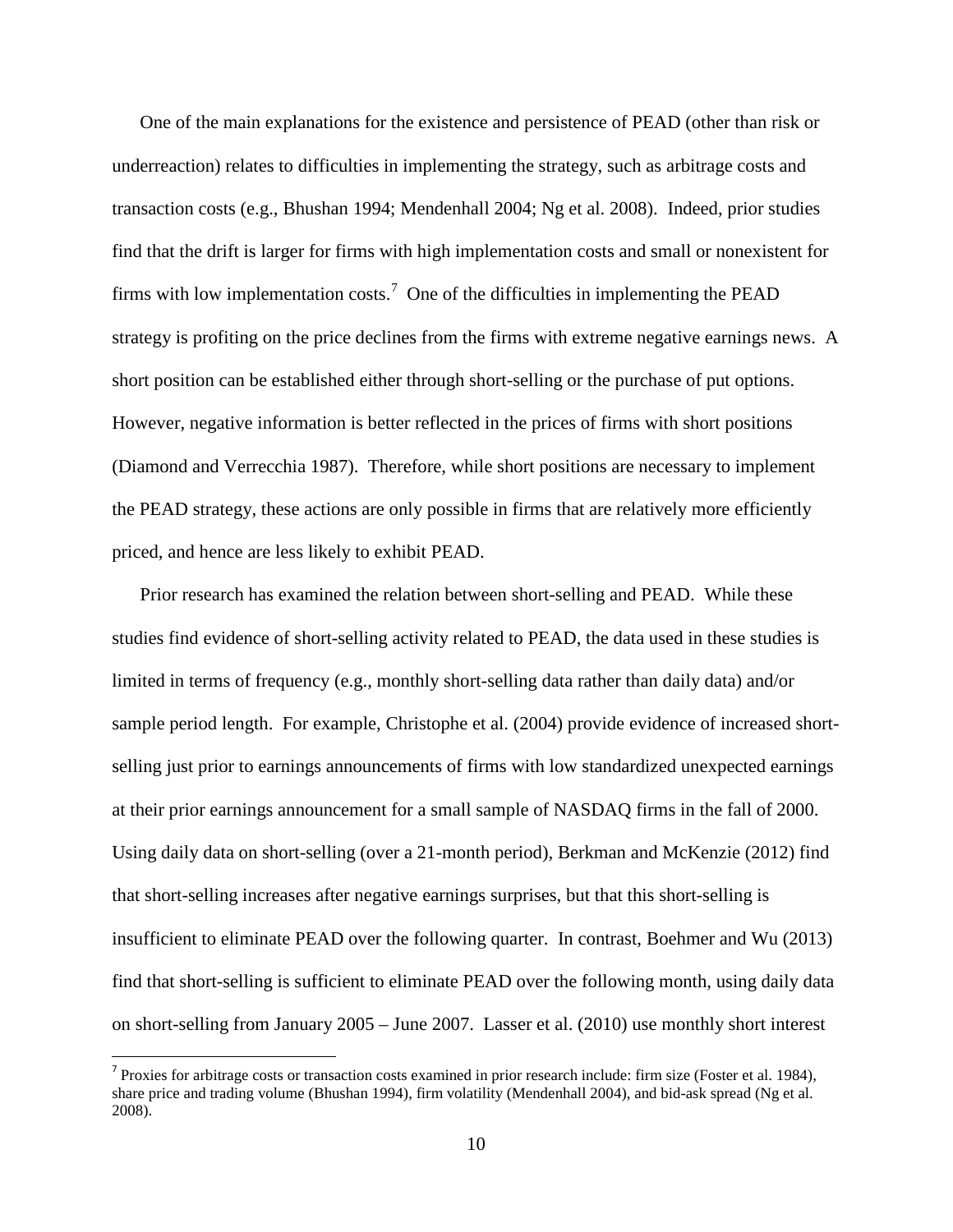data from 1992 – 2003 and find that heavily shorted firms with extreme positive earnings surprises experience a smaller price drift, while heavily shorted firms with extreme negative earnings surprises experience a larger price drift.<sup>[8](#page-11-0)</sup>

Given the limited data on short-selling, options market data is preferable in examining the relation between short positions and PEAD because data is available on a daily basis since 1996 for all firms with exchange-listed options. Options market data is well-suited for the examination of hedge portfolio strategies, because it allows the researcher to identify whether a short position may have been inexpensively taken on a particular firm at a particular point in time. Furthermore, Johnson and So (2012) argue that short-sale costs (e.g., loan fees for the borrowed shares shorted and the number of shares available for shorting) can make the options market a more attractive venue for traders with negative views. In addition to avoiding these costs, traders may prefer the options market because of the increased leverage that options offer, the limited downside of options, and the lack of margin requirements for long calls and long puts. Consistent with the attractiveness of the options market for trading on earnings news, Philbrick and Stephan (1993) and Amin and Lee (1997) find that the open interest in options increases prior to earnings announcements.

 Several papers find that options trading makes firms' stock prices more efficient (e.g., Jennings and Starks 1986; Skinner 1990; Mendenhall and Fehrs 1999, Truong and Corrado 2009). Truong and Corrado (2009) find that PEAD is lower over the following 60 trading days for firms with abnormal options trading volume around their earnings announcements.<sup>[9](#page-11-1)</sup> While these papers suggest that exchange-traded options improve a firm's price efficiency, the

<span id="page-11-0"></span> $8$  Lasser et al. (2010) attribute their results to short covering following extreme earnings news regardless of the sign of the news.

<span id="page-11-1"></span> $9$  My results are not necessarily inconsistent with Truong and Corrado (2009), as I examine the short return window at the next earnings announcement rather than a long return window.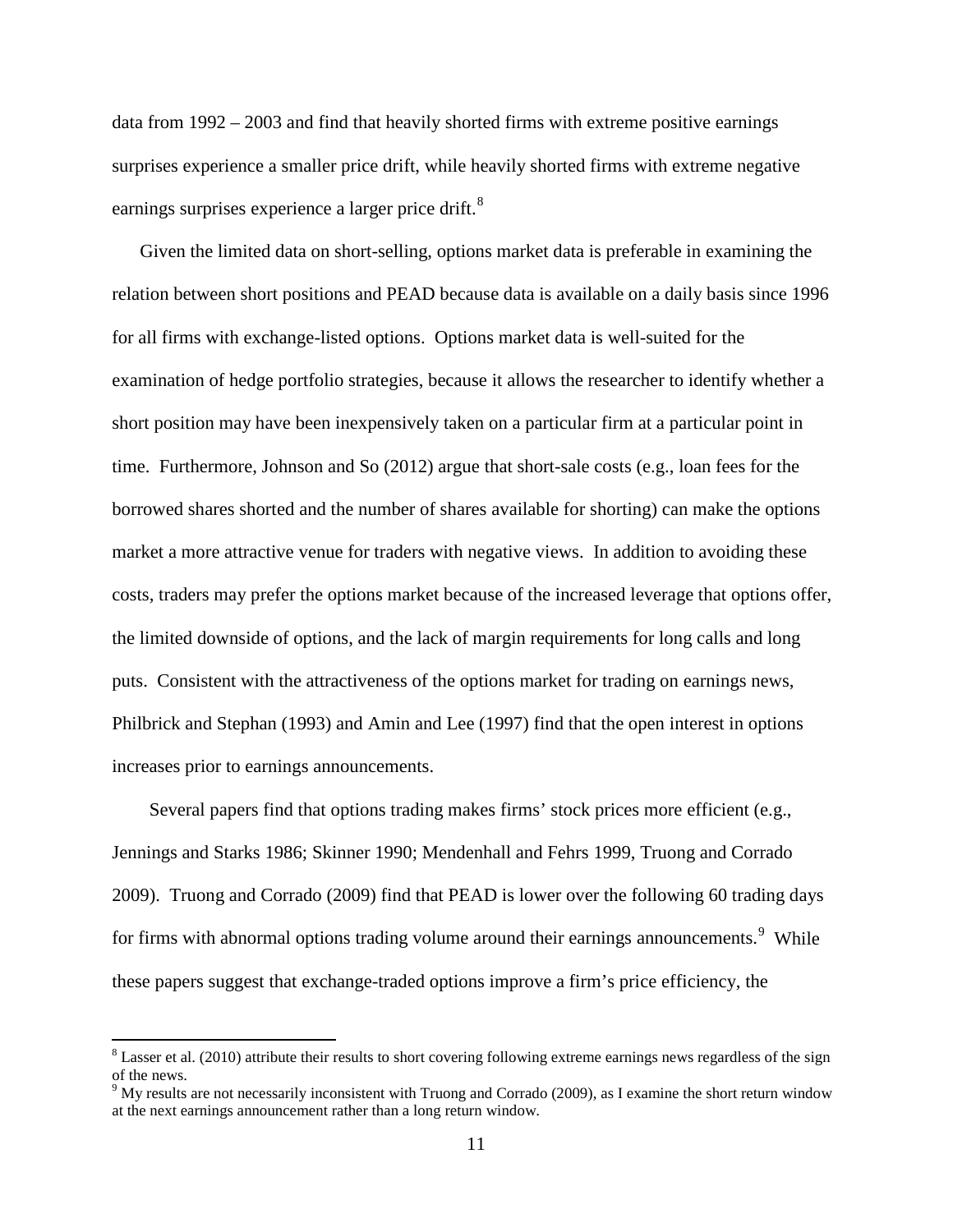possibility remains that a portion of the large increase in options trading around earnings announcements in recent years is uniformed speculation (e.g., trading on cross-sectional anomalies without regard to fundamental values). For example, Roll et al. (2010) find that the amount options activity in the days prior to an earnings announcement has increased significantly over the 1996 - 2007 period, which is potentially indicative of overcrowded trades. To the extent that the option trades around earnings announcements are based on PEAD without regard to fundamental values, I expect the previously documented PEAD return pattern to reverse.

### 3. DATA

### *3.1 Sample Selection*

I obtain quarterly earnings announcement dates and unadjusted quarterly earnings-per-share forecasts and actuals from  $I/B/E/S$ .<sup>[10](#page-12-0)</sup> I require each earnings announcement to have at least one analyst earnings forecast since the previous earnings announcement in order to calculate an analyst-based earnings surprise. I obtain firms' balance sheet data and earnings dates from Compustat and firms' stock returns, trading volume, and market capitalizations from the Center for Research in Security Prices  $(CRSP)$ .<sup>11</sup> I retain firms with ordinary common shares on NYSE, AMEX, or NASDAQ. I obtain data on exchange-traded options from OptionMetrics. To ensure a sample of earnings announcements with relatively active options trading, I restrict the main sample to earnings announcements for firms whose exchange-traded options have positive open

<span id="page-12-0"></span><sup>&</sup>lt;sup>10</sup> I use the unadjusted data from I/B/E/S to avoid the problem of rounding found in the adjusted data due to stock splits (e.g., Baber and Kang 2002; Payne and Thomas 2003).

<span id="page-12-1"></span>Although I use I/B/E/S earnings announcement dates, I also require the Compustat earnings announcement date to either be the same day or the day after, in order to eliminate potential errors in earnings announcement dates.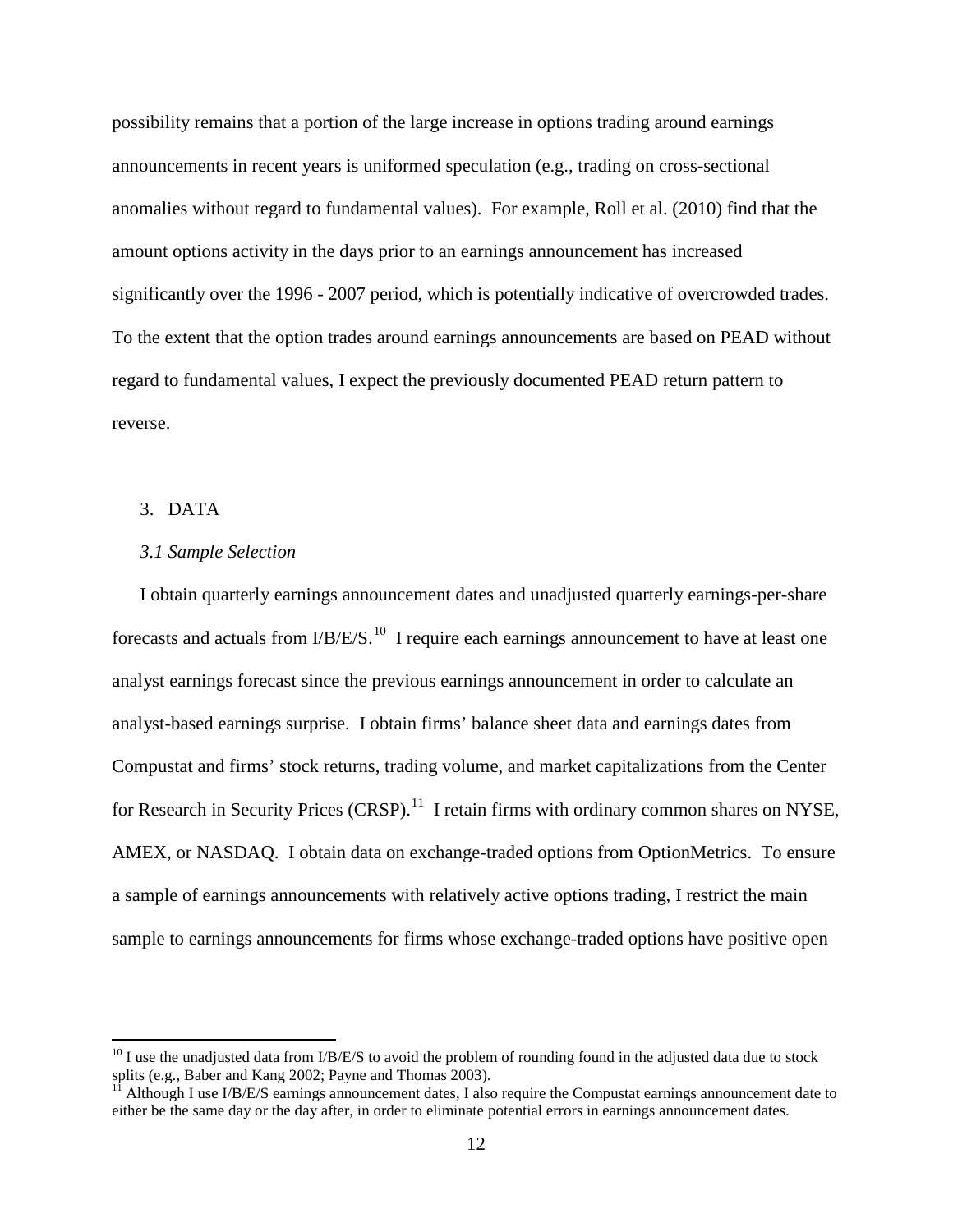interest and volume on the day before the earnings announcement.<sup>[12](#page-13-0)</sup> My main sample contains 23,684 earnings announcements with active options from 1996 – October 2010, and my other sample contains 78,896 earnings announcements without active options over the same time period.<sup>[13](#page-13-1)</sup> There are 2,854 unique firms in the active options sample and 6,310 unique firms in the sample without active options. Table 1 presents the number of firms and earnings announcements in the two samples by year.

### *3.2 Variable Measurement*

The main variables of interest in this paper are measures of firms' news at their earnings announcements. I measure the news at a firm's earnings announcement using both a stock return-based measure and an earnings-based measure. The stock return-based measure, *EARet,* is the firm's two-day abnormal return at the current earnings announcement (e.g., Chan et al. 1996; Brandt et al. 2008). It captures all value-relevant news during the earnings announcement window. Specifically, it is the compounded return for the firm less the compounded return for the CRSP value-weighted index over the two-day earnings announcement window, [0, 1], where day 0 is the earnings announcement date in  $I/B/E/S$ .<sup>14</sup> The earnings-based measure, *ESurp*, is the firm's current earnings surprise based on the consensus analyst forecast (e.g., Doyle et al. 2006; Livnat and Mendenhall 2006). Specifically, it is the firm's actual earnings less the mean analyst

<span id="page-13-0"></span> $12$  For dates prior to November 28, 2000, I use the open interest from the previous day in OptionMetrics. Prior to this date, OptionMetrics reports open interest at the end of a given day, which in is not known until the following morning. After this date, OptionMetrics reports the open interest prior to the beginning of the trading day, which is the open interest at the end of the previous day. To clarify, I require firms to have positive open interest at the beginning of the day, on the day before the firm's earnings announcement.

<span id="page-13-1"></span> $\frac{13}{13}$  Van Buskirk (2011) examines 30,137 earnings announcements over a similar sample period. The difference in sample sizes is mainly due to my requirement of relatively active options trading. My sample size is consistent with Van Buskirk (2011), if this requirement is removed. Results in this paper are similar, albeit weaker, with the larger sample which suggests an important role for option liquidity in my analysis. Indeed, the results in my paper are stronger, if I exclude from the active options sample the earnings announcements in the lowest quartile of open interest each quarter.

<span id="page-13-2"></span> $14$  I adjust earnings announcement dates (i.e., add one trading day) for announcements that occur after the market close based on the I/B/E/S timestamp (Berkman and Truong 2009).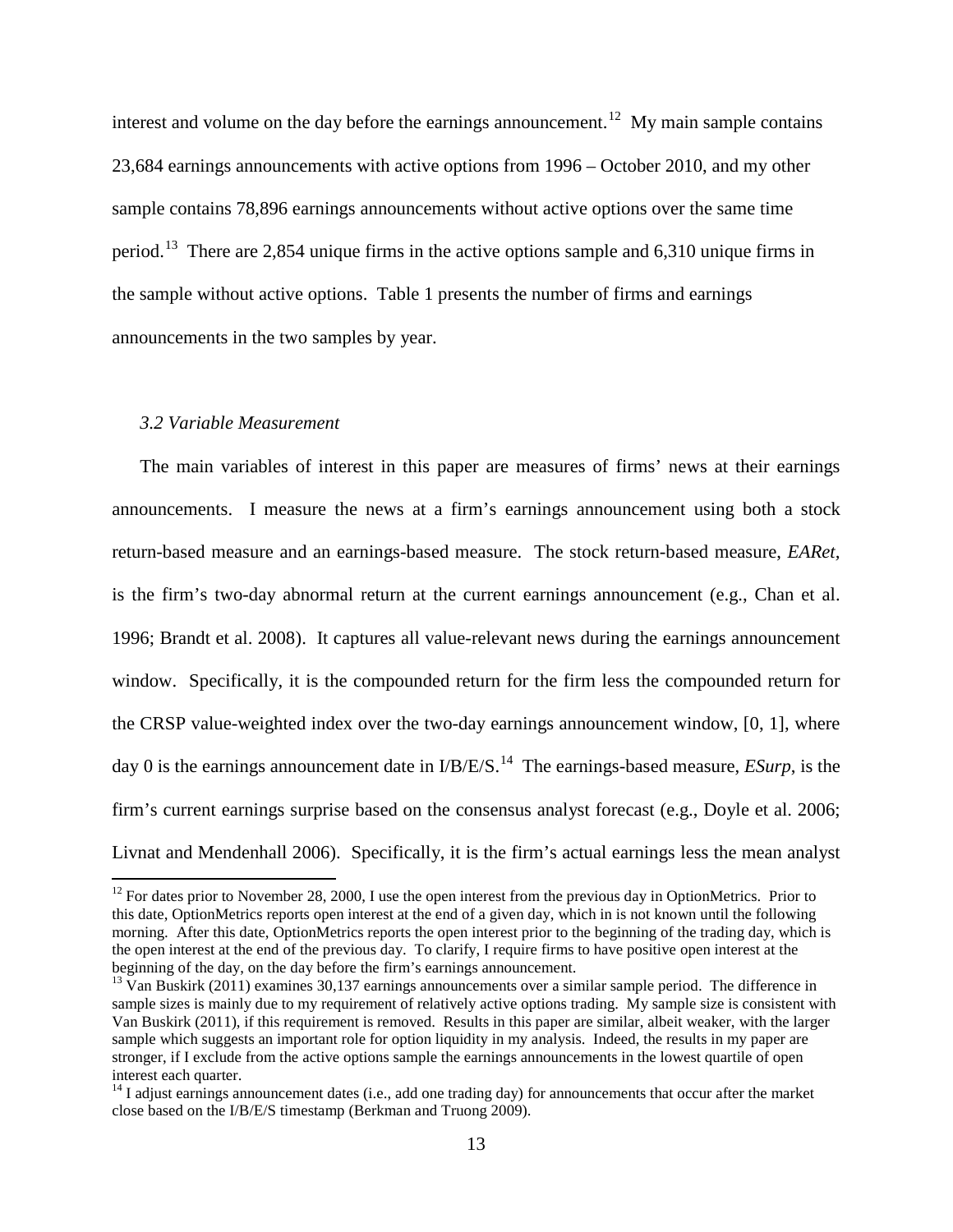earnings forecast, scaled by the firm's stock price six days prior to the earnings announcement. In constructing the mean analyst forecast, I retain analyst forecasts issued after the previous earnings announcement and at least six days prior to the current earnings announcement. *LagEARet (LagESurp)* measures a firm's earnings news at its previous earnings announcement; it is the firm's *EARet* (*ESurp*) from the previous calendar quarter.

In addition to prior earnings news, several ex ante variables have been shown to predict earnings announcement returns. I use these variables as controls in my empirical tests. Freeman (1987), Chari et al. (1988), and Ball and Kothari (1991) find that small firms have higher earnings announcement returns than large firms. I measure *Size* as the firm's market capitalization six days before the current earnings announcement. La Porta et al. (1997) find that a significant portion of the difference in stock returns between value and glamour stocks is due to value stocks having higher earnings announcement returns than growth stocks. Consistent with La Porta et al. (1997), I distinguish between value and growth stocks using firms' market-tobook ratio, *M/B*. *M/B* is measured as the firm's *Size* divided by the firm's book value from the previous quarter. Sloan (1996) finds that a significant proportion of the abnormal returns to the accrual anomaly strategy are concentrated around future earnings announcements. He finds that firms with low past annual accruals have higher earnings announcement returns than firms with high past annual accruals.<sup>[15](#page-14-0)</sup> I measure accruals using the statement of cash flows approach (e.g., Hribar and Collins 2002; Collins and Hribar 2000). *Accruals* is the firm's income before extraordinary items less cash flow from operating activities, scaled by average total assets.

In recent years, several other earnings announcement return predictors have been documented. In addition to using the following variables as controls, I also use these variables in other tests as proxies for firm-specific investor sentiment (see Section 5.2). So and Wang

<span id="page-14-0"></span><sup>&</sup>lt;sup>15</sup> Collins and Hribar (2000) document that the accrual anomaly trading strategy holds for quarterly data.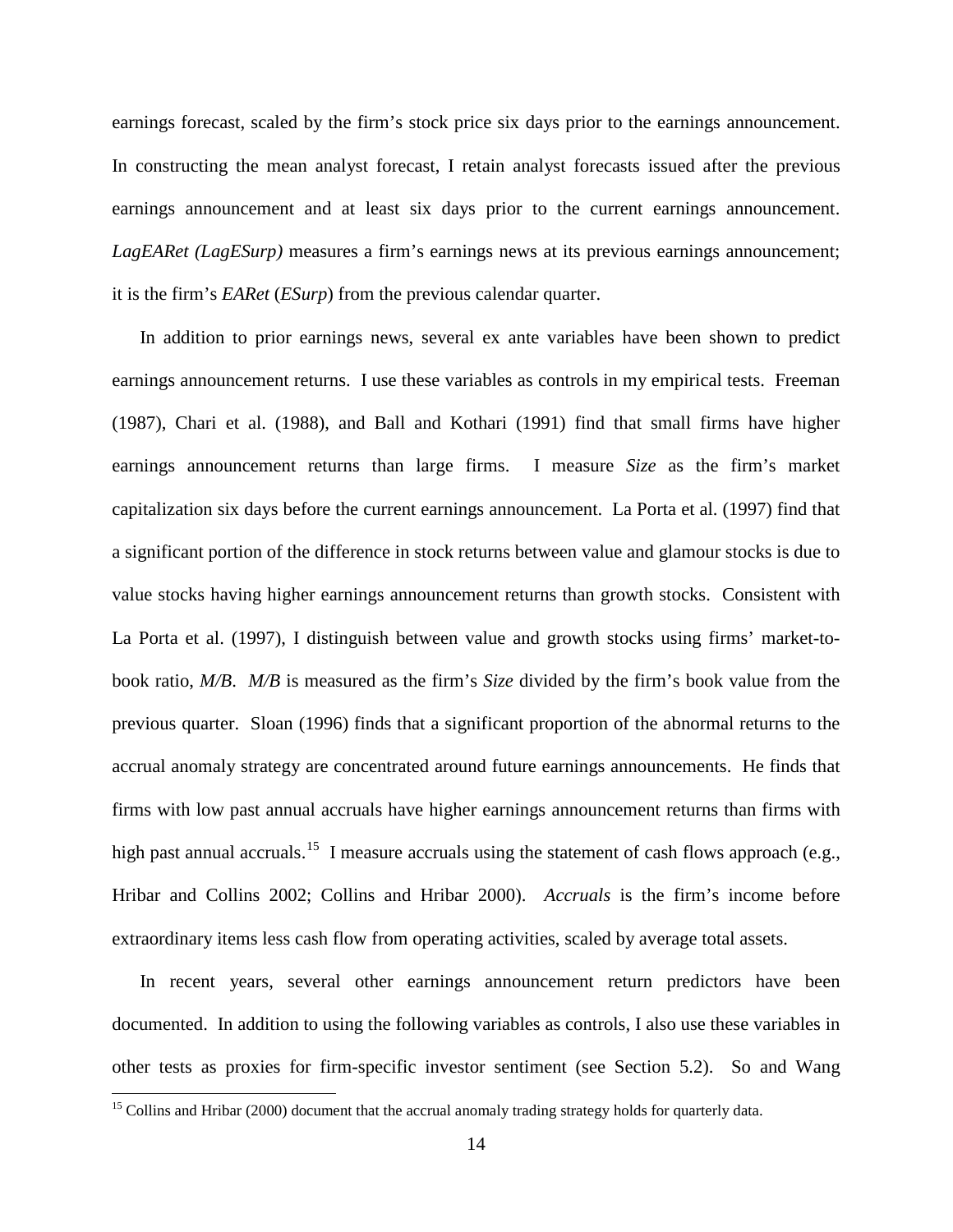(2011), Landsman et al. (2011), and Aboody et al. (2013) find that the short window return immediately prior to a firm's earnings announcement is negatively associated with the announcement return. I measure the short window return prior to the earnings announcement, *PreEA5DayRet*, as the firm's abnormal return for the five trading days prior to their earnings announcement. Specifically, it is the compounded return for the firm less the compounded return for the CRSP value-weighted index over the five day period, [-5, -1].

*Spread*, *Skew*, and *O/S* are option market variables that have been shown to predict earnings announcement returns. I calculate these variables on the day prior to the earnings announcement based on a single set of a firm's options with the same expiration date. I use the set of options that are closest to expiration with at least (no more than) 15 (75) days to expiration.<sup>[16](#page-15-0)</sup> Jin et al. (2012) and Atilgan (2012) find that firms with high option spreads outperform firms with low option spreads at their next earnings announcement.<sup>17</sup> Van Buskirk (2011), Jin et al. (2012), and Xing et al. (2010) find that option skews are negatively related to earnings announcement news. Johnson and So (2012) show that firms with high O/S (option volume relative to share volume) underperform firms with low O/S, and that this result holds at earnings announcements.

*Spread* and *Skew* are closely related, as they are alternative measures of the difference in the implied volatilities (IV) between a firm's call and put options. *Spread* is the firm's weighted average implied volatility spread. I calculate *Spread* as the implied volatility of a call for a given

<span id="page-15-0"></span> $16$  I exclude options expiring within 15 days for three reasons. First, some option trades near expiration are clearly uninformed (i.e., trades to roll forward to the next expiration). Second, it becomes increasingly difficult to compute *Skew* as the expiration date approaches because fixed increment strike prices makes it less likely to find both an atthe-money call and an out-of-the money put as expiration approaches for low volatility firms (i.e., there will be a systematic relation between the firms volatility and the expiration date of the options data used, if options very near expiration are included). Third, because option theta (the decrease in an option's value due to the passage of time) increases as expiration approaches some option traders will prefer not to purchase options near expiration. I exclude options with more than 75 days to expiration because arbitrageurs trading based on short-term earnings news are likely to prefer options close to expiration.

<span id="page-15-1"></span><sup>&</sup>lt;sup>17</sup> Other work on volatility spreads predicting future returns that does not focus specifically on earnings announcements include Ofek et al. (2004) and Cremers and Weinbaum (2010).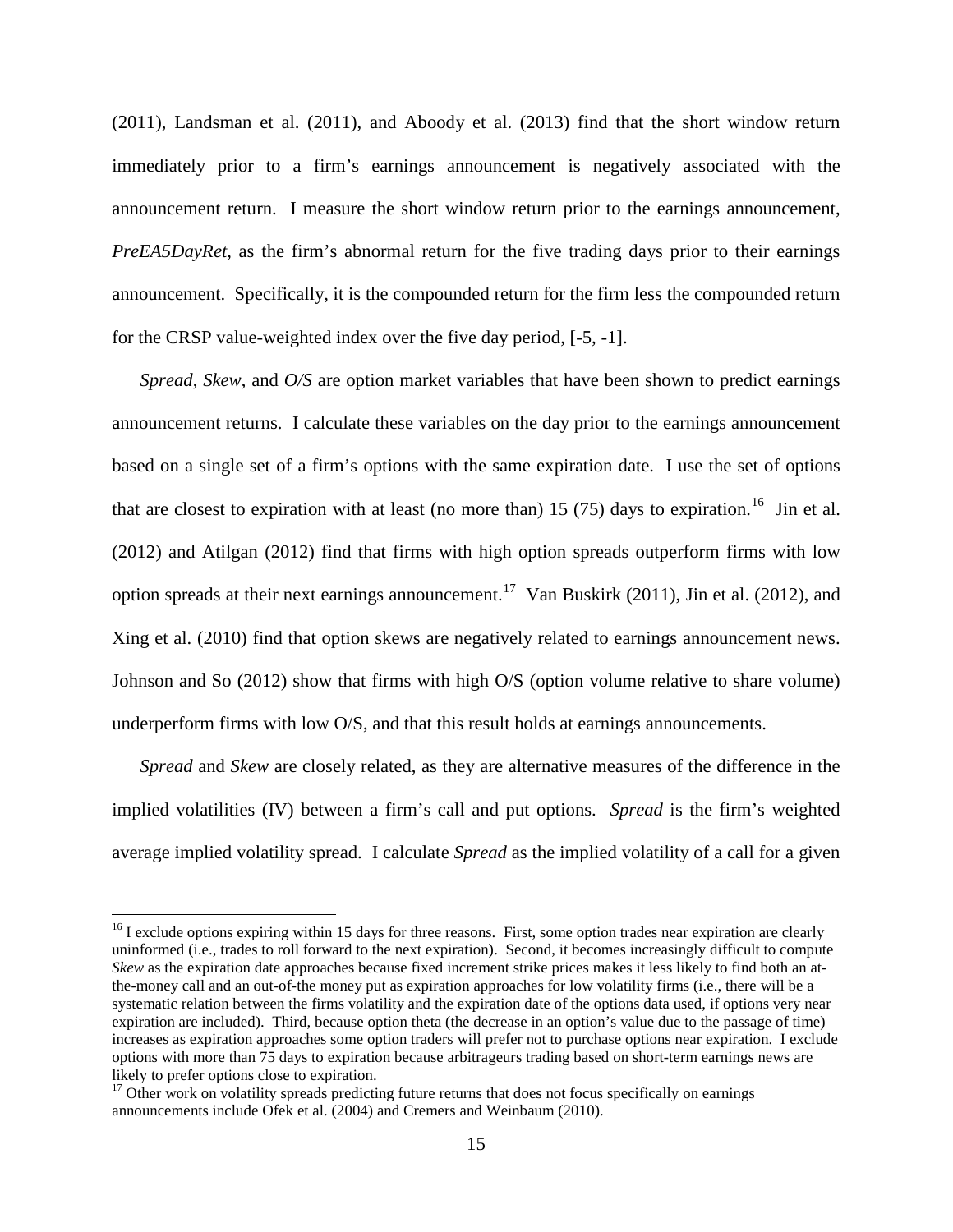strike price and expiration less the implied volatility of the put with the same strike price and expiration as the call, these differences are then weighted by the amount of open interest in all strike price pairs with the same expiration. While *Spread* examines the differences in implied volatilities across pairs of calls and puts, *Skew* examines the difference in implied volatilities between a single put and a single call. I measure *Skew* as the implied volatility of an out-of-themoney put (i.e., delta closest to -0.25, given a delta of [-0.375, -0.125]) less the implied volatility on an at-the-money call (i.e., delta closest to 0.5, given a delta of [0.375, 0.625]). I compute *O/S*  as the ratio of option market volume to stock market volume on the day prior to the firm's earnings announcement.<sup>[18](#page-16-0)</sup> To obtain an understanding of a firm's option activity prior to their earnings announcement, I calculate *OpenInt* as the firm's total open interest in all calls and puts for the given expiration examined.

### *3.3 Descriptive Statistics*

Table 2 presents descriptive statistics, with the sample of earnings announcements with active options in Panel A and the earnings announcements for firms without active options in Panel B. [19](#page-16-1) Firms with active options are large (mean *Size* of \$13 billion), have high growth opportunities (mean *M/B* of 5.6), and have extensive options trading (mean *OpenInt* of 20,171 option contracts). Firms without active options are smaller (mean *Size* of \$2.3 billion) and have lower growth opportunities (mean *M/B* of 3.1). For earnings announcements with active options, the mean *EARet* of 0.5% is quite a bit smaller than the mean *LagEARet* of 0.9% which suggests that firms with active options immediately prior to their current earnings announcement have a

<span id="page-16-0"></span><sup>&</sup>lt;sup>18</sup> Option volumes are multiplied by 100 to account for the fact that one option contract represents 100 shares.<br><sup>19</sup> *ESurp, LagESurp, Spread, Skew, O/S, Size, M/B,* and *Accruals* are winsorized at the 1% and 99% level

<span id="page-16-1"></span>the influence of outliers.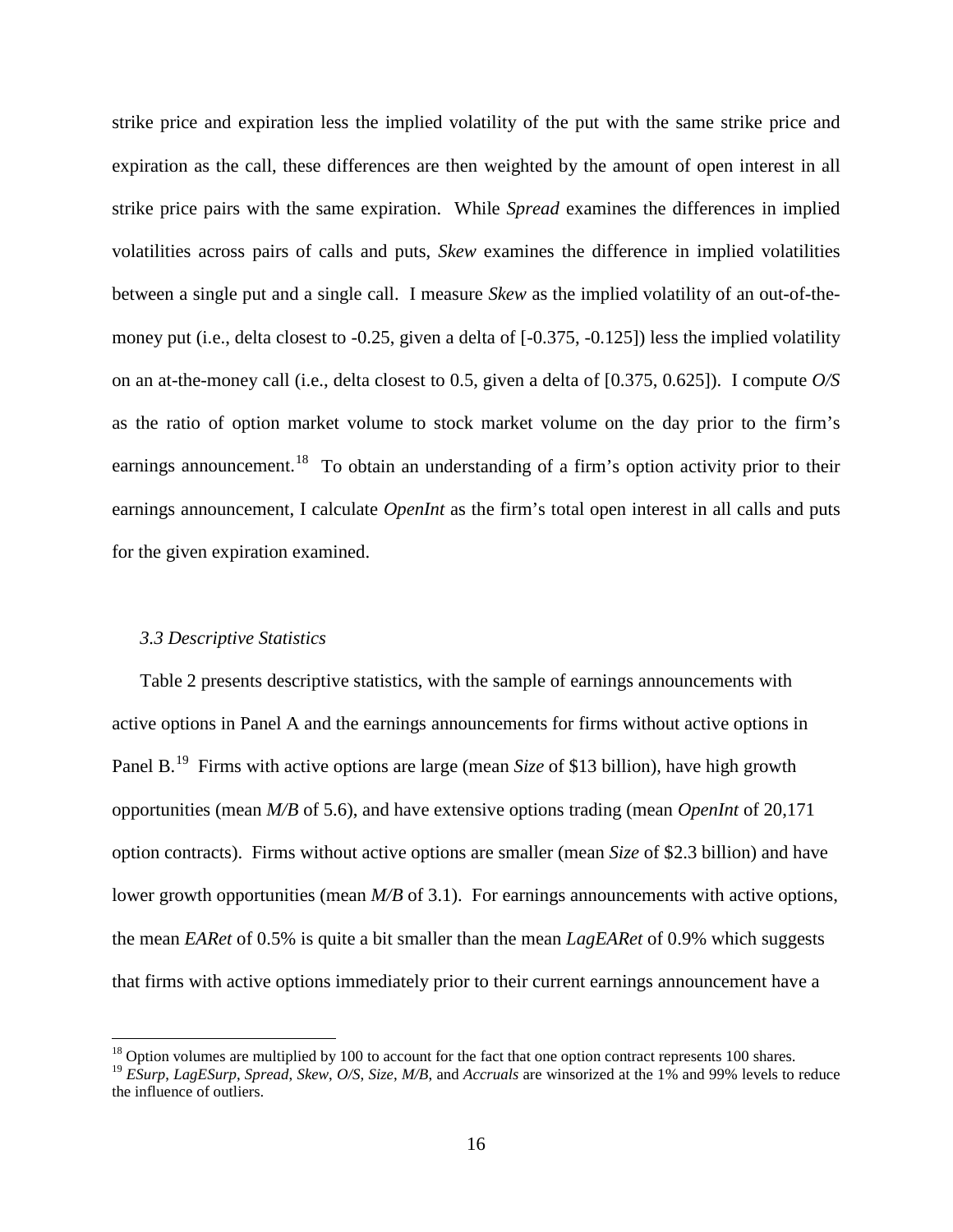lower earnings announcement abnormal return than in their previous earnings announcement. This pattern is not evident in the sample of earnings announcements without active options, and is consistent with the Johnson and So (2012) argument that the options market allows investors to express negative private information. Consistent with Xing et al. (2010), Van Buskirk (2011), and Jin et al. (2012) the mean and median of *Skew* (*Spread*) are positive (negative) which indicates that firms' implied volatilities for puts exceeds their implied volatilities for calls immediately prior to their earnings announcement. The mean *O/S* of 7.9% indicates that, on average, the equivalent of 7.9% of a firm's share volume, traded in the firm's options with the selected expiration, on the day before the earnings announcement.

Table 3 presents Pearson and Spearman rank correlations for these variables. Panel A presents the correlations for the sample of earnings announcements with active options. As expected, there is a strong positive relation between earnings and returns. Of main interest are the negative correlations between *EARet* and both *LagEARet* and *LagESurp*. These two sets of correlations are consistent with an overreaction to past earnings news and inconsistent with PEAD.<sup>20</sup> The strong positive correlation between *ESurp* and *LagESurp* is consistent with analysts' underreaction to earnings information (Abarbanell and Bernard 1992). There is also a strong correlation between *Spread* and *Skew*. This suggests that these two variables capture the same construct to a large degree, which is the extent to which the implied volatilities of calls differ from those of puts. [21](#page-17-1) The strongly positive correlation between *Size* and *OpenInt* suggests that large firms tend to have relatively more options trading. Panel B presents the correlations for the sample of earnings announcements without active options. Similar to Panel A, there is

<span id="page-17-0"></span><sup>&</sup>lt;sup>20</sup> Throughout the paper, when I refer to the autocorrelation in earnings news, I am referring to the correlation between *EARet* and *LagEARet* and *LagEARet* and *LagESurp*.

<span id="page-17-1"></span><sup>&</sup>lt;sup>21</sup> The correlation is negative because consistent with prior research I calculate *Spread* (Skew) using the difference in implied volatilities between calls (puts) and puts (calls).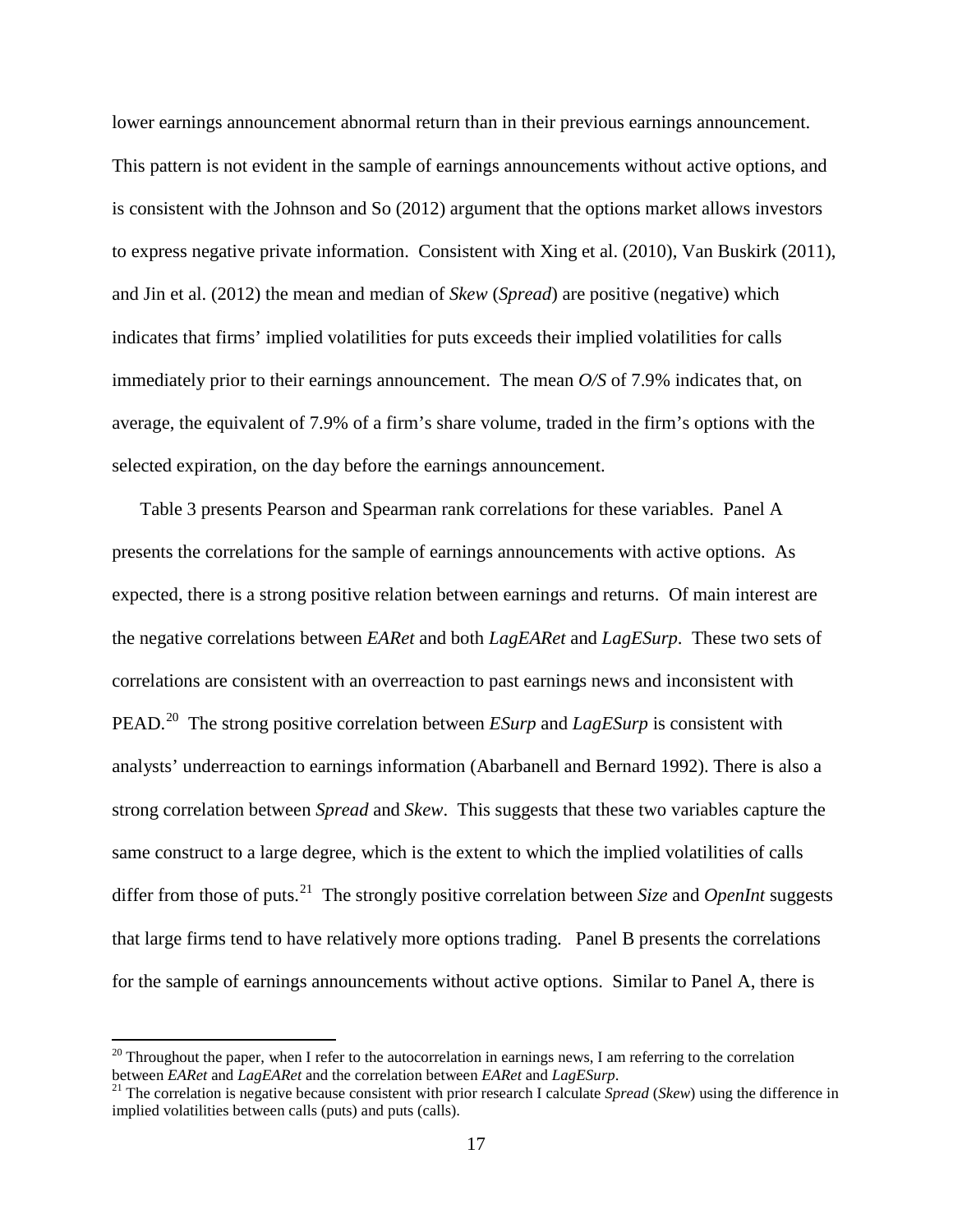evidence of analysts' underreaction to prior forecasts errors and a strong positive relation between earnings and returns. Unlike Panel A, there is evidence of PEAD due to the positive correlation between *EARet* and *LagEARet*. However, there is also evidence against PEAD because of the negative correlation between *EARet* and *LagESurp*.

### 4. MAIN RESULTS

### *4.1 Hedge Portfolio Returns*

To examine the performance of the PEAD strategy at the next earnings announcement for my samples, I first study the abnormal returns to hedge portfolios based on the strategy. Table 4 presents the mean and median earnings announcement abnormal returns for decile portfolios and a hedge portfolio created based on prior earnings announcement news for each of the two samples.<sup>[22](#page-18-0)</sup> Average portfolio returns are presented for three time periods: the full sample period (1996 - 2010), the first half of the sample period (1996 – 2003Q2), and the second half of the sample period (2003Q3 - 2010). The *Low (Past Losers)* portfolios take short positions in firms in the lowest decile of the previous quarter's earnings announcement news, the *High (Past Winners)* portfolios take long positions in firms in the highest decile of the previous quarter's earnings announcement news, and the *High - Low* portfolios are hedge portfolios that take long positions in firms in the highest decile of the previous quarter's earnings announcement news and short positions in firms in the lowest decile of the previous quarter's earnings announcement news.

In Panels A and B, the prior quarter's earnings news is determined by the prior earnings announcement abnormal return, *LagEARet*. Panel A presents the results for the sample of

<span id="page-18-0"></span> $22$  To conserve space, only the extreme deciles and the hedge portfolio are presented for the sample of earnings announcements without active options.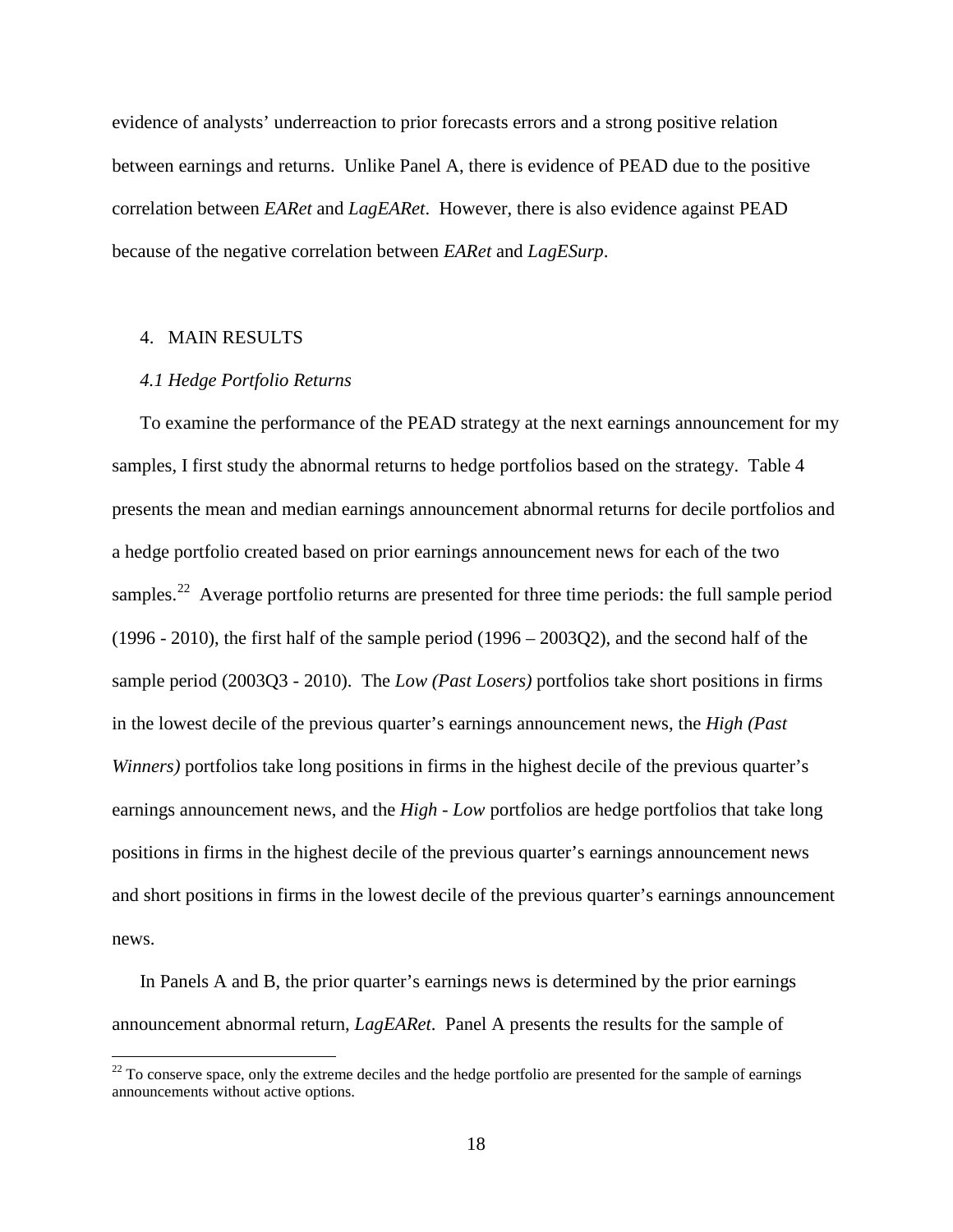earnings announcements with active options. For these firms, I find that the *High – Low* hedge portfolio earns significantly negative abnormal returns during the full sample period and during both sub-periods. This is the opposite of what one would expect from the findings in prior research (e.g., Bernard and Thomas 1989; Freeman and Tse 1989). Rather than underreacting to the previous earnings announcement news it appears that investors are overreacting. Panel B presents the results for the sample of earnings announcements without active options. In contrast to Panel A, the returns in Panel B are consistent with PEAD for the full sample period and for the first sub-period.

In Panels C and D, the prior earnings news is determined by the prior earnings surprise, *LagESurp*. The results in Panel C are consistent with those in Panel A, but weaker (i.e., the hedge portfolio returns over the three periods are less negative when the deciles are based on the prior earnings surprise). Unlike Panel B, the results in Panel D are not consistent with a PEAD effect in the sample of earnings announcements without active options. Like Panels A and C, there is evidence in Panel D of the opposite of the PEAD effect during the second sub-period.

The results in Table 4 suggest that the *Low (Past Losers)* decile is driving the returns to the *High – Low* portfolio. For example, in the sample with active options the significantly positive returns in the lowest decile result in the significantly negative returns to the *High – Low* portfolio. This indicates that for these firms investors view the firms in the lowest decile too negatively and are positively surprised at the earning announcement (i.e., the opposite of the PEAD effect). On the other hand, for the sample without active options, investors view the firms in the lowest decile too positively and are negatively surprised at the earnings announcement (i.e., the PEAD effect). These findings are consistent with it being easier for negative information to be reflected in the prices of firms with options trading compared to firms without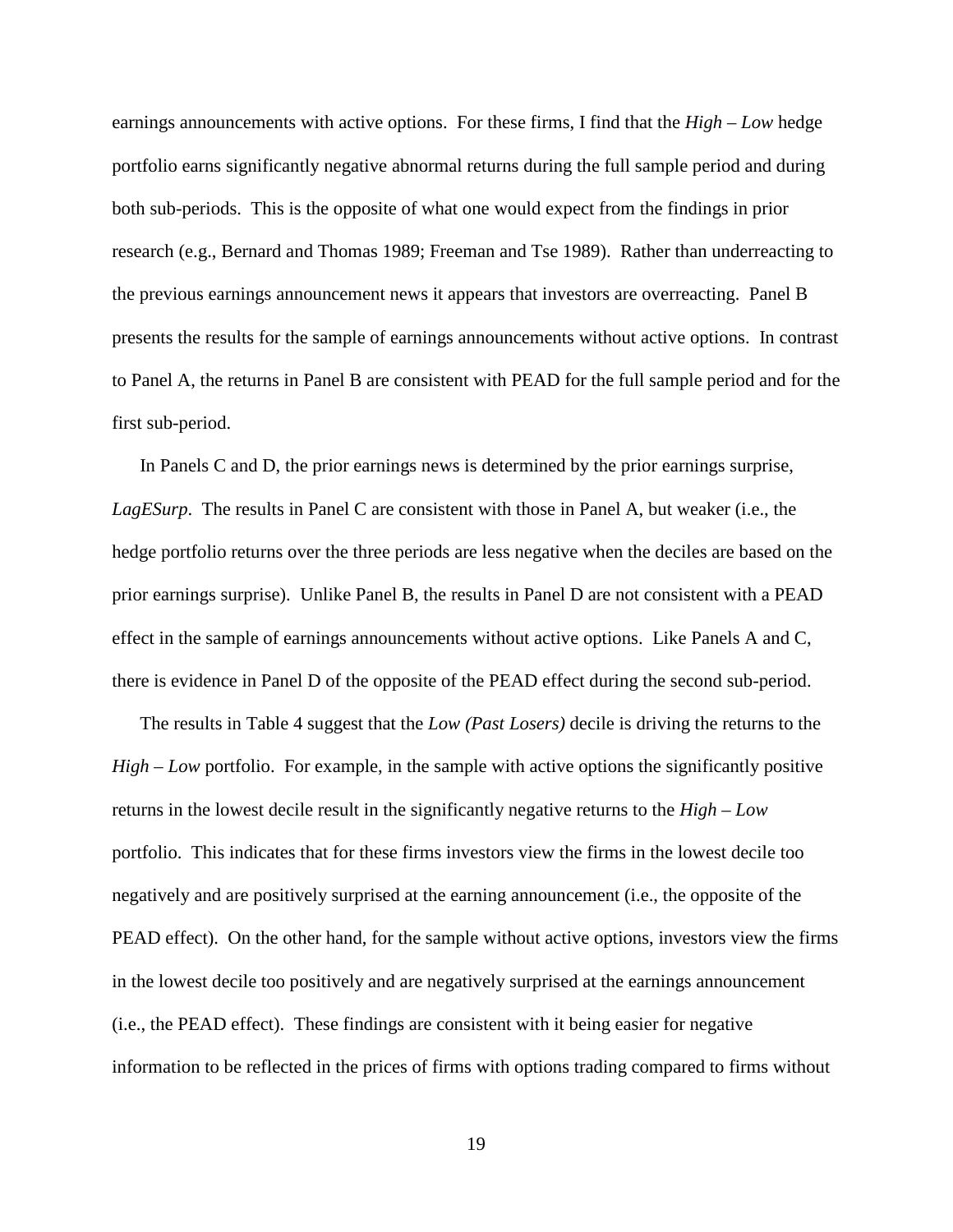options trading (Diamond and Verrecchia 1987). The difference in results for the lowest earnings news decile between the two samples is consistent with an excessive amount of negative information being reflected in the prices of firms with active options and a lack of negative information being reflected in the prices of firms without active options.

Figure 1 depicts the hedge portfolio returns by quarter for the firms without active options under each of the two definitions of past earnings news. Consistent with a PEAD effect in the first half of the sample period for earnings announcements without active options, the hedge portfolio return is positive in 22 (23) out of the 30 quarters during 1996 - 2003Q2 period when the prior earnings news is determined by *LagEARet* (*LagESurp*). In the second half of the sample period, there is no evidence of the PEAD effect, as the hedge portfolio return is only positive in 18 (9) out of the 30 quarters during the 2003Q3 – 2010 period. Figure 2 depicts the hedge portfolio returns by quarter for the sample with active options. Consistent with a reversal of the PEAD effect, the hedge portfolio has negative returns in 44 (38) out of the 60 quarters during the 1996 – 2010 sample period.

Overall, the analysis of the hedge portfolio returns indicates that an arbitrageur trading on the PEAD effect at firms' next earnings announcement would have done terribly in firms with active options trading. Not only would the arbitrageur not have earned positive abnormal returns, they actually would have earned significantly negative abnormal returns. These results are consistent with my hypothesis that the returns to a popular trading strategy can be significantly negative over a nontrivial period of time (e.g., 1996 – 2010 and 2003Q3 - 2010).

#### *4.2 Regression Analysis*

20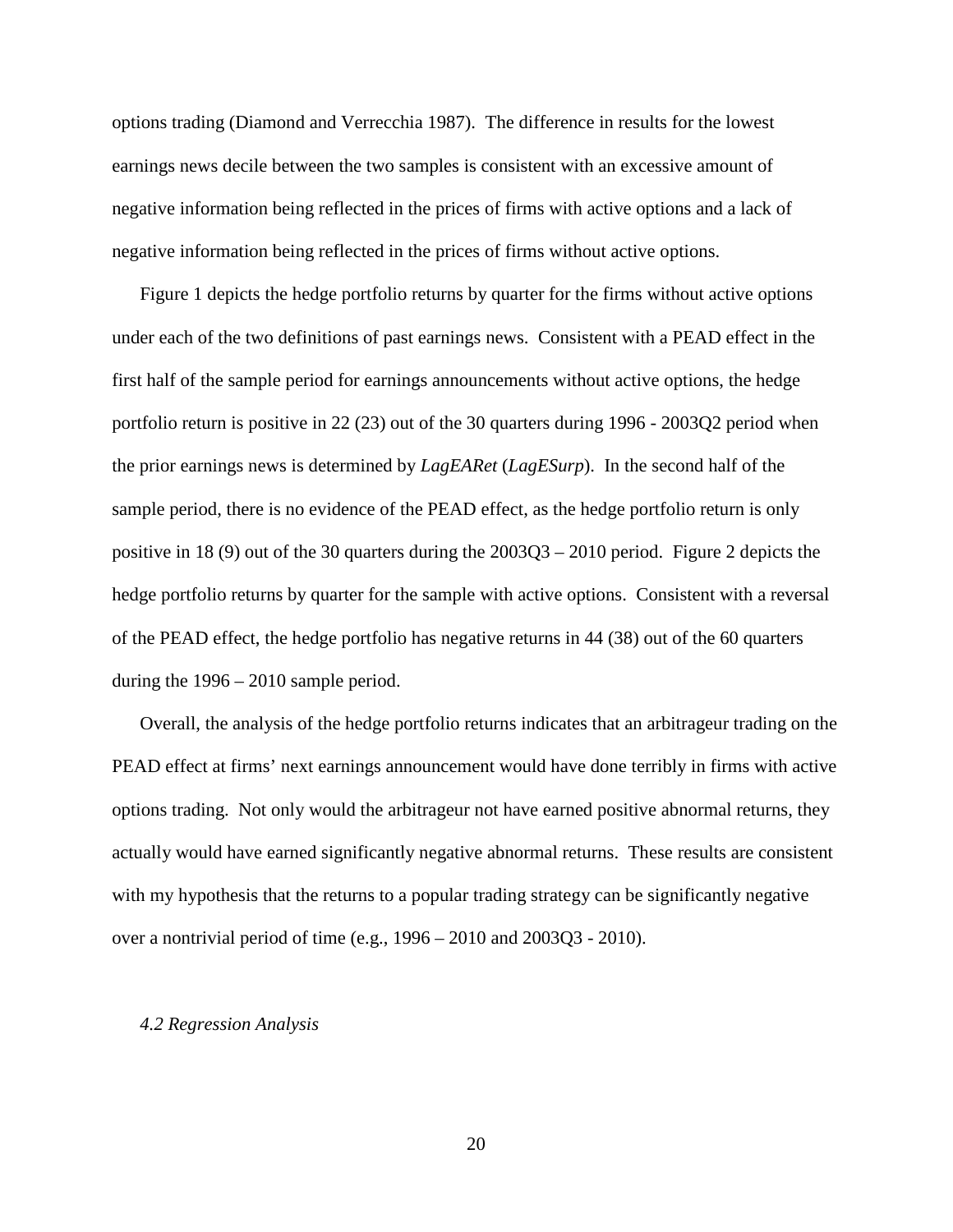I next examine whether the reversal of past earnings information at the next earnings announcement for firms with active options holds after controlling for variables that have been shown to predict abnormal returns at earnings announcements. Table 5 presents the results of Fama and Macbeth (1973) multivariate and univariate regressions with *EARet* as the dependent variable. Results are presented for the same three time periods as Table  $4.^{23}$  All independent variables are transformed into decile rankings and scaled to have a range of 1, [-0.5, 0.5], and a mean of zero. Coefficients can be interpreted as the returns to a hedge portfolio that is long firms in the highest decile of the variable and short firms in the lowest decile.

Consistent with an earnings announcement premium the intercept is significantly positive in all six columns (e.g., Ball and Kothari 1991; Cohen et al. 2007; Barber et al. 2012). Similar to Panels A and C of Table 4 and inconsistent with the PEAD literature, both past earnings announcement returns and past earnings surprises are significantly negative during the overall sample period in both the multivariate (Column 1) and univariate regressions (Column 4). This result is driven by the second half of the sample period (Columns 3 and 6). There is no relation between abnormal announcement returns and past earnings news during the first half of the sample period (Columns 2 and 5). The difference in results between Panels A and C of Table 4 and Table 5 for the first half of the sample period is due to the fact that the hedge portfolios in Table 4 only consider the extreme deciles, while the regressions in Table 5 consider all ten deciles. In other words, the relation is significantly linear and monotonic in the second half of the sample period, but not in the first half (see Panels A and C of Table 4).

Consistent with recent work by So and Wang (2011), Landsman et al. (2011), and Aboody et al. (2013), a firms returns in the days immediately prior to its earnings announcement is a very

<span id="page-21-0"></span> $^{23}$  To conserve space, the results of univariate regressions over the same sample period are presented in the same column.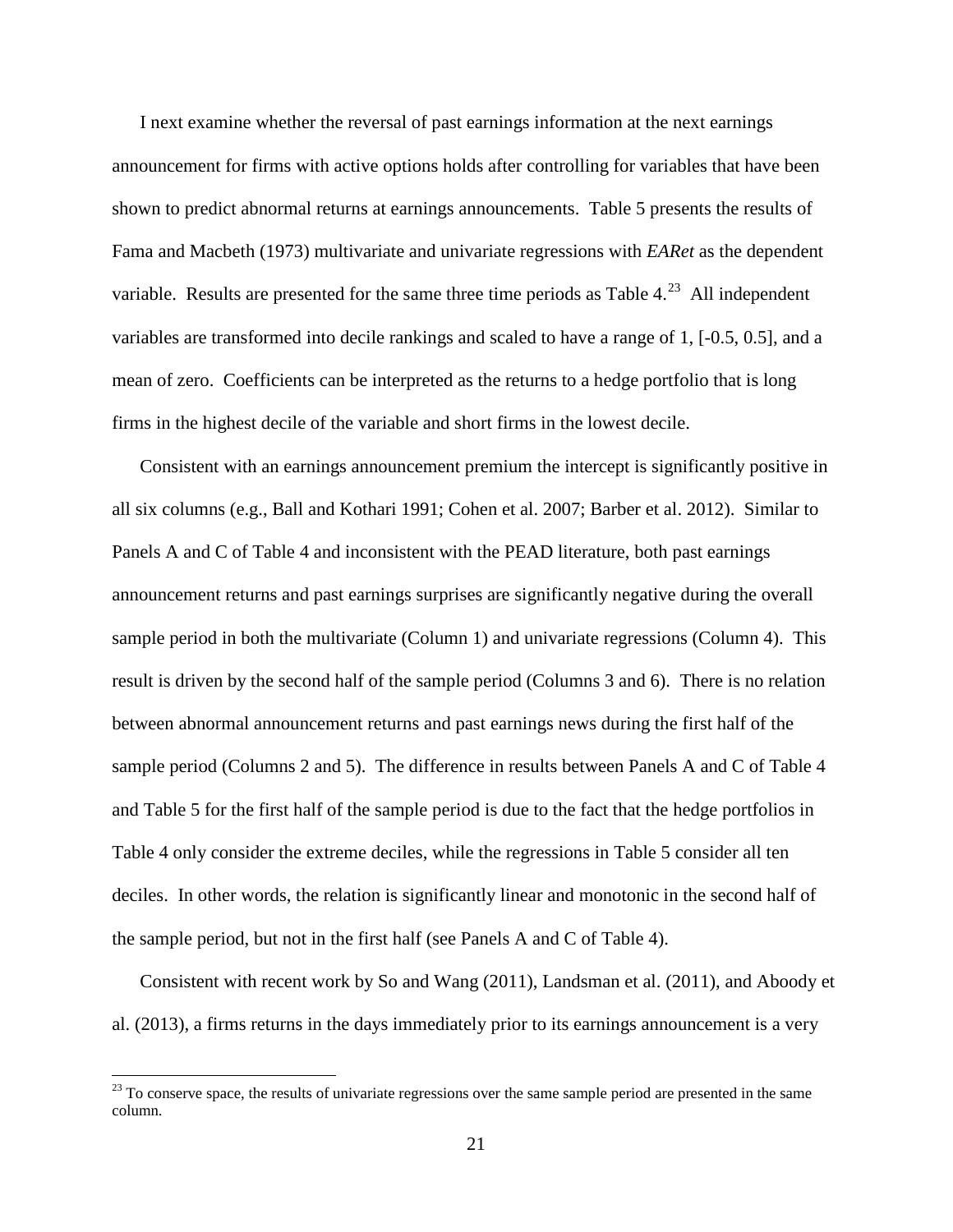strong predictor of the earnings announcement return. Both *Spread* and *Skew* are significant in the univariate regressions, but only *Spread* is significant in the multivariate regressions, which indicates that *Spread* subsumes the effect of *Skew* in my sample. Consistent with prior research there is some evidence of a relation between *Size*, *M/B*, and *O/S* and earnings announcement returns. I do not find a relation between *Accruals* and the earnings announcement return.

Overall, the regression analysis on the sample of earnings announcements with active options indicates that prior earnings news is a significantly negative predictor of earnings announcement returns even after controlling for other variables with predictive ability. In the second half of the sample period, *LagEARet* is the second most powerful predictor of the earnings announcement return after *PreEA5DayRet* (i.e., a hedge portfolio based on *LagEARet* (*PreEA5DayRet*) generates an average return of -1.12% (-1.87%)). None of the other variables generate average abnormal returns in excess of 1% during the 2003Q3 – 2010 period. While *LagEARet* and to a lesser extent *LagESurp* are powerful predictors of earnings announcement returns, they do so in a manner opposite to what one would expect assuming PEAD. Next, I examine possible explanations for the presence of this result in the active options sample during the 2003Q3 – 2010 period.

### 5. POTENTIAL EXPLANATIONS

#### *5.1 More Extreme Reactions to Earnings Surprises*

A possible explanation for the negative autocorrelation in earnings announcement news for firms with active options (i.e., evidence of the reverse of PEAD) is that investors have learned of their tendency to underreact at earnings announcements and are overcompensating in recent years, resulting in returns at earnings announcements that are too extreme (i.e., excessively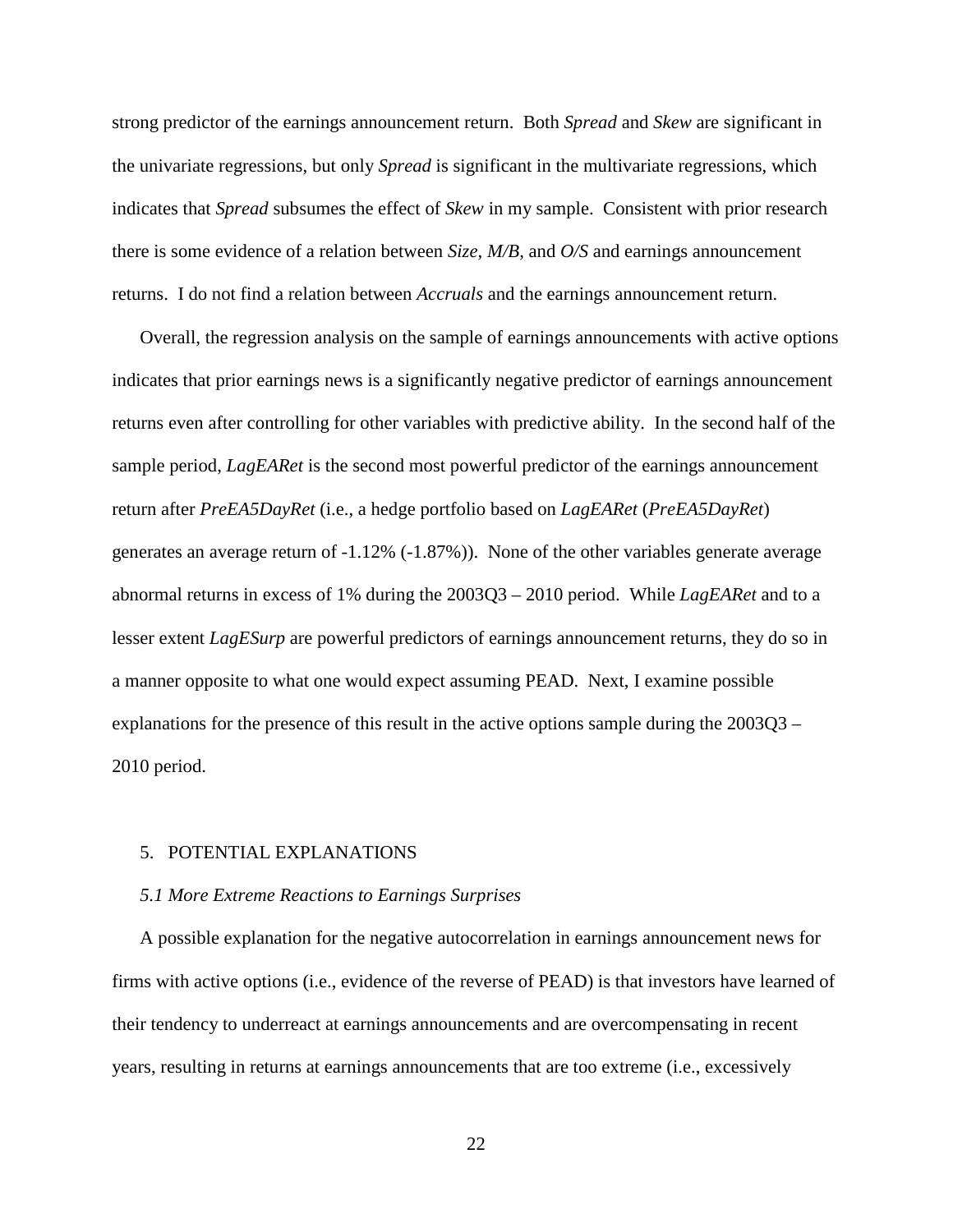positive returns for extreme good earnings news and excessively negative returns for extreme bad earnings news). These excessive reactions are then corrected at the following earnings announcement causing the negative autocorrelation that I document.

To examine this possibility, I study the earnings announcement abnormal returns of firms in the extreme earnings surprise deciles during the two halves of my sample period for both samples. I split the sample period in half because the evidence in Panel B of Table 4 suggests that the PEAD effect is present for firms without active options during the first half of the sample period (but only when past earnings news is measured by *LagEARet*), but not during the second half of the sample period, and because the evidence in Table 5 suggests that the evidence against PEAD in firms with active options during the full sample period is driven by the second half of the sample period. I estimate the following model (firm and time subscripts suppressed) for firms in each of the extreme deciles of *LagESurp*:

*LagEAREt* = 
$$
β_1 + β_2
$$
*Options* +  $β_3$ *Recent* +  $β_4$ *Options*<sup>\*</sup>*Recent* +  $β_5$ *Size* +  $β_6$ *Size*<sup>\*</sup>*Recent* +  $β_7$ *M/B* +  $β_8$ *M/B*<sup>\*</sup>*Recent* +  $β_9$ *Accruals*<sup>\*</sup>*Recent* +  $ε$  (1)

*Options* is an indicator variable equal to one for firms with active options, and zero otherwise. *Recent* is an indicator variable equal to one for earnings announcements occurring during the second half of the sample period (2003Q3 - 2010), and zero otherwise. I control for *Size*, *M/B*, *Accruals* (and their interactions with *Recent*) because past research indicates that these variables are associated with earnings announcement abnormal returns (e.g., Ball and Kothari 1991; La Porta et al. 1997; Sloan 1996).

Table 6 presents the results.<sup>[24](#page-23-0)</sup> In the first (second) column, I estimate the model for firms in the lowest (highest) decile of *LagESurp*. The significantly negative intercept in the first column and the significantly positive intercept in the second column indicate that, on average, returns are

<span id="page-23-0"></span> $24$  In Tables 6, 7, and 8, the standard errors are clustered on two dimensions, firm and quarter.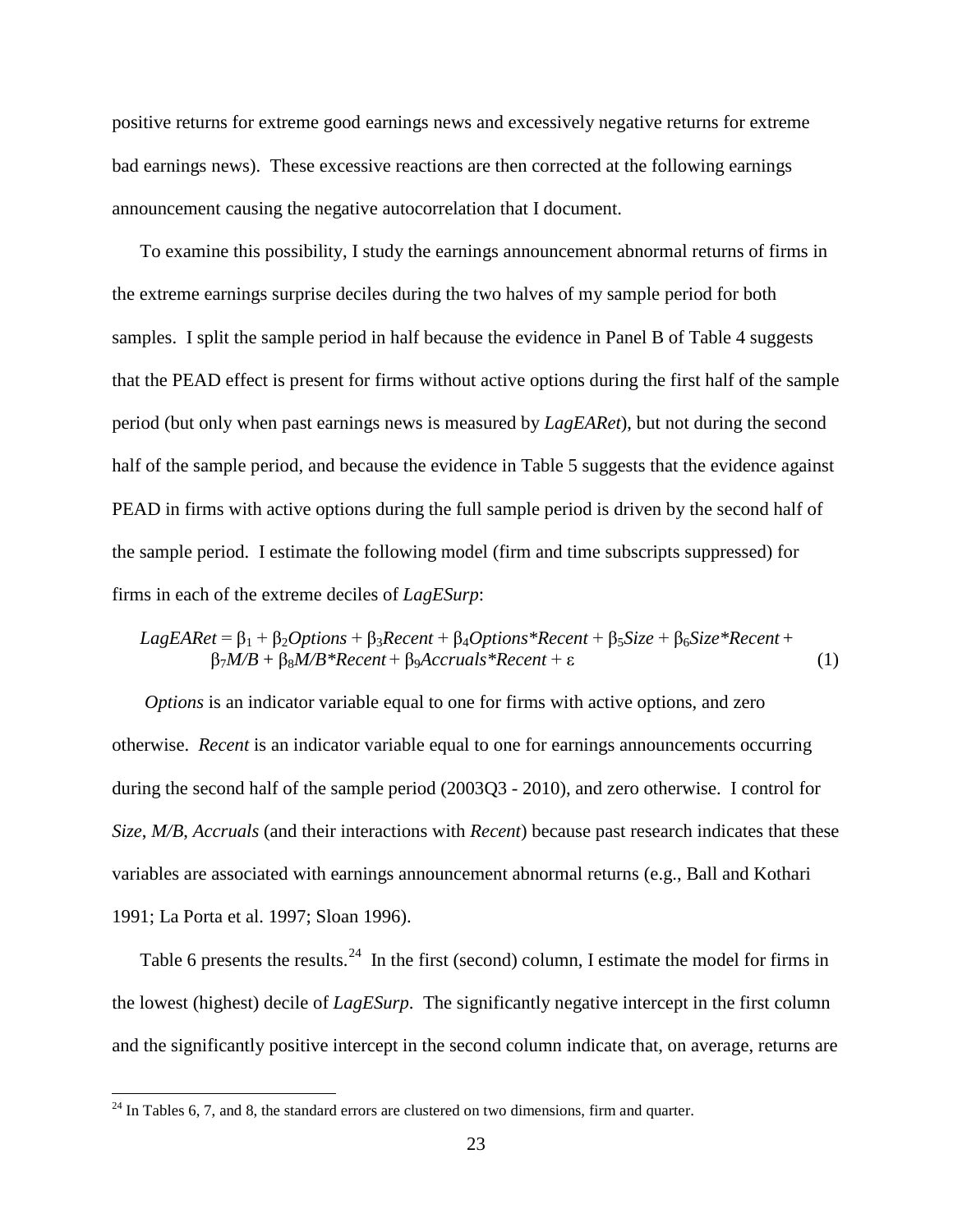significantly negative for firms with extremely low earnings surprises and significantly positive for firms with extremely high earnings surprises. The significantly positive coefficient on *Options* in both columns indicates that firms with active options tend to have higher earnings announcement abnormal returns than firms without active options. The significant coefficients on *Recent* indicate that earnings announcement returns have become more extreme, in the second half of the sample period. On average, earnings announcement abnormal returns are 2.11% more negative for firms in the lowest *LagESurp* decile and 1.96% more positive for firms in the highest *LagESurp* decile, in recent years. This is consistent with investors learning of past underreaction to extreme earnings surprises (i.e., learning about PEAD) and reacting more strongly at earnings announcements during the second half of the full sample period.<sup>25</sup>

The coefficient on the *Options* and *Recent* interaction, *Options\*Recent*, indicates that, in recent years, earnings announcement abnormal returns are significantly more negative for firms with active options (on average, 1.12% more negative) compared to firms without active options. This is consistent with an increase in the purchases of put options and/or short-selling in firms with extremely negative earnings surprises and active options. These are the actions that an arbitrageur would take to exploit PEAD in firms with active options, and suggests that these actions are either impossible or too costly in firms without active options.

Overall, the results in this subsection indicate that returns at earnings announcements have become more extreme over the sample period in response to extreme earnings surprises for both firms with and without active options. These more extreme return reactions, in recent years, are especially true for firms with active options and extremely low earnings surprises. This is

<span id="page-24-0"></span> $25$  While this may also be consistent with more information being released at earnings announcements (Francis et al. 2002) such as management forecasts (Anilowski et al. 2007; Rogers and Van Buskirk 2013), conference calls (Bushee et al. 2003), segment disclosures (Botosan and Harris 2000), and balance sheets (Chen et al. 2002), in untabulated results, I do not find a change, over the two sub-periods, in the mean or median abnormal return for firms in the extreme deciles of *LagEARet*.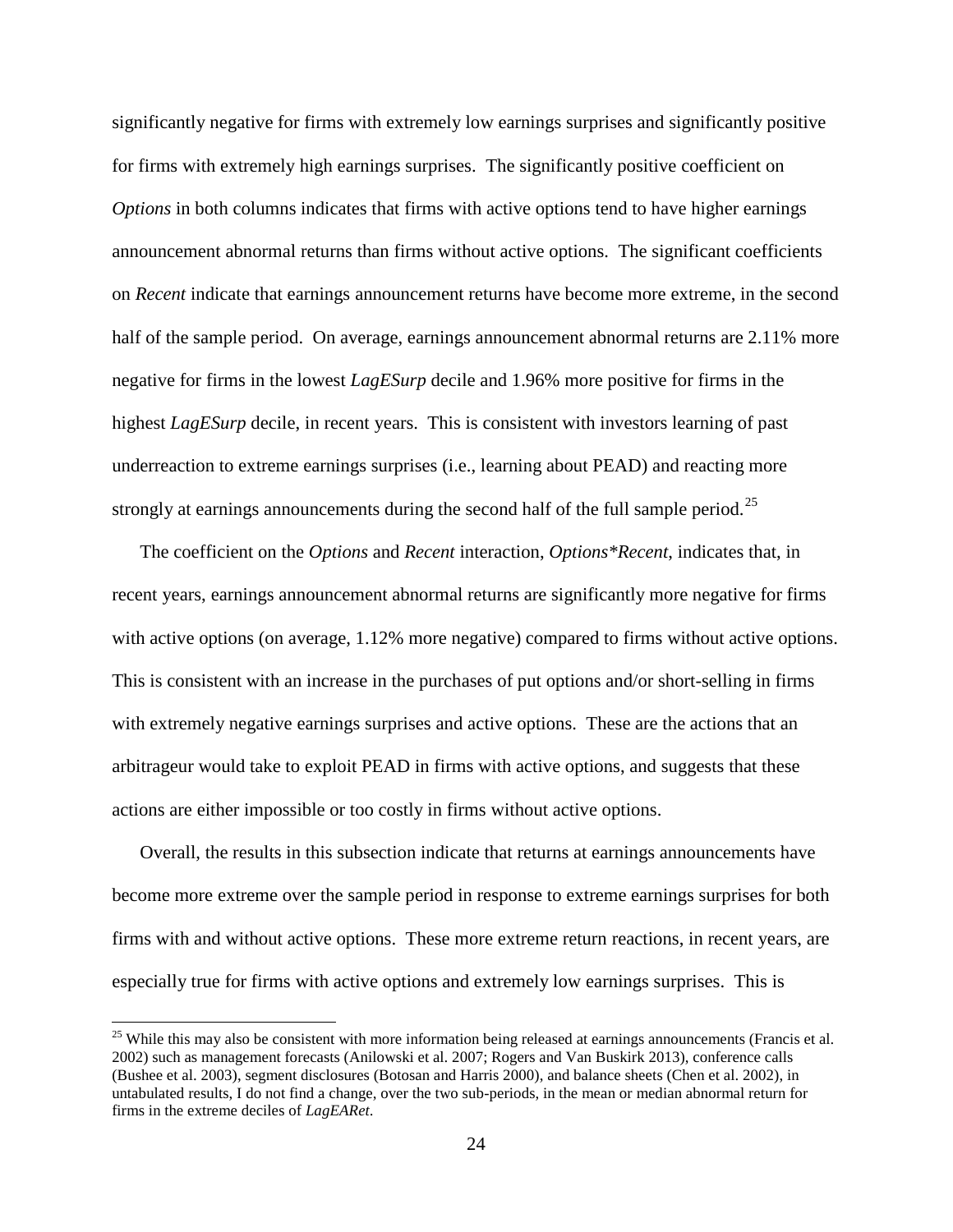consistent with investors excessively expressing negative views in firms with active options and extremely low earnings surprises, and is at least part of the explanation for why, in recent years, I find the opposite of the PEAD effect in firms with active options.

### *5.2 Investor Positioning Immediately Prior to the Next Earnings Announcement*

A second potential explanation is that there has been a change in investor behavior prior to the next earnings announcement in anticipation of the PEAD effect for firms with active options. To test this idea, I study how investor behavior immediately prior to the next earnings announcement depends on the previous earnings announcement's information. Specifically, I examine whether firm-specific investor sentiment immediately prior to the next earnings announcement is consistent with investors' anticipation of a PEAD effect.

I use *PreEA5DayRet*, *Skew*, *Spread*, and *O/S* to proxy for firm-specific investor sentiment. Aboody et al. (2013) view the short window return prior to an earnings announcement as a measure of firm-specific investor sentiment. Demand-based option pricing (e.g., Bollen and Whaley 2004; Garlenau et al. 2009) argues that demand for a particular option will increase the option's price and therefore increase its implied volatility. In other words, under demand-based option pricing one can infer whether puts or calls are in greater demand by examining their implied volatilities. Thus suggesting that *Spread* and *Skew* are potential measures of option investor sentiment (i.e., if puts (calls) are in greater demand option investors are more bearish (bullish). Johnson and So (2012) argue that short-sale costs in equity markets drive traders with negative news to trade in the options market. As a result, their measure of option market activity, O/S, has the potential to capture firm-specific investor sentiment, with high O/S indicating bearish sentiment.

25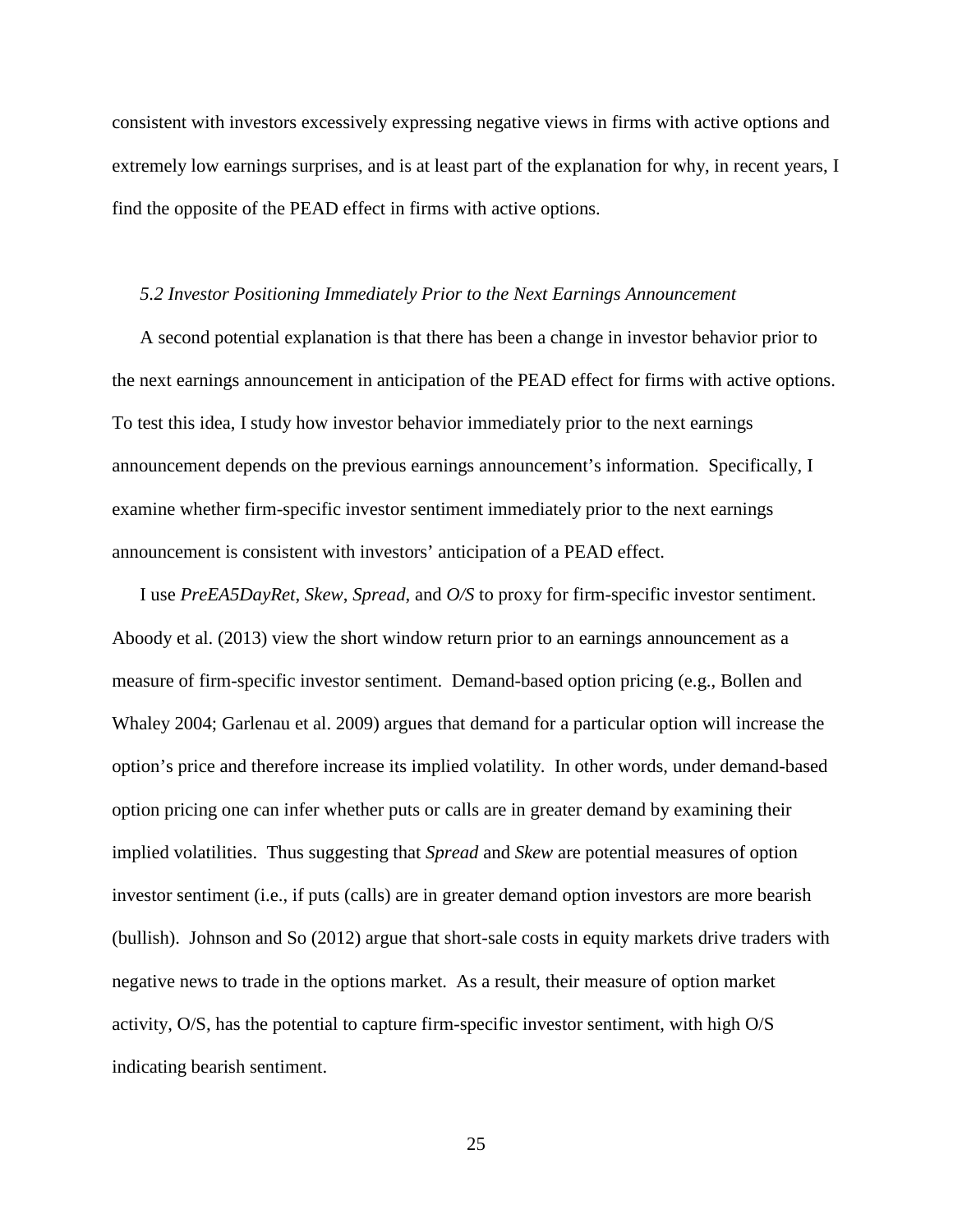To test for a relation between firm-specific investor sentiment (just prior to the next earnings announcement) and prior earnings announcement news, I estimate the following model (firm and time subscripts suppressed) with each of my four proxies of firm-specific investor sentiment as the dependent variable:

 $InvestorSentiment =  $\beta_1 + \beta_2 Recent + \beta_3 LagESurp + \beta_4 LagESurp * Recent + \beta_5 LagEAREt +$$ β6*LagEARet\*Recent* + β7*Size* + β8*Size\*Recent* + β9*M/B* + β10*M/B\*Recent*   $+ \beta_{11}$ *Accruals*  $+ \beta_{12}$ *Accruals*\**Recent* + ε (2)

Table 7 presents the results. The dependent variables in the four columns are *PreEA5DayRet, Skew, Spread, and O/S, respectively.* In the first column, the significantly positive coefficient on *LagEARet\*Recent* indicates that, in the second half of the full sample period, there are stock price increases in the five days prior to the next earnings announcement for firms that did well in terms of the abnormal announcement return at their prior earnings announcement. This is consistent with arbitrageurs buying and selling shares prior to an earnings announcement based on firms' abnormal returns at their prior earnings announcement (i.e., based on the PEAD strategy). In the second column, the significantly negative coefficient on *LagESurp\*Recent* indicates that, in the second half of the full sample period, *Skew* is significantly more negative for firms with higher prior earnings surprise. Demand based option pricing suggests that the demand for calls exceeds the demand for puts for these firms with high prior earnings surprise, which is what one would expect if option traders are positioning themselves in anticipation of the PEAD effect prior to firms' earnings announcements. In other words, a greater demand for calls for firms with prior good earnings surprises and a greater demand for puts for firms with prior bad earnings surprises. I find a similar result with *Spread* as the dependent variable (i.e., in column 3, the coefficient on *LagESurp\*Recent* is significantly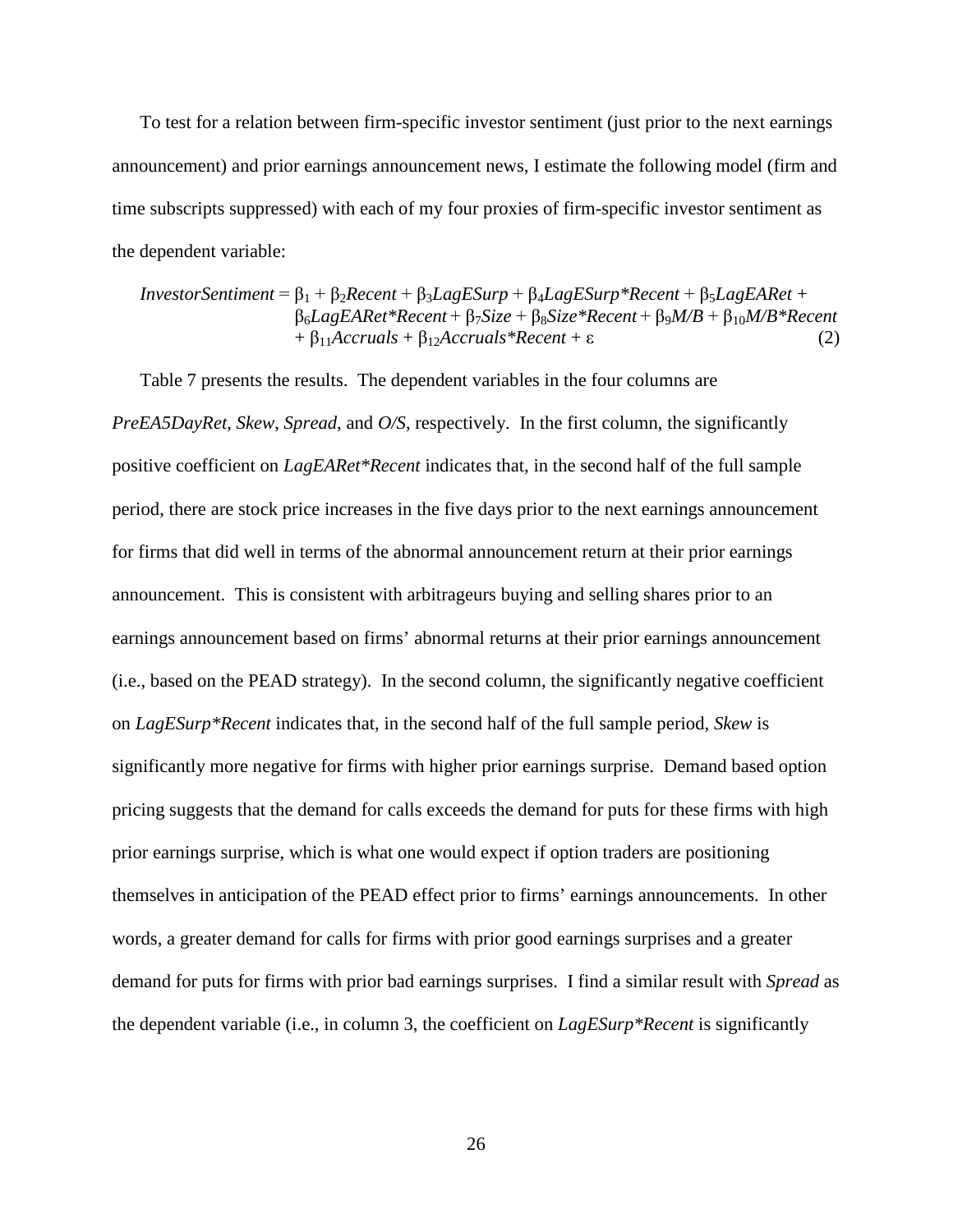positive). In the fourth column, I find that *O/S* is significantly greater in the second sub-period, however,  $O/S$  is unrelated to past earnings announcement returns or past earnings surprise.

Overall, I find evidence that, in the second half of the full sample period, investor sentiment prior to the next earnings surprise depends on the information from the previous earnings announcements which is what one would expect if investors use knowledge of PEAD in stock and option trading. This suggests that investors are overly positioning themselves in a manner consistent with the expectation of the PEAD effect immediately prior to the next earnings announcement. This excessive sentiment is then corrected when the earnings news is released, resulting in reversals of prior earnings announcement news (i.e., the opposite of the PEAD effect).

### *5.3 Change in Analysts' Forecasting*

A third conceivable explanation is that the serial correlation in firms' earnings surprises has become significantly negative. This could result from a change in the manner in which analysts' forecast earnings. If analysts overcompensate when forecasting after learning of their tendency to underreact to past earnings (e.g., Abarbanell and Bernard 1992), the autocorrelation in earnings surprises will become negative and would help explain the negative relation between earnings announcement returns and past earnings news (i.e., past abnormal earnings announcement returns or past earnings surprises). To assess this possibility, I estimate two variations of the following model (firm and time subscripts suppressed):

$$
ESurp = \beta_1 + \beta_2 Recent + \beta_3 LagESurp + \beta_4 LagESurp * Recent + \beta_5 LagEAREt + \n\beta_6 LagEAREt * Recent + \beta_7 Size + \beta_8 Size * Recent + \beta_9 M/B + \beta_{10} M/B * Recent + \n\beta_{11} Accruals + \beta_{12} Accruals * Recent + \varepsilon
$$
\n(3)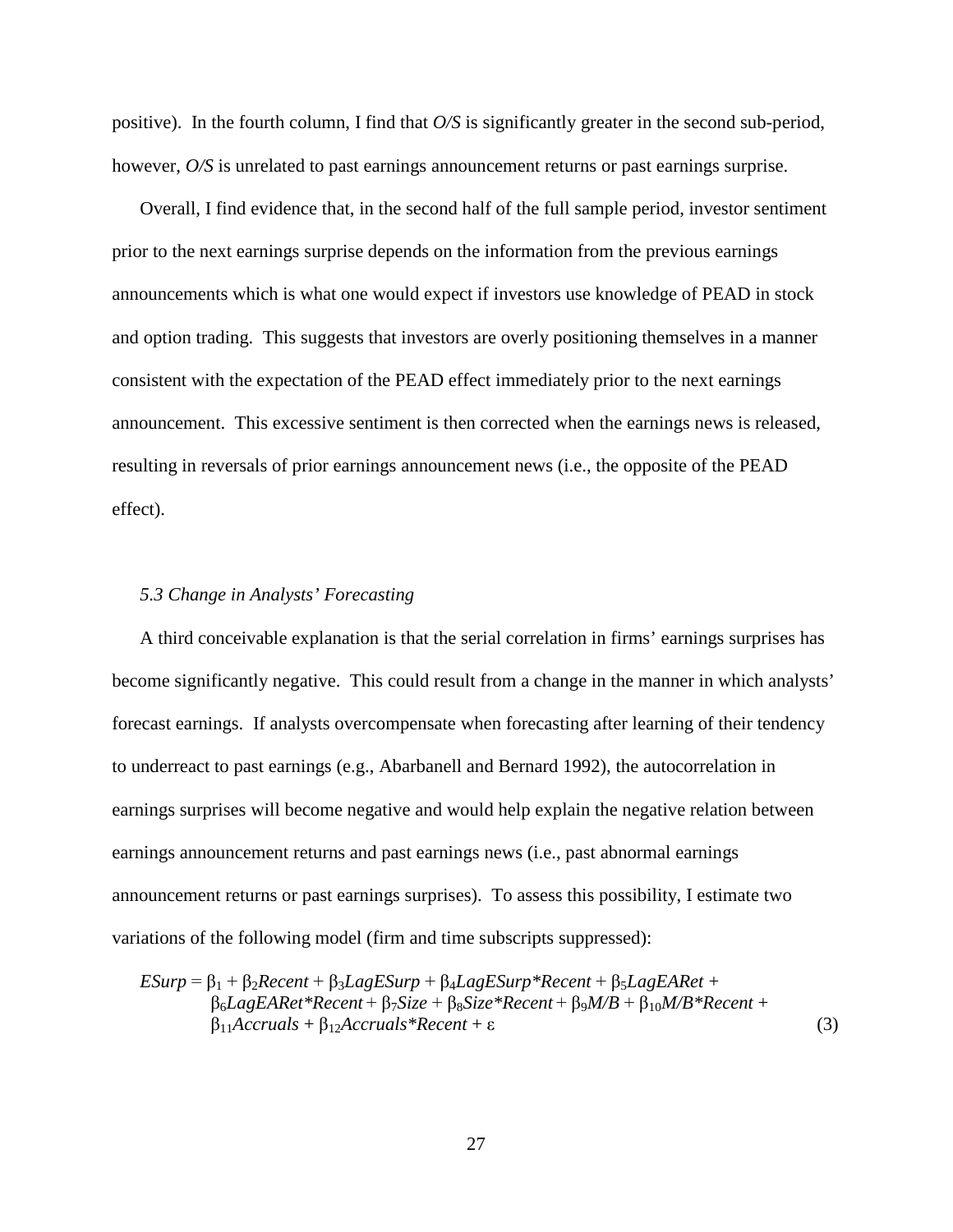In the first column, I estimate the model on the full sample period for firms with active options. As in Table 3, I find a significantly positive relation between prior earnings surprises and future earnings surprises, and that this relation has not significantly changed during the two sub-periods. In other words, I find that the autocorrelation in firms' earnings surprises remains significantly positive, consistent with the PEAD literature and analysts' underreaction to prior forecast errors (Abarbanell and Bernard 1992). I also find that the past earnings announcement return was a positive predictor of the next earnings surprise during the first sub-period (i.e., significantly positive coefficient on *LagEARet*), but not during the second sub-period (i.e., the coefficient on *LagEARet* plus the coefficient on *LagEARet\*Recent* is less than zero).

To more clearly assess the relation between *ESurp* and *LagEARet* in the second sub-period, in the second column, I estimate the model using only the second sub-period and find that there is a negative relation between *ESurp* and *LagEARet* after controlling for *LagESurp*. In other words, in recent years, after controlling for a firm's prior earnings surprise, a firm's prior earnings announcement return is negatively associated with the firm's next earnings surprise. This result is consistent with analysts overreacting to the other information in firms' earnings announcements that is unrelated to the earnings surprise. Although prior research indicates that additional disclosures at earnings announcements such as conference calls and management forecasts reduce PEAD (e.g., Kimbrough 2005; Wang 2008; Li and Tse 2008; Zhang 2012), the evidence in Table 8 suggests investor overreaction to firms' other disclosures at earnings announcements.<sup>[26](#page-28-0)</sup>

In summary, analysts apparently still under-weight past earnings surprise information and now over-weight the non-earnings surprise information released at the earnings announcement

<span id="page-28-0"></span><sup>&</sup>lt;sup>26</sup> It is also possible that analysts are overreacting to the announcement period returns, if returns play a role in analysts' earnings forecasts for the next quarter (e.g., Abarbanell 1991).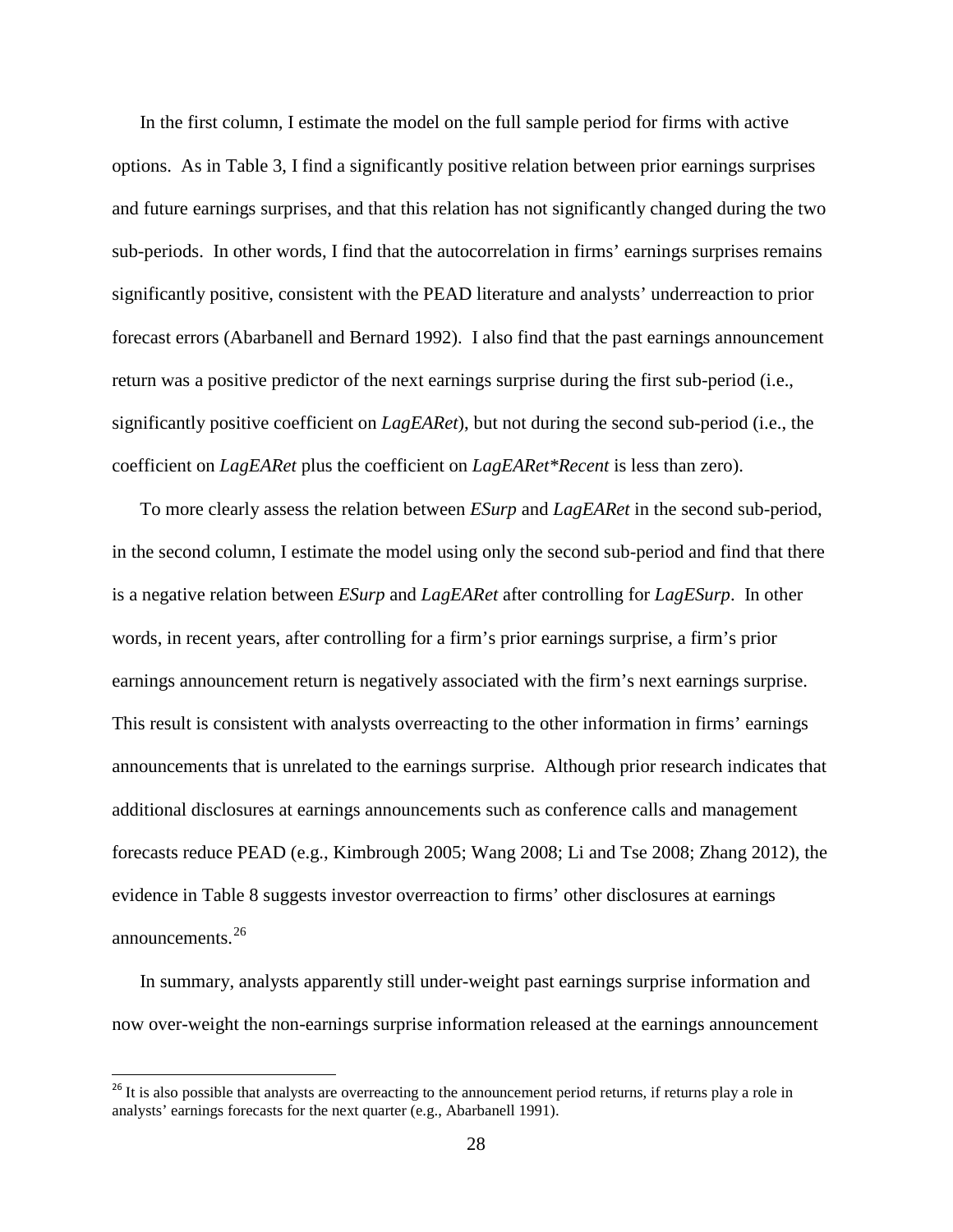when forecasting next quarter's earnings. This overreaction to non-earnings surprise information released at the earnings announcement is consistent with the negative autocorrelation in earnings announcement news that I find for firms with active options.

### 6. CONCLUSION

While several papers present evidence on the disappearance or reduction of various crosssectional anomalies (e.g., Chordia et al. 2013; Green et al. 2011; Richardson et al. 2010; McLean and Pontiff 2012), I document a reversal of one of these anomalies over a significant period of time. Specifically, I find the opposite of PEAD at firms' next earnings announcement during the 2003Q3 – 2010 period for firms with active exchange-traded options. The reversal of the PEAD pattern that I document is economically and statistically significant, and this new pattern is the second most powerful predictor of earnings announcement abnormal returns for firms with active options during the 2003Q3 – 2010 period. Within the set of firms with active options prior to their earnings announcement, firms in the highest decile of past earnings announcement abnormal returns (past earnings surprise) underperform firms in the lowest decile by -1.59% (- 0.78%) during the 2003Q3 – 2010 period. I find that this reversal effect is mainly driven by the short side of the famous PEAD strategy (i.e., firms with poor past earnings news perform surprisingly well at their following earnings surprise, potentially because of an overcrowding of short positions by arbitrageurs using the PEAD strategy). This helps explain why the reversal pattern that I document occurs solely in firms with active options (i.e., because arbitrageurs can easily take short positions in these firms compared to firms without active options).

The result that I document is consistent with the models of Stein (2009) and Lundholm (2008) in which arbitrageurs trade too aggressively based on relative value strategies without

29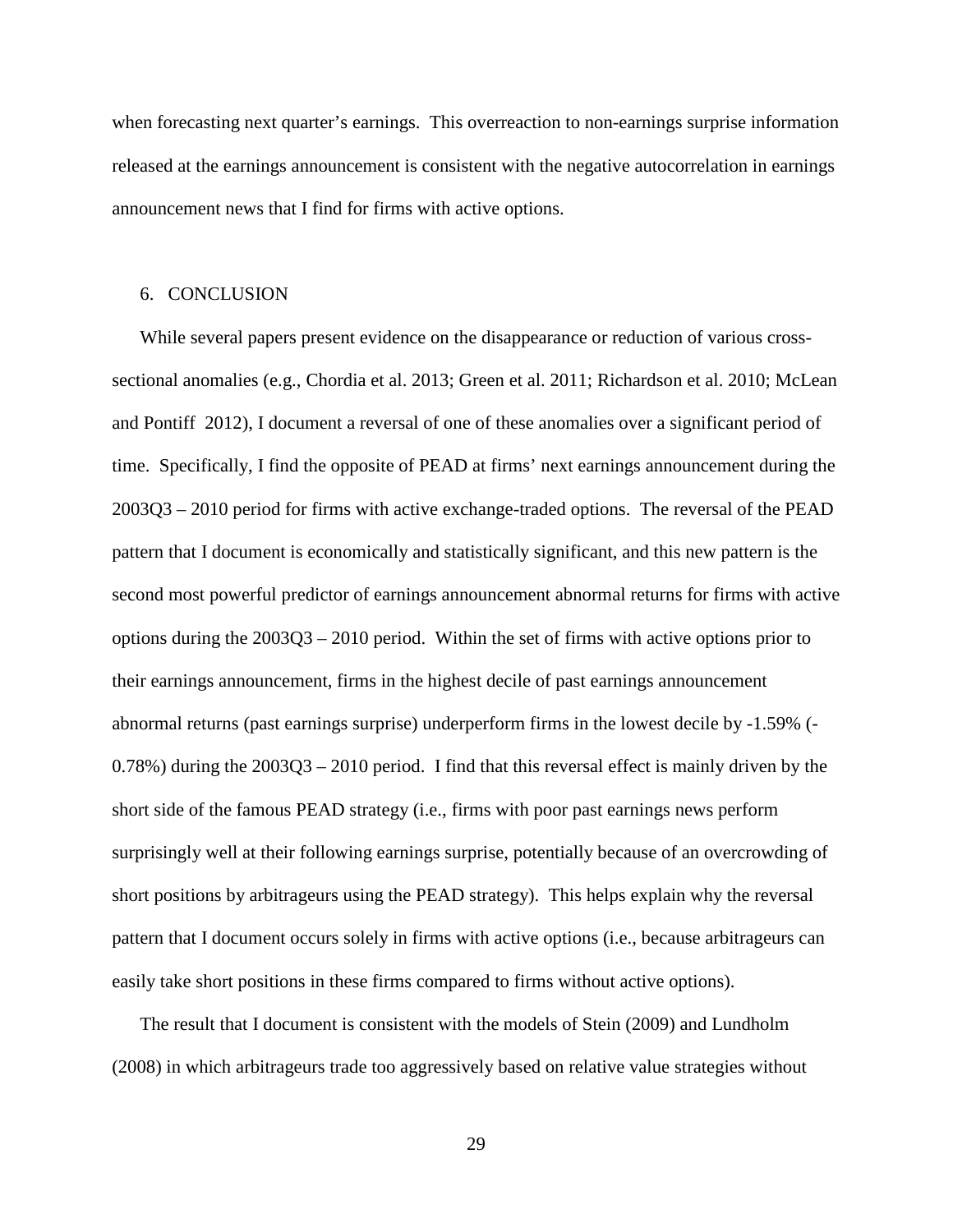concern for fundamental values and without knowledge of the extent of other arbitrageurs' activities. I find evidence consistent with arbitrageurs learning about PEAD and taking excessive action to exploit PEAD. For example, I find that, in recent years, stock returns are more extreme in response to extreme earnings surprises, and that investors are positioning themselves immediately prior to the next earnings announcement in anticipation of PEAD (i.e., buying shares or call options of past earnings announcement winners and selling-short or buying put options of past earnings announcement losers). I also find that, in recent years, analysts are apparently overreacting to non-earnings information released at firms' earnings announcements.

One remaining issue is why the reversal pattern that I document is present over such an extended period of time. For a previously documented return pattern to reverse, at least one of the following is required: arbitrageurs are slow to realize that the trading strategy is not working or new arbitrageurs replace any old arbitrageurs that have given up on the trading strategy. It is not clear why at least one of these requirements is being met in the case of PEAD at the next earnings announcement, and if or when they will no longer be met. Therefore, how long this new reversal pattern will persist is unclear, but an important lesson from this paper is that investors should not blindly follow trading strategies.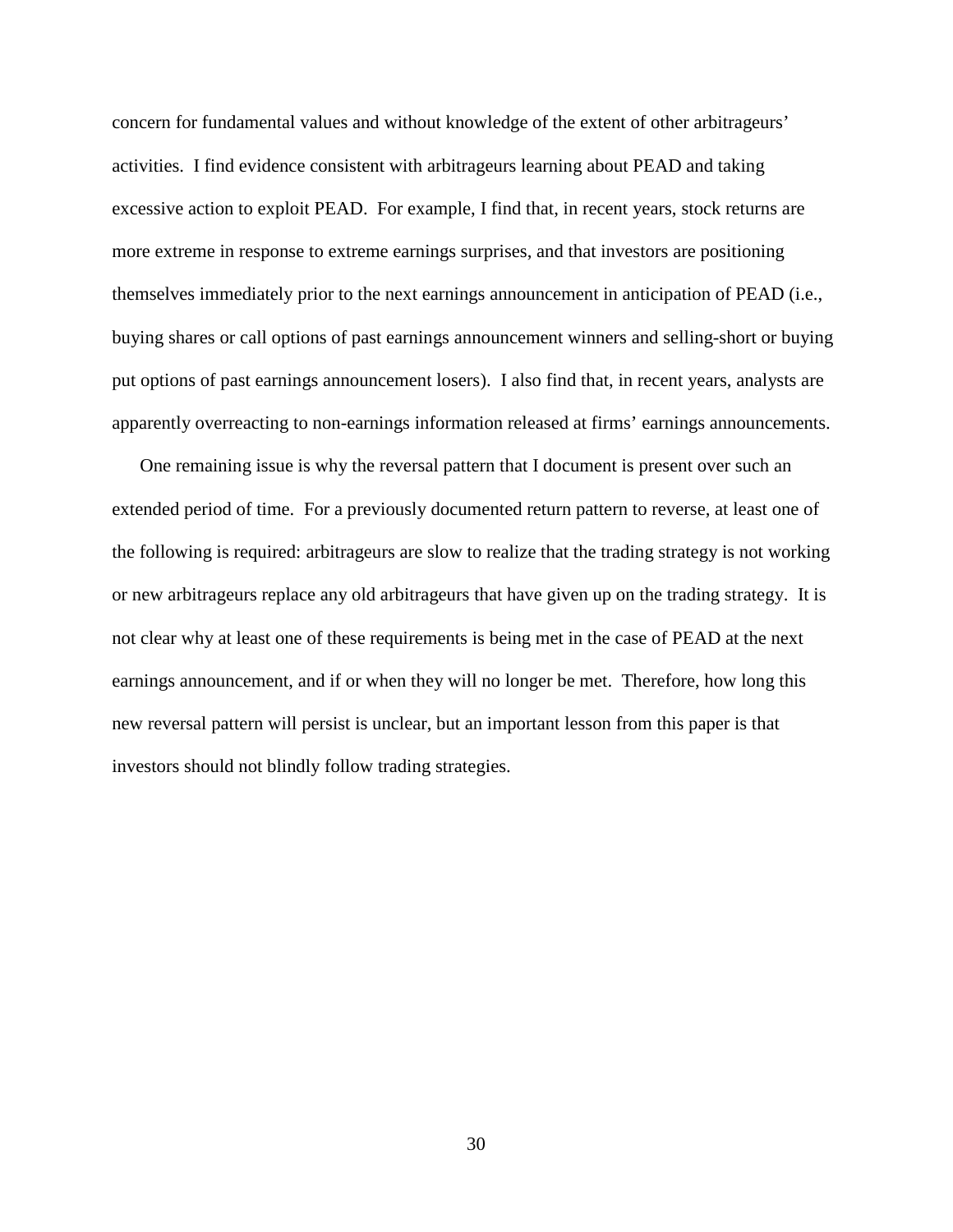#### REFERENCES

- Abarbanell, J. 1991. Do analysts' earnings forecasts incorporate information in prior stock price changes? *Journal of Accounting and Economics* 14, 147–165.
- Abarbanell, J., and V. Bernard. 1992. Tests of analysts' overreaction/underreaction to earnings information as an explanation for anomalous stock price behavior. *Journal of Finance* 47, 1181–207.
- Aboody, D., O. Even-Tov, R. Lehavy, and B. Trueman. Firm-specific investor sentiment. *SSRN eLibrary*.
- Amihud, Y., and H. Mendelson. 1986. Asset pricing and the bid–ask spread. *Journal of Financial Economics* 17, 223–249.
- Amin, K. I., and C. M. C. Lee. 1997. Option trading and earnings news dissemination. *Contemporary Accounting Research* 14, 153-192.
- Anilowski, C., M. Feng, and D. J. Skinner. 2007. Does earnings guidance affect market returns? The nature and information content of aggregate earnings guidance. *Journal of Accounting and Economics* 44, 36-63.
- Atilgan, Y. 2012. Volatility spreads and earnings announcement returns. *SSRN eLibrary*.
- Baber, W., and S. Kang. 2002. The impact of split adjusting and rounding on analysts' forecast error calculations. *Accounting Horizons* 16, 277–89.
- Ball, R. 1978. Anomalies in relationships between securities' yields and yield surrogates. *Journal of Financial Economics* 6, 103-126.
- Ball, R. 1992. The earnings-price anomaly. *Journal of Accounting and Economics* 15, 319–45.
- Ball, R., and E. Bartov. 1996. How naive is the stock market's use of earnings information? *Journal of Accounting and Economics* 21, 319–337.
- Ball, R., and P. Brown. 1968. An empirical evaluation of accounting income numbers. *Journal of Accounting Research* 6, 159-178.
- Ball, R., and S. P. Kothari. 1991. Security returns around earnings announcements, *The Accounting Review* 66, 718–738.
- Ball, R., S. P. Kothari, and R. Watts. 1993. Economic determinants of the relation between earnings changes and stock returns. *The Accounting Review* 68, 622–638.
- Barber, B. M., E. T. De George, R. Lehavy, and B. Trueman. 2012. The earnings announcement premium around the globe, *Journal of Financial Economics*, *Forthcoming*.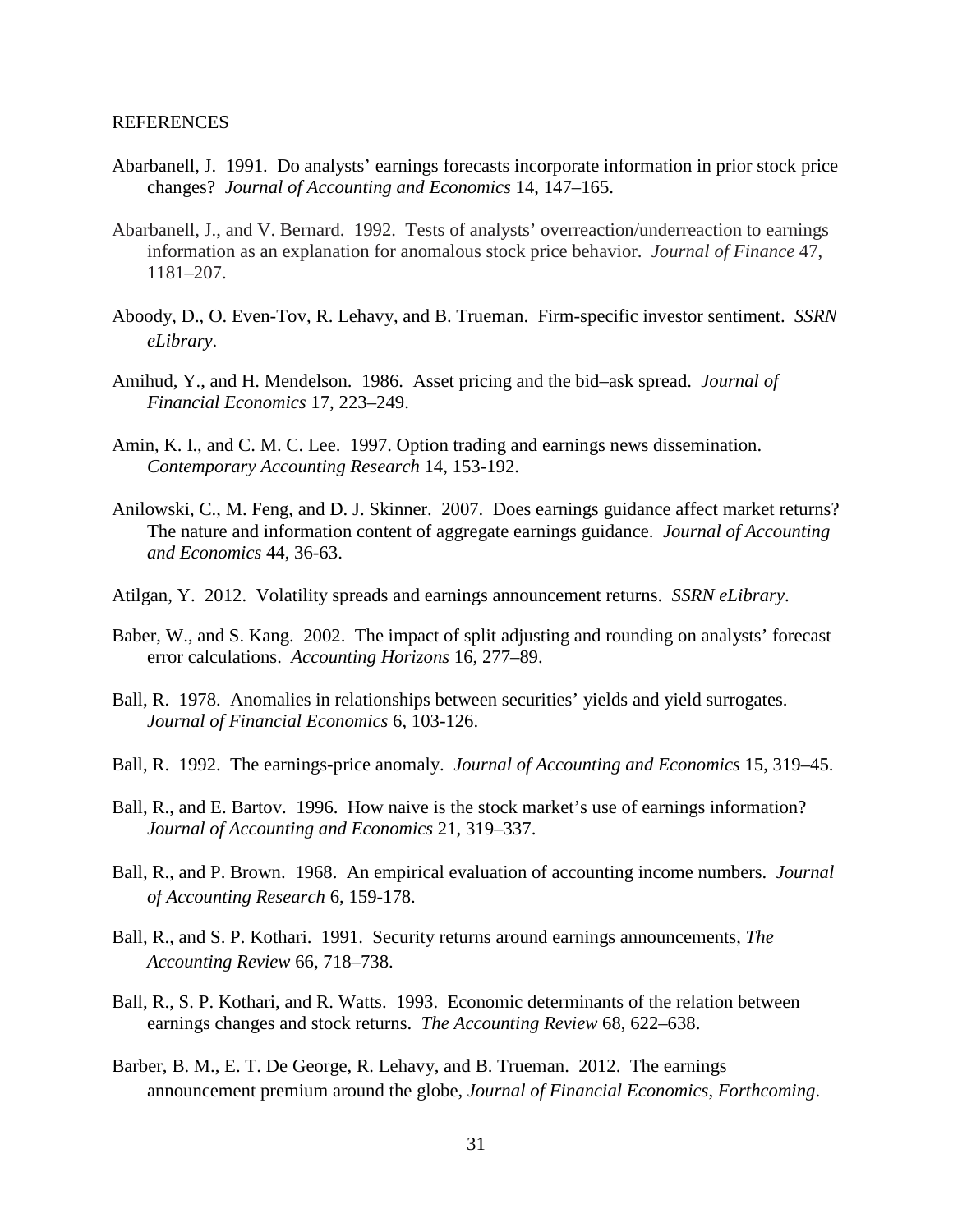- Berkman, H., and M.C. McKenzie. 2012. Earnings announcements: good news for institutional investors and short sellers. *Financial Review* 47, 91-113.
- Berkman, H. and C. Truong. 2009. Event day 0? After-hours earnings announcements. *Journal of Accounting Research* 47, 71-103.
- Bernard, V.L. 1993. Stock price reactions to earnings announcements: A summary of recent anomalous evidence and possible explanations, in: R. Thaler, ed., *Advances in Behavioral Finance*, Russell Sage Foundation, New York, NY.
- Bernard, V. L., and J. K. Thomas. 1989. Post-earnings-announcement drift: Delayed price response or risk premium? *Journal of Accounting Research* 27, 1–48.
- Bernard, V. L., and J. K. Thomas. 1990. Evidence that stock prices do not fully reflect the implications of current earnings for future earnings. *Journal of Accounting & Economics*  13, 305–40.
- Bhushan, R. 1994. An informational efficiency perspective on the post-earnings announcement drift. *Journal of Accounting and Economics* 18, 45–65.
- Bodie, Z., A. Kane, and A. J. Marcus. 2004. Essentials of investments,  $5<sup>th</sup>$  edition, chapter 8, 276-278, The McGraw-Hill Companies, New York, New York.
- Boehmer, E., and J. Wu. 2013. Short selling and the price discovery process. *Review of Financial Studies* 26, 287-322.
- Bollen, N. P. B., and R. E. Whaley. 2004. Does net buying pressure affect the shape of implied volatility functions? *Journal of Finance* 59, 711-753.
- Botosan, C. A., and M. S. Harris. 2000. Motivations for a change in disclosure frequency and its consequences: An examination of voluntary quarterly segment disclosures. *Journal of Accounting Research* 38, 329-353.
- Brandt, M. W., R. Kishore, P. Santa-Clara, and M. Venkatachalam. 2008. Earnings announcements are full of surprises. *SSRN eLibrary*.
- Bushee, B. J., D. A. Matsumoto, and G. S. Miller. 2003. Open versus closed conference calls: The determinants and effects of broadening access to disclosure. *Journal of Accounting and Economics* 34, 149-180.
- Chan, L. K. C., N. Jegadeesh, and J. Lakonishok. 1996. Momentum strategies. *Journal of Finance* 51, 1681-1713.
- Chari, V. V., Ravi Jagannathan and A. R. Ofer. 1988. Seasonalities in security returns: The case of earnings announcements, *Journal of Financial Economics*, 21, 101-121.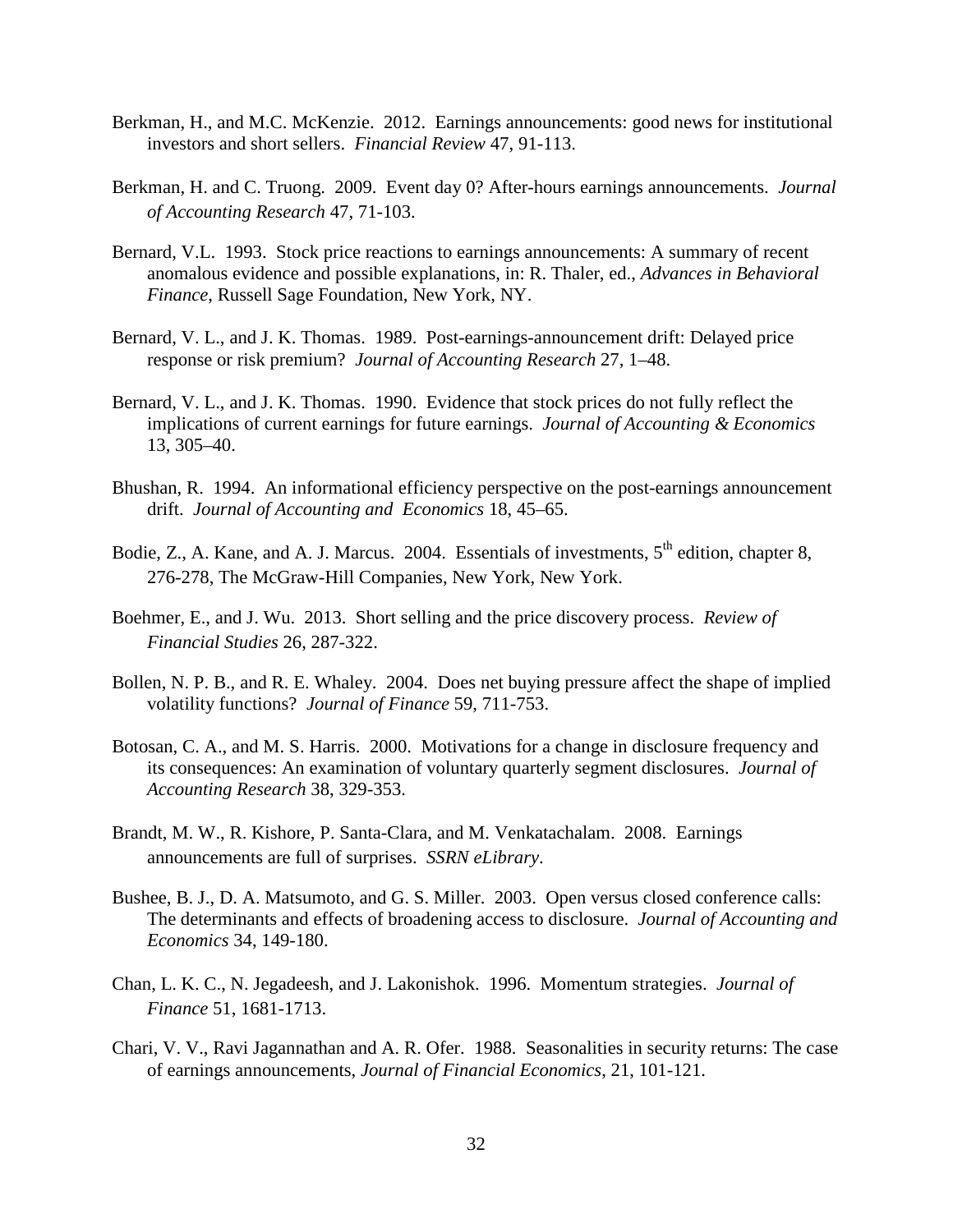- Chen, S., M. L. DeFond, and C. W. Park. 2002. Voluntary disclosure of balance sheet information in quarterly earnings announcements. *Journal of Accounting and Economics*  33, 229-251.
- Chordia, T., A. Subrahmanyam, and Q. Tong. 2013. Trends in the cross-section of expected stock returns. *SSRN eLibrary*.
- Christophe, S. E., M. G. Ferri, and J. J. Angel. 2004. Short-selling prior to earnings announcements. *Journal of Finance* 59, 1845-1875.
- Cohen, D. A., A. Dey, T. Z. Lys, and S. V. Sunder. 2007. Earnings announcement premia and the limits to arbitrage. *Journal of Accounting and Economics* 43, 153-180.
- Collins, D., and P. Hribar. 2000. Earnings-based and accrual-based market anomalies: one effect or two? *Journal of Accounting and Economics* 29, 101-123.
- Cremers, M., and D. Weinbaum. 2010. Deviations from put-call parity and stock return predictability. *Journal of Financial and Quantitative Analysis* 45, 335-367.
- Diamond, D. W., and R. E. Verrecchia. 1987. Constraints on short-selling and asset price adjustment to private information. *Journal of Financial Economics* 18, 277–311.
- Doyle, J. T., R. J. Lundholm, and M. T. Soliman. 2006. The extreme future stock returns following I/B/E/S earnings surprises. *Journal of Accounting Research* 44, 849–88.
- Fama, E.F. 1998. Market efficiency, long-term returns, and behavioral finance. *Journal of Financial Economics* 49, 283–306.
- Fama, E. F., and K. R. French. 1993. Common risk factors in the returns on stocks and bonds. *Journal of Financial Economics* 33, 3-56.
- Fama, E. F., and J. D. MacBeth. 1973. Risk, return, and equilibrium: Empirical tests. *Journal of Political Economy* 38, 607-636.
- Foster, G., C. Olsen, and T. Shevlin. 1984. Earnings releases, anomalies and the behavior of security returns. *The Accounting Review* 59, 574–603.
- Francis, J., K. Schipper, and L. Vincent. 2002. Expanded disclosures and the increased usefulness of earnings announcements. *The Accounting Review* 77, 515–546.
- Freeman, R. N. 1987. The association between accounting earnings and security returns for large and small firms. *Journal of Accounting and Economics* 9, 195-228.
- Freeman, R. N. and S. Tse. 1989. The multiperiod information content of accounting earnings: confirmations and contradictions of previous earnings reports. *Journal of Accounting Research* 27, 49-79.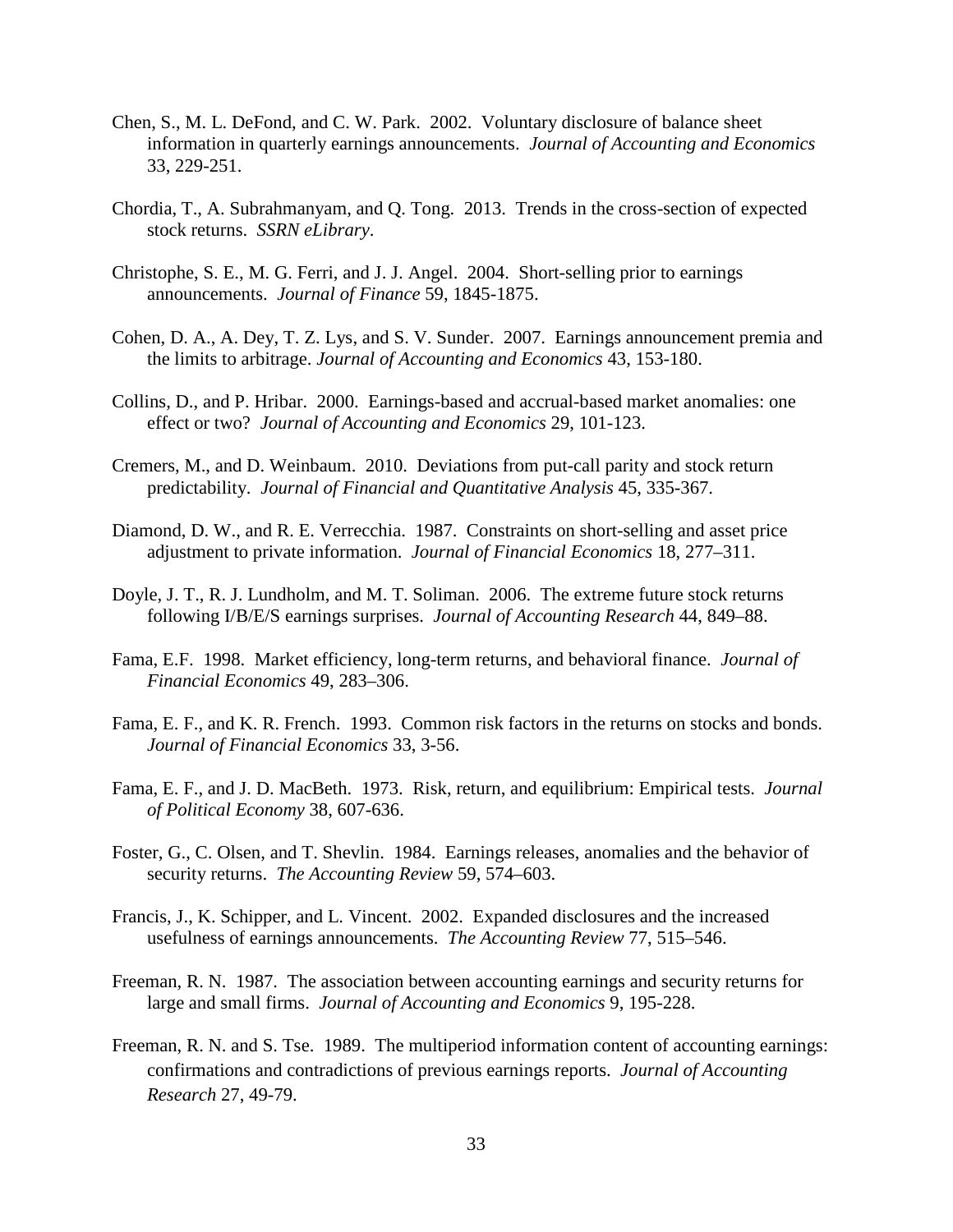- Garfinkel, J. A., and J. Sokobin. 2006. Volume, opinion divergence, and returns: A study of post-earnings announcement drift. *Journal of Accounting Research* 44, 85-112.
- Garleanu, N., L. H. Pedersen, and A. M. Poteshman. 2009. Demand-based option pricing. *Review of Financial Studies* 22, 4259-4299.
- Green, J., J. R. M. Hand, and M. T. Soliman. 2011. Going, going, gone? The apparent demise of the accruals anomaly. *Management Science* 57: 797-816.
- Green, J., J. R. M. Hand, and X. F. Zhang. 2013. The supraview of return predictive signals. *Review of Accounting Studies*, *Forthcoming*.
- Grossman, S., and J. Stiglitz. 1980. On the impossibility of informationally efficient markets. *American Economic Review* 70, 393–408.
- Hribar, P., and D. W. Collins. 2002. Errors in estimating accruals: Implications of empirical research. *Journal of Accounting Research* 40, 105-134.
- Huang, X., A. Nekrasov, and S. H. Teoh. 2012. Headline salience and over- and underreactions to earnings. *SSRN eLibrary*.
- Jennings, R., and L. Starks. 1986. Earnings announcements, stock price adjustment, and the existence of option markets. *Journal of Finance* 41, 107-125.
- Jin, W., J. Livnat, and Y. Zhang. 2012. Option prices leading equity prices: Do option traders have an information advantage? *Journal of Accounting Research* 50, 401-432.
- Johnson, W. B., and W. C. Schwartz. 2000. Evidence that capital markets learn from academic research: Earnings surprise and the persistence of post-announcement drift. *SSRN eLibrary*.
- Johnson, T. L., and E. C. So. 2012. The option to stock volume ratio and future returns. *Journal of Financial Economics* 106, 262-286.
- Khandani, A. E., and A. W. Lo. 2007. What happened to the quants in August 2007? *Journal of Investment Management* 5, 5-54.
- Kimbrough, M. D. 2005. The effect of conference calls on analyst and market underreaction to earnings announcements. *The Accounting Review* 80, 189–219.
- Kothari, S. P. 2001. Capital markets research in accounting. *Journal of Accounting and Economics* 31, 105-231.
- Lakonishok, J., A. Shleifer, and R. W. Vishny. 1994. Contrarian investment, extrapolation, and risk. *Journal of Finance* 49, 1541-1578.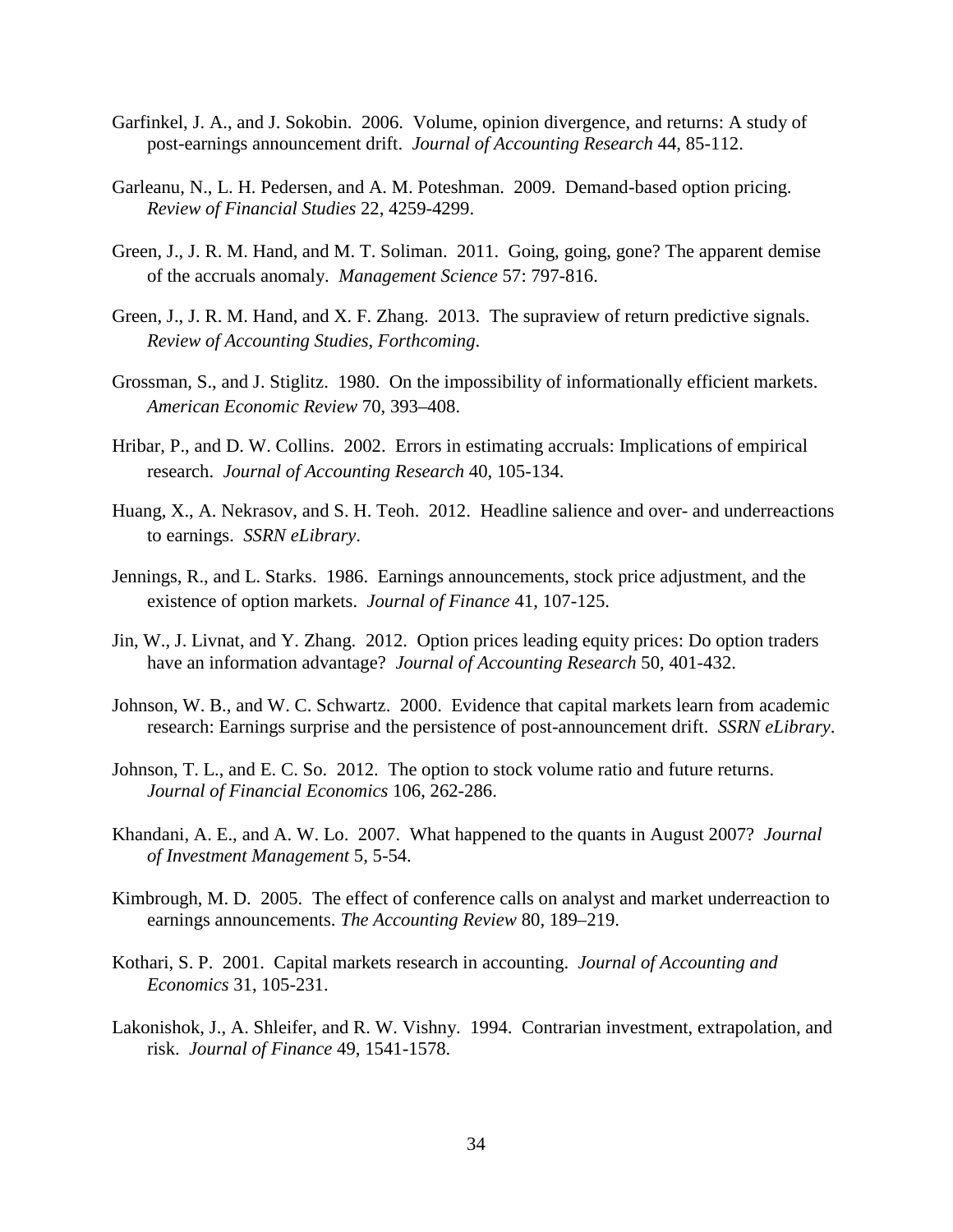- Landsman, W. R., E. C. So, and S. Wang, Pre-earnings announcement return reversals: Price predictability on the S&P 500. *SSRN eLibrary*.
- La Porta, R., J. Lakonishok, A. Shleifer, and R. Vishny. 1997. Good news for value stocks: further evidence on market efficiency. *Journal of Finance* 52, 859-874.
- Lasser, D. J., X. Wang, and Y. Zhang. 2010. The effect of short selling on market reactions to earnings announcements. *Contemporary Accounting Research* 27, 609-638.
- Lee, C. 2001. Market efficiency and accounting research: a discussion of 'capital market research in accounting' by S.P. Kothari. *Journal of Accounting and Economics* 31, 233– 253.
- Li, H., and S. Y. Tse. 2008. Can supplementary disclosures eliminate post-earningsannouncement drift? The case of management earnings guidance. *SSRN eLibrary*.
- Livnat, J., and R. R. Mendenhall. 2006. Comparing the post-earnings announcement drift for surprises calculated from analyst and time series forecasts. *Journal of Accounting Research* 44, 177–205.
- Lo, A.W. 2004. The adaptive markets hypothesis: Market efficiency from an evolutionary perspective. *Journal of Portfolio Management* 30:15–29.
- Lundholm, R. J. 2008. Fundamental analysis and hedge trading in a disagreement model. *SSRN eLibrary*.
- McLean, R. D., and J. Pontiff. 2012. Does academic research destroy stock return predictability? *SSRN eLibrary*.
- Mendenhall, R. R. 2004. Arbitrage risk and post-earnings-announcement drift. *Journal of Business* 77, 875–94.
- Mendenhall, R. R., and D. H. Fehrs. 1999. Option listing and the stock-price response to earnings announcements. *Journal of Accounting and Economics* 27, 57-87.
- Ng, J., T. O. Rusticus, and R. S. Verdi. 2008. Implications of transaction costs for the postearnings announcement drift. *Journal of Accounting Research* 46, 661-696.
- Ofek, E., M. Richardson, and R. Whitelaw. 2004. Limited arbitrage and short sales restrictions: Evidence from the options markets. *Journal of Financial Economics* 74, 305-342.
- Payne, J. L., and W. B. Thomas. 2003. The implications of using stock-split adjusted I/B/E/S data in empirical research. *The Accounting Review* 78, 1049–67.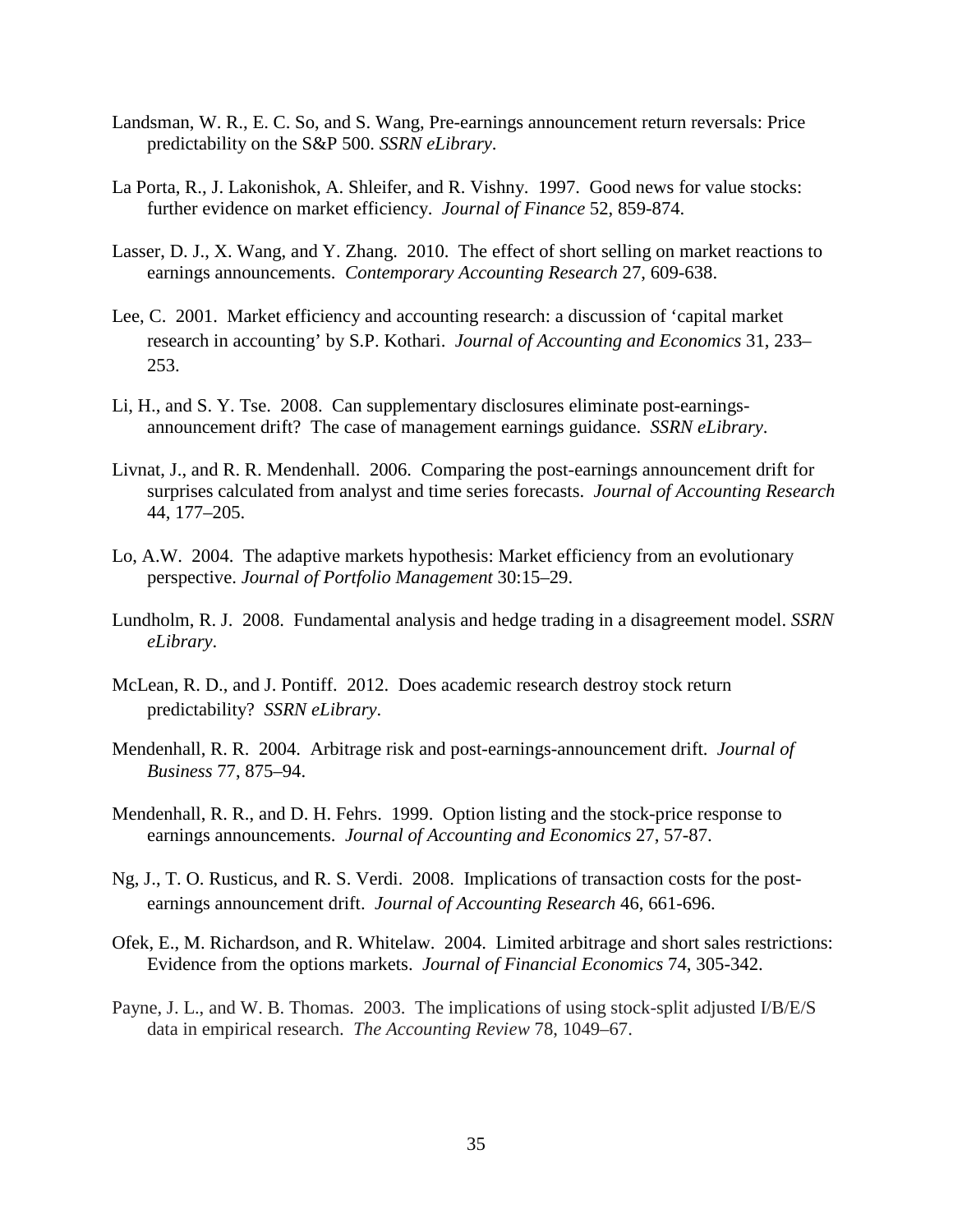- Philbrick, D. R., and J. A. Stephan. 1993. Trading volume in options and common stock around quarterly earnings announcements. *Review of Quantitative Finance and Accounting* 3, 71- 89.
- Rendleman, Jr., R. J., C. P. Jones, and H. A. Latane. 1987. Further insight into the standardized unexpected earnings anomaly: Size and serial correlation effects. *Financial Review* 22, 131- 144.
- Richardson, S., Tuna, I., and P. Wysocki. 2010. Accounting anomalies and fundamental analysis: A review of recent research advances. *Journal of Accounting and Economics* 50, 410-454.
- Rogers, J. L., and A. Van Buskirk. 2013. Bundled forecasts in empirical accounting research. *Journal of Accounting and Economics* 55, 43-65.
- Roll, R., E. Schwartz, A. Subrahmanyam. 2010. O/S: The relative trading activity in options and stock. *Journal of Financial Economics* 96, 1-17.
- Sadka, R. 2006. Momentum and post-earnings-announcement drift anomalies: The role of activeity risk. *Journal of Financial Economics* 80, 309–49.
- Schwert, W. 2003. Anomalies and market efficiency, in Constantinides, G., Harris, M., and Stulz, R. (eds.), *Handbook of the Economics of Finance*, edition 1, volume 1, chapter 15, 939-974, Elsevier, Netherlands.
- Shleifer, A., and R. W. Vishny. The limits of arbitrage. *Journal of Finance* 52, 35-55.
- Skinner, D. J. 1990. Options markets and the information content of accounting earnings releases. *Journal of Accounting Economics* 13, 191-211.
- Sloan, R. G. 1996. Do stock prices fully reflect information in accruals and cash flows about future earnings? *The Accounting Review* 71, 289–315.
- So, E. C., and S. Wang. 2011. Systematic noise and news-driven return reversals. *SSRN eLibrary*.
- Soffer, L., and T. Lys. 1999. Post-earnings announcement drift and the dissemination of predictable information. *Contemporary Accounting Research* 16, 305–31.
- Stein, J. C. 2009. Presidential address: Sophisticated investors and market efficiency. *Journal of Finance* 64, 1517–1548.
- Taylor, D. 2011. Post-earnings announcement drift and related anomalies, in: L. Zacks ed., *The Handbook of Equity Market Anomalies*, chapter 4, 91-115, John Wiley & Sons, Inc., Hoboken, New Jersey.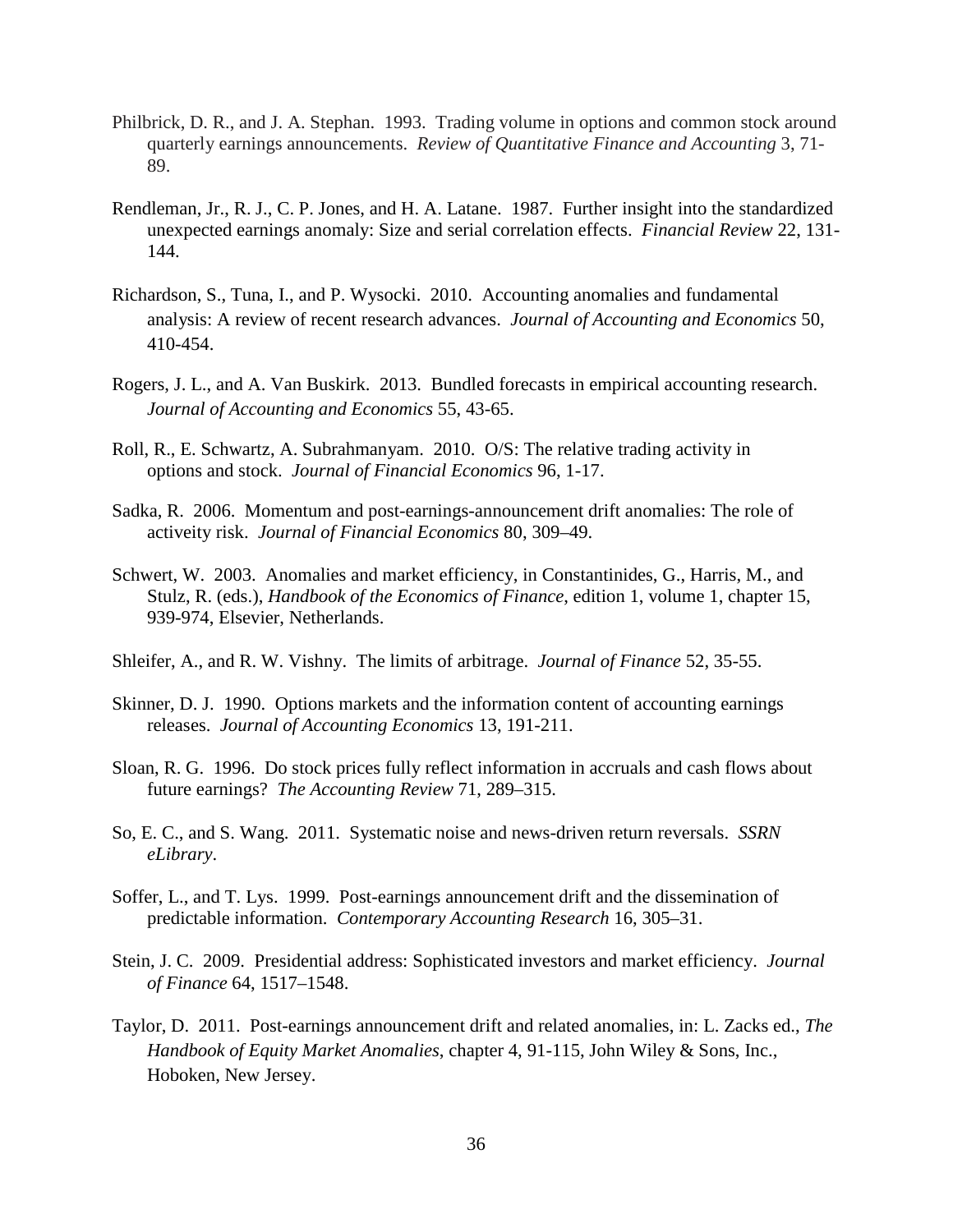- Truong, C., and C. Corrado. 2009. Options trading volume and stock price response to earnings announcements. *SSRN eLibrary*.
- Wang, C. 2008. An examination of the impact of voluntary disclosure on post-earnings announcement drift. *SSRN eLibrary*.
- Van Buskirk, A. 2011. Volatility skew, earnings announcements, and the predictability of crashes. *SSRN eLibrary*.
- Xing, Y., X. Zhang, and R. Zhao. 2010. What does individual option volatility smirk tell us about future equity returns? *Journal of Financial and Quantitative Analysis* 45, 641-662.
- Zhang, L. 2012. The effect of ex ante management forecast accuracy on the post-earningsannouncement drift. *The Accounting Review* 87, 1791-1818.
- Zhang, X. F. 2010. High-frequency trading, stock volatility, and price discovery. *SSRN eLibrary*.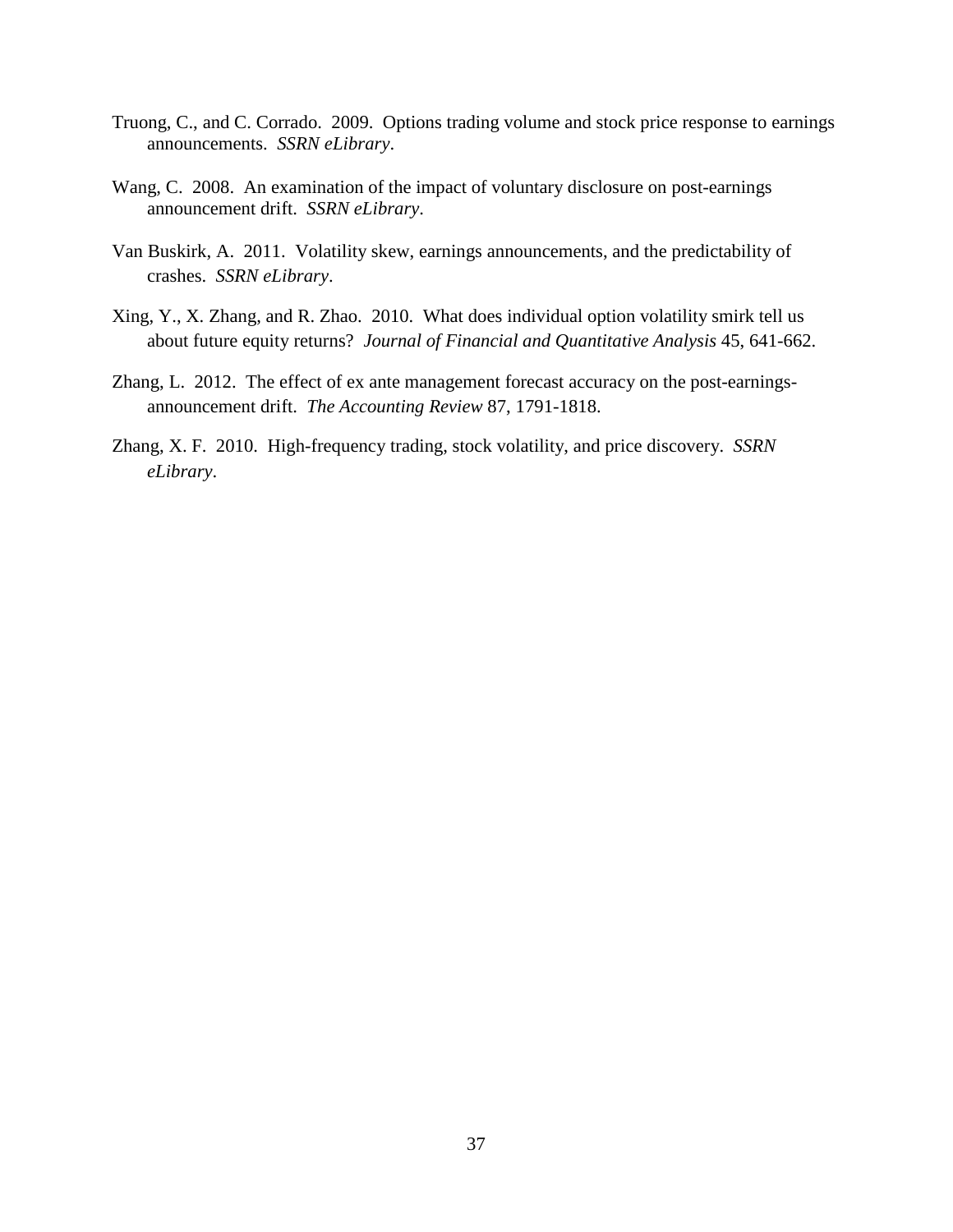

**Figure 1 – Hedge Portfolio Returns by Quarter - Earnings Announcements without Active Options**

This figure depicts the abnormal returns by quarter to a hedge portfolio taking a long position in prior earnings announcement winners and a short position in prior earnings announcement losers, at the next earnings announcement in firms without active options. The black series takes long (short) positions in firms in the highest (lowest) decile of earnings announcement abnormal returns from the prior calendar quarter. Earnings announcement abnormal returns are measured as the firm's two-day market-adjusted stock return at the earnings announcement. The gray series takes long (short) positions in firms in the highest (lowest) decile of earnings surprises from the prior calendar quarter. Earnings surprises are measured as the firm's actual earnings less the mean analyst forecast, scaled by the firm's stock price six days prior to the earnings announcement. The hedge portfolios take equal sized positions on the long and short side. Firms are equally weighted within the long or short side of the portfolio in each quarter. On the day prior to the earnings announcement, these firms meet at least one of the following conditions: no exchange-traded options listed, no option volume, or no open interest in their exchange-traded options.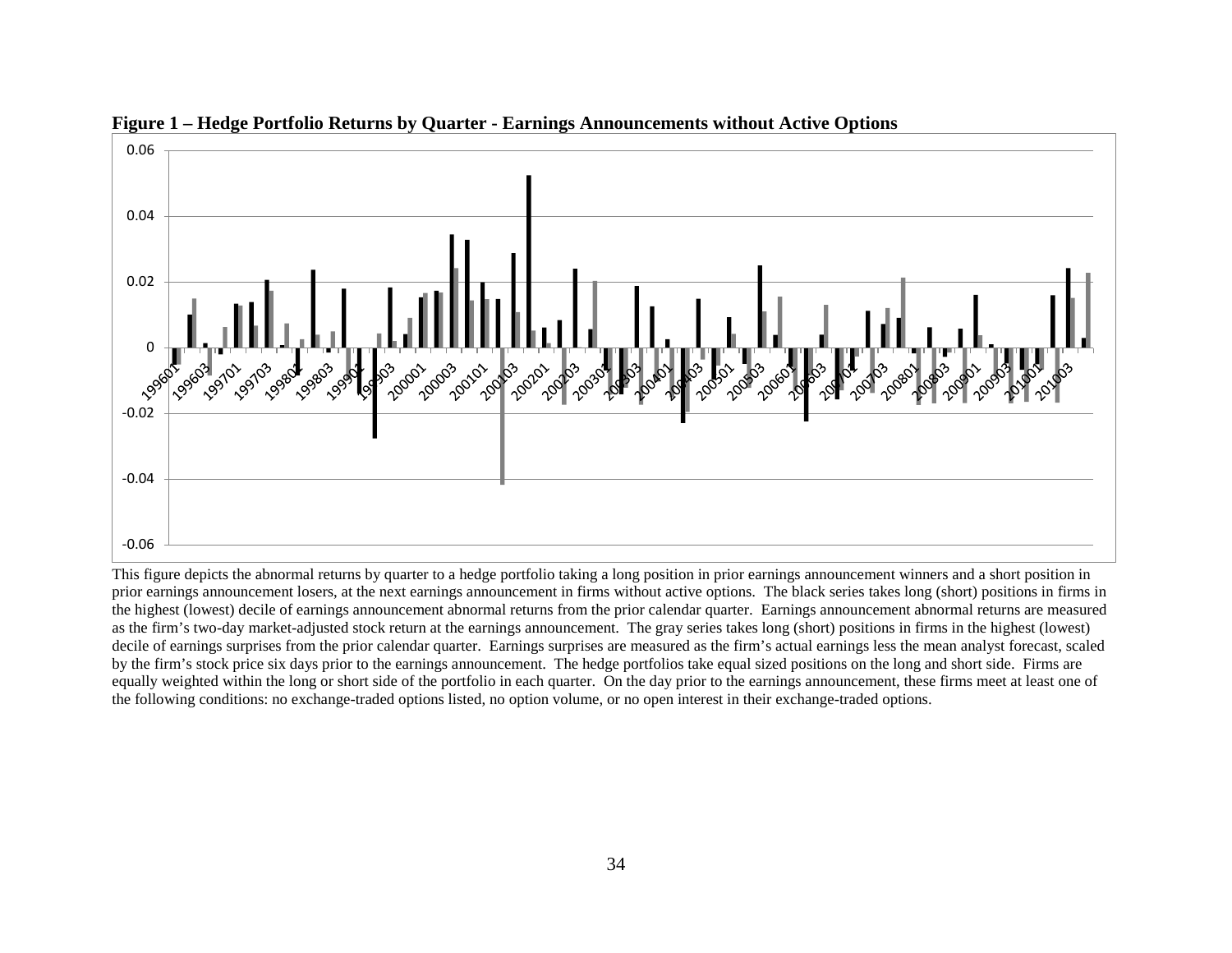

**Figure 2 – Hedge Portfolio Returns by Quarter - Earnings Announcements with Active Options** 

This figure depicts the abnormal returns by quarter to a hedge portfolio taking a long position in prior earnings announcement winners and a short position in prior earnings announcement losers, at the next earnings announcement in firms with active options. The black series takes long (short) positions in firms in the highest (lowest) decile of earnings announcement abnormal returns from the prior calendar quarter. Earnings announcement abnormal returns are measured as the firm's two-day market-adjusted stock return at the earnings announcement. The gray series takes long (short) positions in firms in the highest (lowest) decile of earnings surprises from the prior calendar quarter. Earnings surprises are measured as the firm's actual earnings less the mean analyst forecast, scaled by the firm's stock price six days prior to the earnings announcement. The hedge portfolios take equal sized positions on the long and short side. Firms are equally weighted within the long or short side of the portfolio. Positions are only taken in firms with positive option volume and open interest on the day before the current earnings announcement.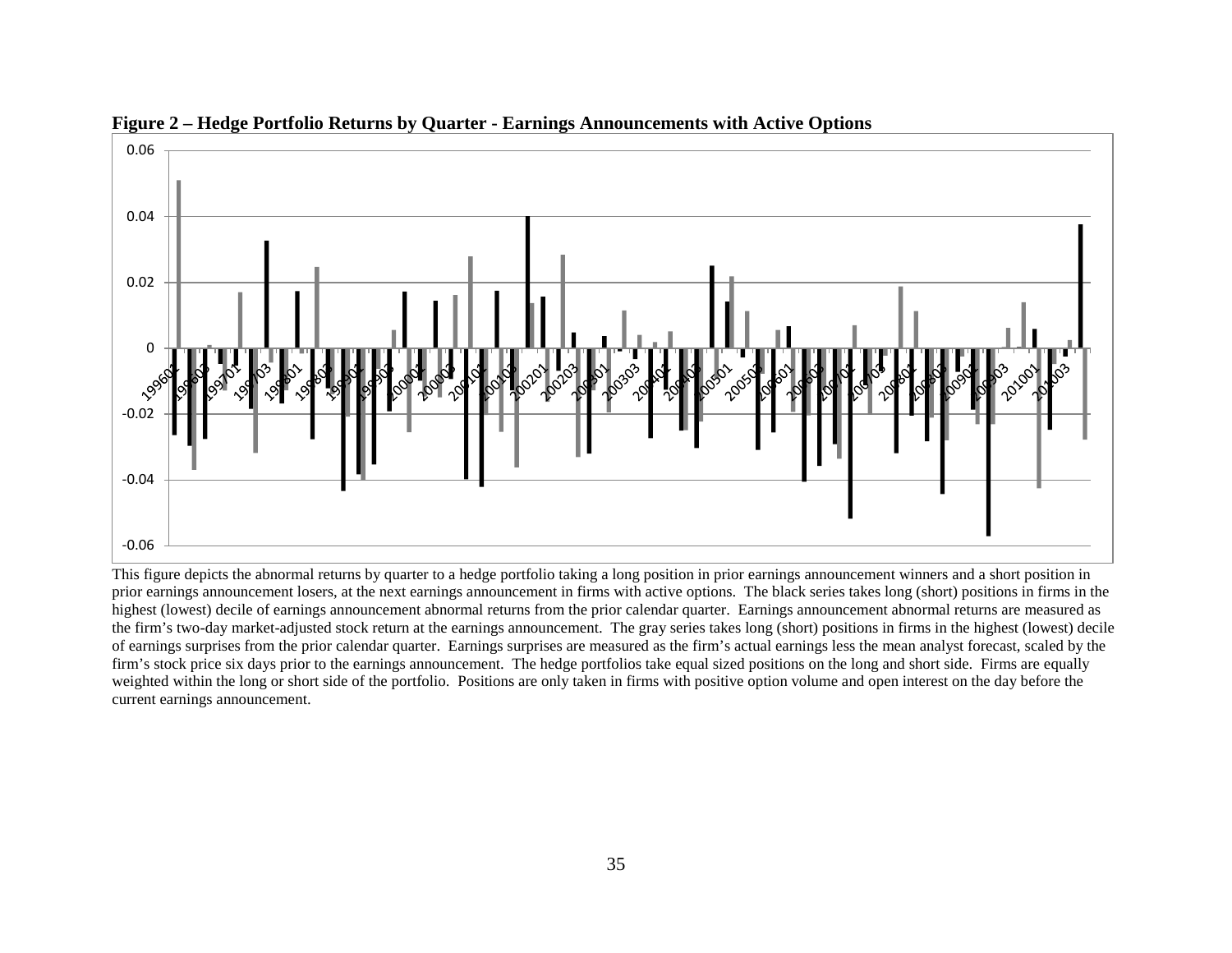|       | <b>Earnings Announcement Samples</b> |                        |
|-------|--------------------------------------|------------------------|
|       | Earnings Announcements               | Earnings Announcements |
| Year  | with Active Options                  | without Active Options |
| 1996  | 690                                  | 3,186                  |
| 1997  | 960                                  | 2,965                  |
| 1998  | 1,083                                | 2,903                  |
| 1999  | 1,363                                | 3,406                  |
| 2000  | 1,535                                | 3,246                  |
| 2001  | 1,425                                | 3,271                  |
| 2002  | 1,419                                | 4,576                  |
| 2003  | 1,276                                | 6,199                  |
| 2004  | 1,393                                | 7,047                  |
| 2005  | 1,349                                | 8,226                  |
| 2006  | 1,569                                | 7,656                  |
| 2007  | 1,969                                | 7,577                  |
| 2008  | 2,959                                | 6,741                  |
| 2009  | 2,649                                | 6,431                  |
| 2010  | 2,045                                | 5,466                  |
| Total | 23,684                               | 78,896                 |

**Table 1 Earnings Announcement Samples**

This table presents the number of earnings announcements with and without active exchange-traded options by year. Earnings announcements that have positive open interest and volume on the day before the earnings announcement are classified as earnings announcements with active options, all other earnings announcements are classified as earnings announcements without active options. There are 2,854 unique firms in the active options sample and 6,310 unique firms in the sample without active options. The sample period is 1996 – October 2010.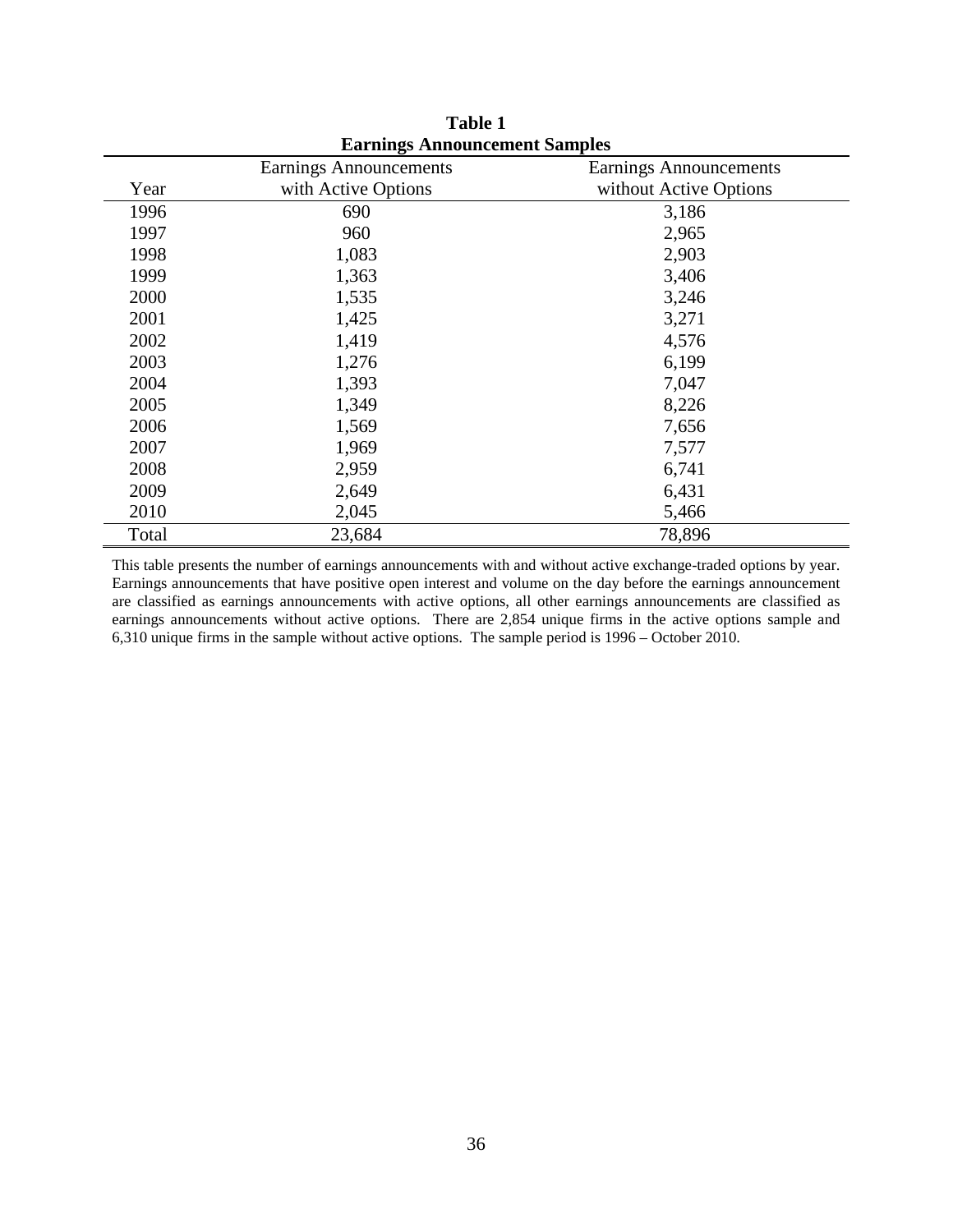|                                                               |             |          | Descriptive Statistics |                  |          |                  |
|---------------------------------------------------------------|-------------|----------|------------------------|------------------|----------|------------------|
| <b>Panel A: Earnings Announcements with Active Options</b>    |             |          |                        |                  |          |                  |
| Variable                                                      | $\mathbf N$ | Mean     | Std. Dev.              | $25^{\text{th}}$ | Median   | $75^{\text{th}}$ |
| EARet                                                         | 23,864      | 0.5%     | 8.4%                   | $-3.7%$          | 0.3%     | 4.6%             |
| LagEARet                                                      | 23,864      | 0.9%     | 9.2%                   | $-3.7%$          | 0.6%     | 5.4%             |
| <b>ESurp</b>                                                  | 23,864      | $-0.03%$ | 0.99%                  | $-0.07\%$        | 0.04%    | 0.16%            |
| LagESurp                                                      | 23,864      | 0.00%    | 0.89%                  | $-0.07\%$        | 0.04%    | 0.17%            |
| <b>Spread</b>                                                 | 23,864      | $-1.2%$  | 5.6%                   | $-2.8%$          | $-0.7%$  | 1.0%             |
| Skew                                                          | 23,864      | 5.0%     | 6.1%                   | 1.8%             | 3.9%     | 7.0%             |
| O/S                                                           | 23,864      | 7.9%     | 11.9%                  | 1.1%             | 3.5%     | 9.4%             |
| PreEA5DayRet                                                  | 23,864      | 1.0%     | 7.5%                   | $-2.5%$          | 0.6%     | 3.9%             |
| Size                                                          | 23,864      | \$13.0 B | \$29.0 B               | \$1.1 B          | \$3.2 B  | \$10.7 B         |
| $M\!/\!B$                                                     | 23,864      | 5.6      | 12.0                   | 1.9              | 3.3      | 5.9              |
| Accruals                                                      | 23,864      | $-0.027$ | 0.069                  | $-0.055$         | $-0.019$ | 0.005            |
| <i><b>OpenInt</b></i>                                         | 23,864      | 20,171   | 57,268                 | 1,419            | 4,816    | 17,484           |
|                                                               |             |          |                        |                  |          |                  |
| <b>Panel B: Earnings Announcements without Active Options</b> |             |          |                        |                  |          |                  |
| EARet                                                         | 78,896      | $-0.1%$  | 9.4%                   | $-4.1%$          | $-0.1%$  | 4.0%             |
| LagEARet                                                      | 78,896      | $-0.1%$  | 9.1%                   | $-4.1%$          | $-0.1%$  | 3.8%             |
| <i>ESurp</i>                                                  | 78,896      | $-0.39%$ | 4.56%                  | $-0.22%$         | 0.02%    | 0.19%            |
| LagESurp                                                      | 78,896      | $-0.26%$ | 3.55%                  | $-0.20%$         | 0.02%    | 0.29%            |
| PreEA5DayRet                                                  | 78,896      | 0.3%     | 7.8%                   | $-3.0\%$         | $-0.1%$  | 2.9%             |
| Size                                                          | 78,896      | \$2.3 B  | \$6.4B                 | \$0.2 B          | \$0.6B   | \$1.7B           |
| M/B                                                           | 78,896      | 3.1      | 5.3                    | 1.3              | 2.1      | 3.4              |

**Table 2 Descriptive Statistics**

*Accruals* 78,896 -0.029 0.078 -0.053 -0.018 0.003 This table presents descriptive statistics for the two earnings announcement samples. Panel A (Panel B) presents descriptive statistics for the sample of earnings announcements with (without) active options. *EARet* is the firm's two-day abnormal return at the earnings announcement. Specifically, it is the compounded return for the firm less the compounded return for the CRSP value-weighted index over the two-day earnings announcement period, [0, 1], where day 0 is the earnings announcement date in I/B/E/S. *LagEARet* is the firm's *EARet* from the previous calendar quarter. *ESurp* is the firm's earnings surprise. Specifically, it is the firm's actual earnings less the mean analyst forecast, scaled by the firm's stock price six days prior to the earnings announcement. *LagESurp* is the firm's *ESurp* form the previous calendar quarter. The option variables: *Spread*, *Skew*, *O/S*, and *OpenInt* are calculated on the day prior to the earnings announcement based on a single set of the firm's options with the same expiration. The set of options examined are the ones closest to expiration with at least (no more than) 15 (75) days to expiration. *Spread* is calculated as the implied volatility of a call for a given strike price and expiration less the implied volatility of the put with the same strike price and expiration as the call, these differences are then weighted by the amount of open interest in all strike price pairs with the same expiration. *Skew* is the implied volatility of an out-of-the-money put (i.e., delta closest to -0.25, given a delta of [-0.375, -0.125]) less the implied volatility on an at-the-money call (i.e., delta closest to 0.5, given a delta of [0.375, 0.625]). *O/S* is the ratio of option market volume to stock market volume on the day prior to the firm's earnings announcement. *PreEA5DayRet* is the firm's abnormal return for the five trading days prior to their earnings announcement. *Size* is the firm's market capitalization six days prior to the earnings announcement in billions of dollars. *M/B* is the firm's *Size* divided by the firm's book value. *Accruals* is the firm's income before extraordinary items less cash flow from operating activities, scaled by average total assets. *OpenInt* is the firm's total open interest in all call and put options for the given expiration examined. *EARet*, *LagEARet*, *ESurp*, *LagESurp*, *Spread*, *Skew*, *O/S*, and *PreEA5DayRet* are all expressed as percentages. *ESurp*, *LagESurp*, *Spread*, *Skew*, *O/S*, *Size*, *M/B*, and *Accruals* are winsorized at the 1% and 99% levels.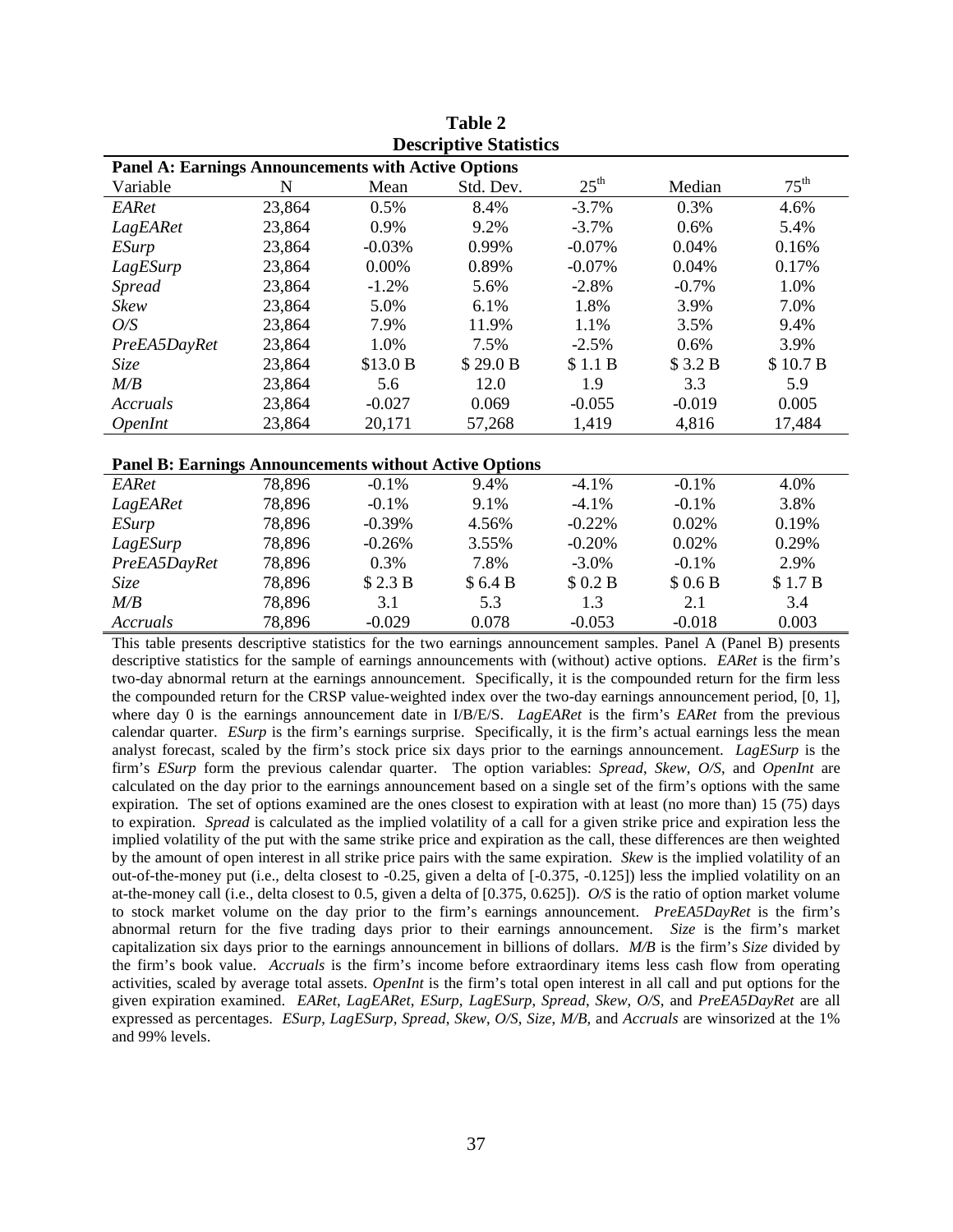| Variable      | EARet      | LagEARet   | ESurp      | LagESurp   | Spread     | Skew       | O/S        | PreEA5DayRet | Size       | M/B        | Accruals   | <i><b>OpenInt</b></i> |
|---------------|------------|------------|------------|------------|------------|------------|------------|--------------|------------|------------|------------|-----------------------|
| EARet         | 1.00       | $-0.04***$ | $0.09***$  | $-0.03***$ | $0.04***$  | $-0.01$    | $-0.01$    | $-0.09***$   | $-0.02***$ | $-0.02***$ | 0.01       | $-0.02***$            |
| LagEARet      | $-0.03***$ | 1.00       | $0.05***$  | $0.13***$  | 0.01       | $-0.00$    | 0.00       | $0.03***$    | $-0.02**$  | $0.02***$  | $-0.01***$ | $-0.03***$            |
| ESurp         | $0.19***$  | $0.08***$  | 1.00       | $0.36***$  | $0.04***$  | $-0.11***$ | 0.00       | 0.00         | 0.01       | $0.02**$   | $-0.04***$ | $-0.02***$            |
| LagESurp      | $-0.03***$ | $0.23***$  | $0.33***$  | 1.00       | $0.03***$  | $-0.08***$ | $0.02***$  | $-0.02***$   | 0.01       | $0.01***$  | $-0.02***$ | $-0.02$ <sup>*</sup>  |
| <i>Spread</i> | $0.04***$  | 0.01       | $0.02***$  | $0.03***$  | 1.00       | $-0.64***$ | $-0.04***$ | $-0.08***$   | $0.04***$  | $-0.01$    | $-0.02***$ | 0.01                  |
| Skew          | $-0.01$    | 0.00       | $-0.02***$ | $-0.02***$ | $-0.53***$ | 1.00       | $0.02***$  | $0.03***$    | $-0.08***$ | $-0.04***$ | $-0.01$    | $0.03***$             |
| O/S           | $-0.02***$ | 0.00       | $0.06***$  | $0.06***$  | $-0.01**$  | 0.00       | 1.00       | $-0.01$      | $0.09***$  | $0.03***$  | 0.00       | $0.27***$             |
| PreEA5DayRet  | $-0.10***$ | $0.01**$   | $0.06***$  | 0.01       | $-0.07***$ | 0.01       | 0.00       | 1.00         | $-0.03***$ | 0.00       | $-0.01$    | $-0.01$               |
| Size          | $-0.02**$  | 0.00       | $-0.03***$ | $-0.03***$ | $0.06***$  | $-0.14***$ | $0.19***$  | $-0.07***$   | 1.00       | $0.07***$  | 0.01       | $0.41***$             |
| M/B           | $-0.02***$ | $0.06***$  | $-0.01$    | 0.01       | $-0.01$    | $-0.13***$ | $0.10***$  | $-0.02$ ***  | $0.15***$  | 1.00       | $-0.06***$ | 0.00                  |
| Accruals      | $0.01**$   | 0.00       | $-0.06***$ | $-0.05***$ | $-0.01$    | $-0.01***$ | $-0.01$    | $-0.01$      | $-0.01$    | $-0.04***$ | 1.00       | $-0.01$               |
| OpenInt       | $-0.03***$ | $-0.03***$ | 0.00       | 0.00       | 0.00       | $0.07***$  | $0.54***$  | $-0.05***$   | $0.52***$  | $0.03***$  | $-0.05***$ | 1.00                  |

**Table 3 Pearson and Spearman Correlations**

#### **Panel B: Earnings Announcements without Active Options**

**Panel A: Earnings Announcements with Active Options**

| Variable     | EARet      | LagEARet             | <i>ESurp</i> | $LagES$ urp | PreEA5DavRet | Size       | M/B        | Accruals   |
|--------------|------------|----------------------|--------------|-------------|--------------|------------|------------|------------|
| EARet        | 1.00       | $0.01***$            | $0.09***$    | $-0.01$     | $-0.07***$   | 0.00       | $-0.01***$ | 0.00       |
| LagEARet     | $0.02***$  | 1.00                 | $0.06***$    | $0.08***$   | $0.01**$     | $0.01***$  | $0.03***$  | 0.00       |
| ESurp        | $0.27***$  | $0.11***$            | 1.00         | $0.17***$   | 0.00         | $0.03***$  | $0.04***$  | 0.00       |
| $LagES$ urp  | 0.00       | $0.27***$            | $0.28***$    | 1.00        | $-0.05***$   | $0.03***$  | $0.04***$  | 0.00       |
| PreEA5DayRet | $-0.07***$ | $0.01***$            | $0.08***$    | $0.03***$   | 1.00         | $-0.01***$ | $-0.01***$ | $-0.01***$ |
| <i>Size</i>  | $0.05***$  | ***<br>0.09          | $0.09***$    | $0.09***$   | $-0.01***$   | 1.00       | $0.09***$  | $0.02***$  |
| M/B          | 0.00       | $0.08***$            | $0.08***$    | $0.12***$   | $-0.01$      | $0.32***$  | 1.00       | $-0.01***$ |
| Accruals     | 0.00       | $-0.01$ <sup>*</sup> | $-0.07***$   | $-0.06***$  | $-0.01***$   | 0.00       | 0.00       | 1.00       |

This table presents Pearson (Spearman) correlation coefficients above (below) the diagonal for the two earnings announcement samples. Panel A (Panel B) presents the correlation coefficients for the earnings announcements with (without) active options sample. Specifically, it is the compounded return for the firm less the compounded return for the CRSP value-weighted index over the two-day earnings announcement period, [0, 1], where day 0 is the earnings announcement date in I/B/E/S. *LagEARet* is the firm's *EARet* from the previous calendar quarter. *ESurp* is the firm's earnings surprise. Specifically, it is the firm's actual earnings less the mean analyst forecast, scaled by the firm's stock price six days prior to the earnings announcement. *LagESurp* is the firm's *ESurp* form the previous calendar quarter. The option variables: *Spread*, *Skew*, *O/S*, and *OpenInt* are calculated on the day prior to the earnings announcement based on a single set of the firm's options with the same expiration. The set of options examined are the ones closest to expiration with at least (no more than) 15 (75) days to expiration. *Spread* is calculated as the implied volatility of a call for a given strike price and expiration less the implied volatility of the put with the same strike price and expiration as the call, these differences are then weighted by the amount of open interest in all strike price pairs with the same expiration. *Skew* is the implied volatility of an out-of-the-money put (i.e., delta closest to -0.25, given a delta of [-0.375, -0.125]) less the implied volatility on an at-the-money call (i.e., delta closest to 0.5, given a delta of [0.375, 0.625]). *O/S* is the ratio of option market volume to stock market volume on the day prior to the firm's earnings announcement. *PreEA5DayRet* is the firm's abnormal return for the five trading days prior to their earnings announcement. Specifically, it is the compounded return for the firm less the compounded return for the CRSP value-weighted index over the five day period, [-5, -1]. *Size* is the firm's market capitalization six days prior to the earnings announcement in billions of dollars. *M/B* is the firm's *Size* divided by the firm's book value. *Accruals* is the firm's income before extraordinary items less cash flow from operating activities, scaled by average total assets. OpenInt is the firm's total open interest in all call and put options for the given expiration examined. ESurp, LagESurp, Spread, Skew, O/S, Size, M/B, and Accruals are winsorized at the 1% and 99% levels. \*\*\*, \*\*, and \* indicate significance at 1%, 5%, and 10% levels, respectively.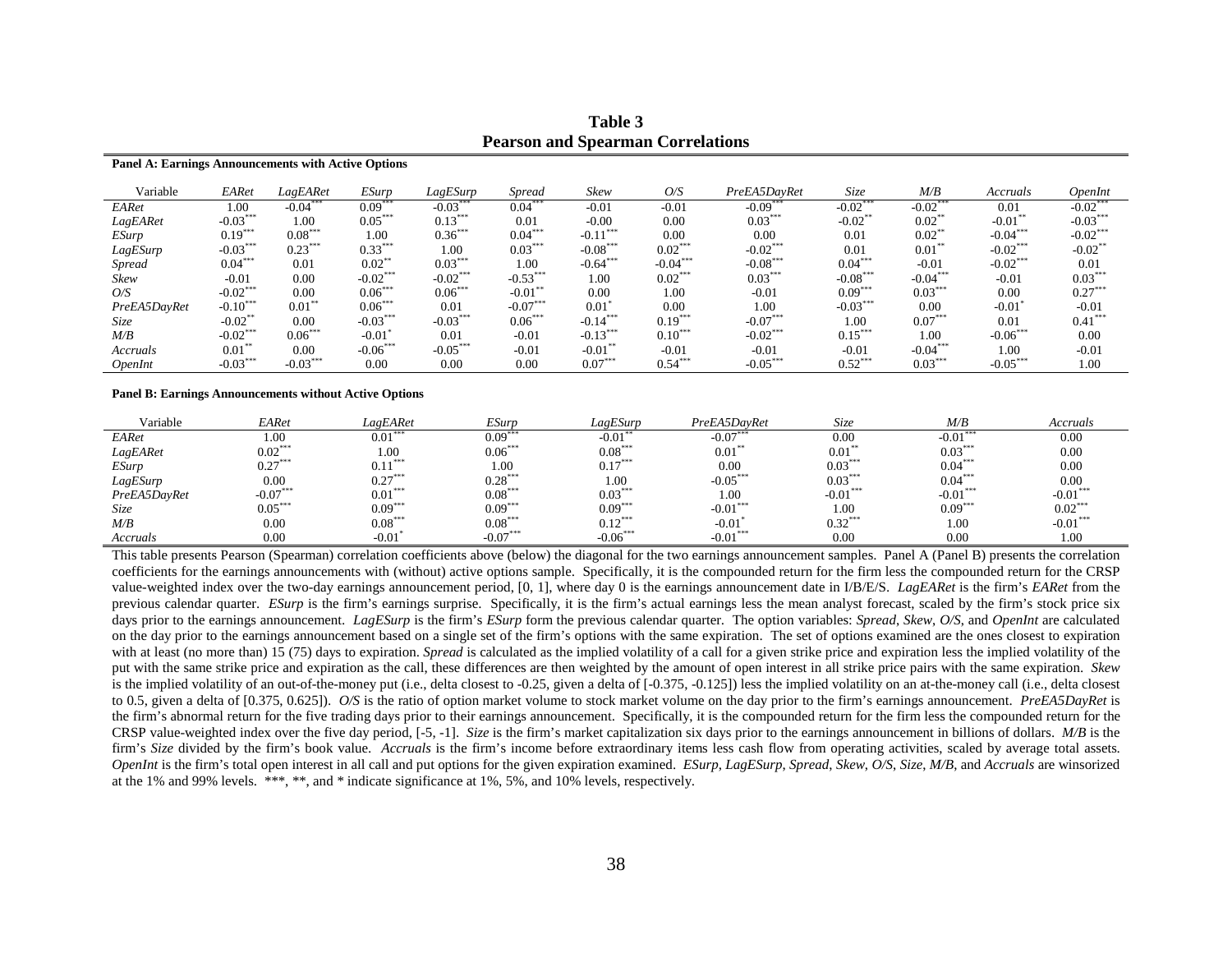|                                                                                                                                 |                                                                                      | <b>Table 4</b> |                                              |               |                        |                 |
|---------------------------------------------------------------------------------------------------------------------------------|--------------------------------------------------------------------------------------|----------------|----------------------------------------------|---------------|------------------------|-----------------|
|                                                                                                                                 |                                                                                      |                | <b>Time-series Mean of Portfolio Returns</b> |               |                        |                 |
| Time Period                                                                                                                     | $1996 - 2010$                                                                        |                |                                              | 1996 - 2003O2 |                        | $2003Q3 - 2010$ |
|                                                                                                                                 | 60 Quarters                                                                          |                | 30 Quarters                                  |               | 30 Quarters            |                 |
|                                                                                                                                 |                                                                                      |                |                                              |               |                        |                 |
| Panel A: Returns to Decile Portfolios of LagEARet - Earnings Announcements with Active Options                                  |                                                                                      |                |                                              |               |                        |                 |
| Low (Past Losers)                                                                                                               | 1.43%                                                                                | $[1.37\%]$     | 1.34%                                        | $[1.22\%]$    | 1.51%                  | $[1.63\%]$      |
| 2                                                                                                                               | $0.54\%$ **                                                                          | $[0.46\%]$     | 0.44%                                        | $[0.35\%]$    | $0.64\%$ **            | $[0.53\%]$      |
| $\mathfrak{Z}$                                                                                                                  | $0.64\%$ $^{***}$                                                                    | $[0.67\%]$     | $0.53\%$ **                                  | $[0.67\%]$    | $0.74\%$ ***           | $[0.68\%]$      |
| 4                                                                                                                               | 0.30%                                                                                | $[0.23\%]$     | 0.29%                                        | $[0.29\%]$    | 0.31%                  | $[0.22\%]$      |
| 5                                                                                                                               | $0.42\%$ ***                                                                         | $[0.51\%]$     | $0.64\%$ ***                                 | $[0.81\%]$    | 0.21%                  | $[0.26\%]$      |
| 6                                                                                                                               | 0.10%                                                                                | $[0.18\%]$     | 0.08%                                        | $[0.31\%]$    | 0.12%                  | $[0.10\%]$      |
| 7                                                                                                                               | $0.37\%$ **                                                                          | $[0.39\%]$     | $0.60\%$ **                                  | $[0.74\%]$    | 0.15%                  | $[0.19\%]$      |
| $\boldsymbol{8}$                                                                                                                | 0.21%                                                                                | $[0.07\%]$     | 0.40%                                        | $[0.08\%]$    | 0.01%                  | $[0.01\%]$      |
| 9                                                                                                                               | 0.17%                                                                                | $[-0.14\%]$    | $0.63\%$ **                                  | $[0.80\%]$    | $-0.28%$               | $[-0.50\%]$     |
| High (Past Winners)                                                                                                             | 0.14%                                                                                | $[0.08\%]$     | 0.37%                                        | $[0.41\%]$    | $-0.08%$               | $[-0.09\%]$     |
|                                                                                                                                 |                                                                                      |                |                                              |               |                        |                 |
| $High$ - $Low$                                                                                                                  | $-1.29\%$ ***                                                                        | $[-1.27\%]$    | $-0.98\%$ **                                 | $[-1.10\%]$   | $-1.59\%$ ***          | $[-1.95\%]$     |
| Panel B: Returns to Decile Portfolios of LagEARet - Earnings Announcements without Active Options                               |                                                                                      |                |                                              |               |                        |                 |
| Low (Past Losers)                                                                                                               | $-0.81%$                                                                             | $[-0.82\%]$    | $-1.18\%$                                    | $[-0.99\%]$   | $-0.44%$               | $[-0.40\%]$     |
| <b>High (Past Winners)</b>                                                                                                      | $-0.16%$                                                                             | $[-0.16\%]$    | $-0.16%$                                     | $[-0.05\%]$   | $-0.16%$               | $[-0.24\%]$     |
| $High$ - $Low$                                                                                                                  | $0.65\%$ ***                                                                         | $[0.60\%]$     | $1.02\%$ ***                                 | $[1.18\%]$    | 0.28%                  | $[0.35\%]$      |
|                                                                                                                                 |                                                                                      |                |                                              |               |                        |                 |
|                                                                                                                                 |                                                                                      |                |                                              |               |                        |                 |
| Panel C: Returns to Decile Portfolios of LagESurp - Earnings Announcements with Active Options                                  |                                                                                      |                |                                              |               |                        |                 |
| Low (Past Losers)                                                                                                               | 0.79%<br>$***$                                                                       | $[0.65\%]$     | $0.89\%$ ***                                 | $[0.62\%]$    | 0.68%                  | $[0.75\%]$      |
| 2                                                                                                                               | 0.60%<br>***                                                                         | $[0.69\%]$     | 0.46%                                        | $[0.58\%]$    | $0.73\%$ $^{***}$      | $[0.83\%]$      |
| $\mathfrak{z}$                                                                                                                  | 0.67%                                                                                | $[0.62\%]$     | $0.88\%$ $^{***}$                            | $[0.96\%]$    | $0.47\%$ **            | $[0.51\%]$      |
| $\overline{\mathcal{A}}$                                                                                                        | $0.40\%$ $^{**}$                                                                     | $[0.41\%]$     | 0.05%                                        | $[0.16\%]$    | $0.75\%$ $^{***}$      | $[0.76\%]$      |
| 5                                                                                                                               | $0.40\%$ $^{**}$                                                                     | $[0.34\%]$     | 0.40%                                        | $[0.49\%]$    | $0.41\%$ $^{**}$       | $[0.31\%]$      |
| 6                                                                                                                               | $0.66\%$ $\overset{***}{\phantom{}_{\phantom{}_{\phantom{}_{\phantom{}_{\sim}}}}}\;$ | $[0.67\%]$     | $0.78\%$ ***                                 | $[0.73\%]$    | $0.54\%$ $^{**}$       | $[0.56\%]$      |
| 7                                                                                                                               | $0.37\%$                                                                             | $[0.04\%]$     | 0.53%                                        | $[0.14\%]$    | 0.21%                  | $[0.04\%]$      |
| 8                                                                                                                               | $0.34\%$ **                                                                          | $[0.37\%]$     | $0.59\%$ **                                  | $[0.58\%]$    | 0.08%                  | $[0.17\%]$      |
| 9                                                                                                                               | 0.02%                                                                                | $[0.02\%]$     | 0.48%                                        | $[0.57\%]$    | $-0.43\%$              | $[-0.32\%]$     |
| High (Past Winners)                                                                                                             | 0.06%                                                                                | $[-0.07\%]$    | 0.22%                                        | $[0.04\%]$    | $-0.10%$               | $[-0.34\%]$     |
| $High$ - $Low$                                                                                                                  | $-0.73\%$ ***                                                                        | $[-1.08\%]$    | $-0.67\%$ **                                 | $[-1.28\%]$   | $-0.78\%$ **           | $[-0.62\%]$     |
| Panel D: Returns to Decile Portfolios of LagESurp - Earnings Announcements without Active Options                               |                                                                                      |                |                                              |               |                        |                 |
| Low (Past Losers)                                                                                                               | $-0.42%$                                                                             | $[-0.50\%]$    | $-0.47\%$                                    | $[-0.42\%]$   | $-0.36%$               | $[-0.54\%]$     |
| <b>High (Past Winners)</b>                                                                                                      | $-0.45\%$ ***                                                                        | $[-0.39\%]$    | $-0.10%$                                     | $[-0.09\%]$   | $-0.80\%$ ***          | $[-0.75\%]$     |
| $High$ - $Low$                                                                                                                  | $-0.03%$                                                                             | $[0.09\%]$     | 0.37%                                        | $[0.52\%]$    | $-0.44\%$ <sup>*</sup> | $[-0.85\%]$     |
| This table presents mean and median (in brackets) earnings announcement abnormal returns for decile portfolios created based on |                                                                                      |                |                                              |               |                        |                 |
| prior earnings announcement news. Portfolio returns are presented for three time periods: the full sample period (1996 - 2010), |                                                                                      |                |                                              |               |                        |                 |
| the first half of the sample period (1996 – 2003Q2), and the second half of the sample period (2003Q3 - 2010). The Low (Past    |                                                                                      |                |                                              |               |                        |                 |

*Losers)* portfolios take long positions in firms in the lowest decile of the prior quarter's earnings announcement news, the *High (Past Winners)* portfolios take long positions in firms in the highest decile of the prior quarter's earnings announcement news, and the *High - Low* portfolios are hedge portfolios that take long positions in firms in the highest decile of the prior quarter's earnings announcement news and short positions in firms in the lowest decile of the prior quarter's earnings announcement news. In Panel A, the prior quarter's earnings news is determined by *LagEARet*. *LagEARet* is the firm's two-day abnormal return at the earnings announcement from the prior calendar quarter. In Panel B, the prior earnings news is determined by *LagESurp*. *LagESurp* is the firm's earnings surprise from the prior calendar quarter. \*\*\*, \*\*, and \* indicate that the mean is significant at 1%, 5%, and 10% levels, respectively.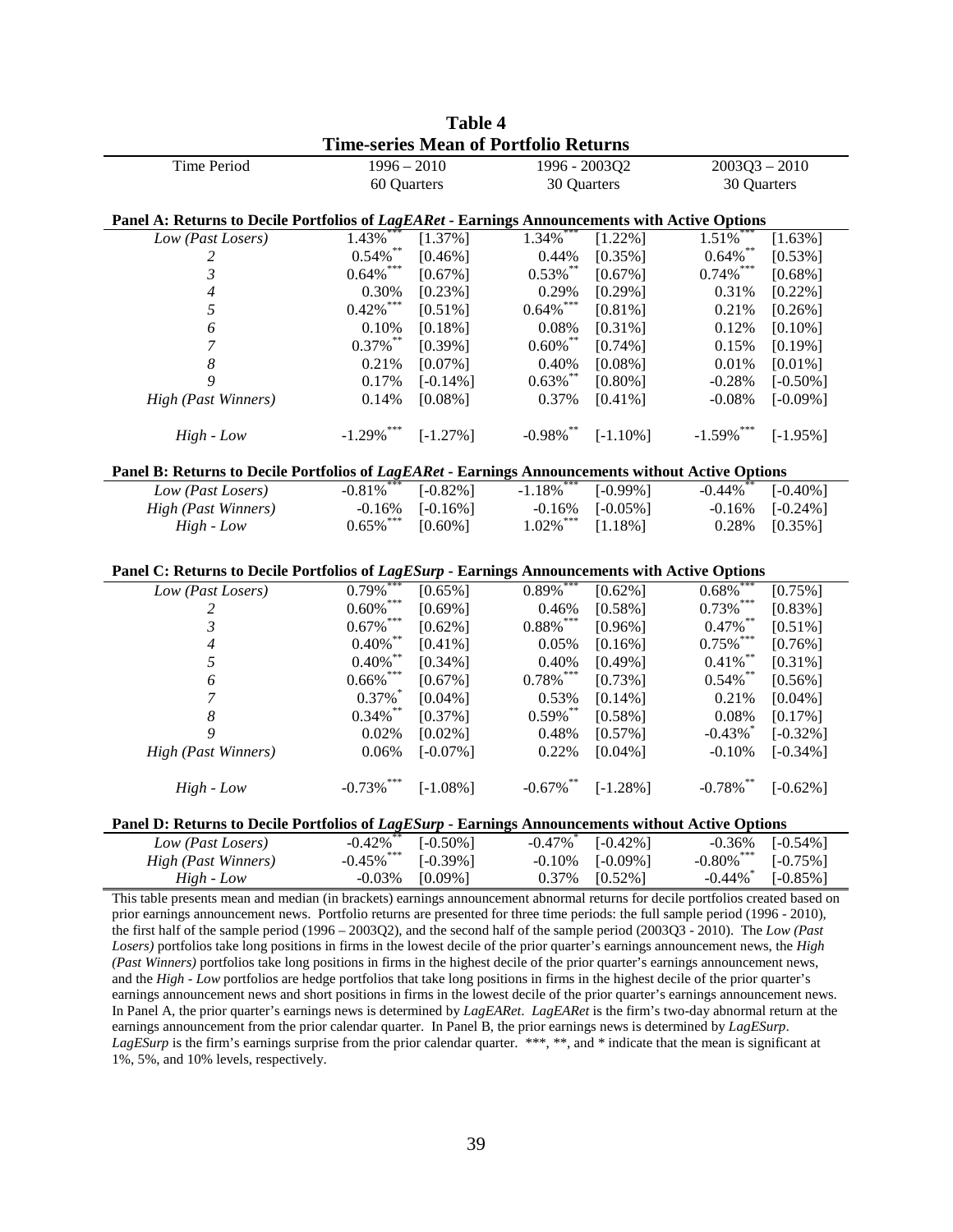|              |                     |                                     | т генение вагище Аннониесийски кентиз тог г п ніз мин женує Орионз |                                        |                                                                 |                                  |                                      |
|--------------|---------------------|-------------------------------------|--------------------------------------------------------------------|----------------------------------------|-----------------------------------------------------------------|----------------------------------|--------------------------------------|
|              | Prior<br>Literature | (1)<br>Multivariate<br>1996-2010    | (2)<br>Multivariate<br>1996-2003Q2                                 | (3)<br>Multivariate<br>2003Q3-<br>2010 | (4)<br>Univariate<br>1996-<br>2010                              | (5)<br>Univariate<br>1996-2003Q2 | (6)<br>Univariate<br>2003Q3-<br>2010 |
| Intercept    |                     | $0.43\%$ ***<br>[5.41]              | $0.53\%$ ***<br>[4.44]                                             | $0.33\%$ ***<br>[3.19]                 | $0.43\%$ ***<br>[5.47]                                          | $0.53\%$ ***<br>[4.47]           | $0.33\%$ ***<br>[3.23]               |
| LagEARet     | $^{+}$              | $-0.69\%$ ***<br>$[-3.12]$          | $-0.26%$<br>$[-0.76]$                                              | $\text{-}1.12\%$ ***<br>$[-4.24]$      | $-0.89\%$ ***<br>$[-3.93]$                                      | $-0.43%$<br>$[-1.16]$            | $-1.36\%$ ***<br>$[-5.62]$           |
| LagESurp     | $^{+}$              | $-0.44\%$ **<br>$[-2.35]$           | $-0.26%$<br>$[-0.80]$                                              | $-0.63\%$ ***<br>$[-3.16]$             | $\textbf{-0.66\%}$ $\hspace{0.1cm}^{\ast\ast\ast}$<br>$[-3.53]$ | $-0.30%$<br>$[-0.96]$            | $-1.01\%$ $^{***}$<br>$[-5.66]$      |
| Spread       | $^{+}$              | $0.92\%$ $^{***}$<br>[3.54]         | $1.21\%$ <sup>*</sup><br>[3.00]                                    | $0.63\%$ *<br>[1.93]                   | $1.09\%$ $^{***}$<br>[5.33]                                     | $1.42\%$ ***<br>[4.68]           | $0.76\%$ $^{***}$<br>[2.86]          |
| Skew         |                     | $-0.05%$<br>$[-0.20]$               | 0.13%<br>[0.29]                                                    | $-0.22%$<br>$[-1.18]$                  | $\textbf{-0.60\%}$ ***<br>$[-3.41]$                             | $-0.83\%$ **<br>$[-2.70]$        | $-0.36\%$ **<br>$[-2.26]$            |
| O/S          |                     | $-0.12%$<br>$[-0.60]$               | $-0.18%$<br>$[-0.58]$                                              | $-0.06%$<br>$[-0.23]$                  | $-0.38\%$ *<br>$[-1.98]$                                        | $-0.47%$<br>$[-1.66]$            | $-0.30%$<br>$[-1.11]$                |
| PreEA5DayRet |                     | $-2.55\%$ ***<br>$[-10.39]$         | $-3.23\%$ ***<br>$[-8.34]$                                         | $-1.87\%$ ***<br>$[-7.42]$             | $-2.42\%$ ***<br>$[-10.70]$                                     | $-3.05\%$ ***<br>$[-8.96]$       | $-1.80\%$ ***<br>$[-6.99]$           |
| Size         |                     | $-0.47\%$ **<br>$[-2.17]$           | $-0.23%$<br>$[-0.61]$                                              | $-0.71\%$ $^{***}$<br>$[-3.32]$        | $-0.36\%$ *<br>$[-1.86]$                                        | $-0.13%$<br>$[-0.40]$            | $-0.59\%$ **<br>$[-2.79]$            |
| M/B          |                     | $-0.43\%$ <sup>*</sup><br>$[-1.80]$ | $-0.62%$<br>$[-1.70]$                                              | $-0.25%$<br>$[-0.78]$                  | $\textbf{-0.53\%}^{\ast\ast}$<br>$[-2.20]$                      | $-0.67\%$<br>$[-1.88]$           | $-0.38%$<br>$[-1.19]$                |
| Accruals     |                     | 0.06%<br>[0.29]                     | 0.11%<br>[0.34]                                                    | 0.00%<br>[0.02]                        | 0.09%<br>[0.42]                                                 | 0.15%<br>[0.44]                  | 0.02%<br>[0.11]                      |
| N            |                     | 60                                  | 30                                                                 | 30                                     | 60                                                              | 30                               | 30                                   |

**Table 5 Predicting Earnings Announcement Returns for Firms with Active Options**

This table presents the results of Fama-Macbeth multivariate and univariate regressions with *EARet* as the dependent variable. Results are presented for three time periods: the full sample period (1996 - 2010), the first half of the sample period (1996 – 2003Q2), and the second half of the sample period (2003Q3 - 2010). To conserve space, univariate results for regressions over the same time period are presented in the same column. All independent variables are transformed into decile rankings and scaled to have a range of 1, [-0.5, 0.5], and a mean of zero. *EARet* is the firm's two-day abnormal return at the earnings announcement. Specifically, it is the compounded return for the firm less the compounded return for the CRSP value-weighted index over the two-day earnings announcement period, [0, 1], where day 0 is the earnings announcement date in I/B/E/S. *LagEARet* is the firm's *EARet* from the previous calendar quarter. *ESurp* is the firm's earnings surprise. Specifically, it is the firm's actual earnings less the mean analyst forecast, scaled by the firm's stock price six days prior to the earnings announcement. *LagESurp* is the firm's *ESurp* form the previous calendar quarter. The option variables: *Spread*, *Skew*, *O/S*, and *OpenInt* are calculated on the day prior to the earnings announcement based on a single set of the firm's options with the same expiration. The set of options examined are the ones closest to expiration with at least (no more than) 15 (75) days to expiration. *Spread* is calculated as the implied volatility of a call for a given strike price and expiration less the implied volatility of the put with the same strike price and expiration as the call, these differences are then weighted by the amount of open interest in all strike price pairs with the same expiration. *Skew* is the implied volatility of an out-of-the-money put (i.e., delta closest to -0.25, given a delta of [-0.375, -0.125]) less the implied volatility on an at-the-money call (i.e., delta closest to 0.5, given a delta of [0.375, 0.625]). *O/S* is the ratio of option market volume to stock market volume on the day prior to the firm's earnings announcement. *PreEA5DayRet* is the firm's abnormal return for the five trading days prior to their earnings announcement. *Size*  is the firm's market capitalization six days prior to the earnings announcement in billions of dollars. *M/B* is the firm's *Size* divided by the firm's book value. *Accruals* is the firm's income before extraordinary items less cash flow from operating activities, scaled by average total assets. Time-series means are presented in percentage format for presentation purposes. tstatistics are in brackets. \*\*\*, \*\*, and \* indicate significance at 1%, 5%, and 10% levels, respectively.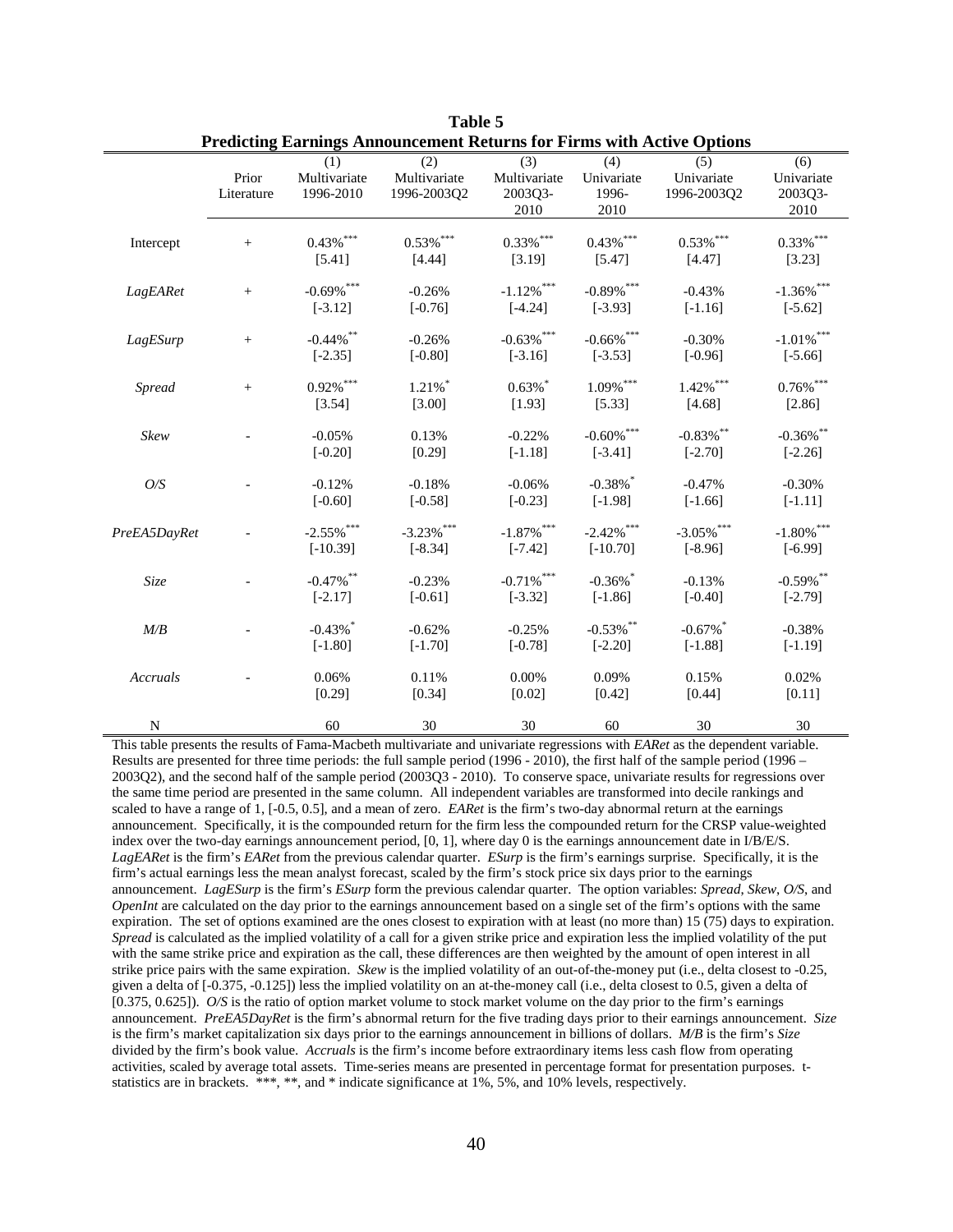|                 | (1)                    | (2)                     |
|-----------------|------------------------|-------------------------|
|                 | Lowest LagESurp Decile | Highest LagESurp Decile |
| Intercept       | $-2.41\%$ ***          | $2.12\%$ ***            |
|                 | $[-8.29]$              | [4.80]                  |
| <b>Options</b>  | $2.11\%$ ***           | $1.11\%$ <sup>**</sup>  |
|                 | [3.44]                 | [2.38]                  |
| Recent          | $-2.11\%$ ***          | 1.96%***                |
|                 | $[-5.80]$              | [3.56]                  |
| Options*Recent  | $-1.12\%$ <sup>*</sup> | 0.96%                   |
|                 | $[-1.77]$              | [1.47]                  |
| Size            | 0.0001                 | $-0.0005***$            |
|                 | $[1.60]$               | $[-2.88]$               |
| Size*Recent     | $0.0003$ *             | $-0.0003$               |
|                 | [1.91]                 | $[-1.23]$               |
| M/B             | $-0.0001$              | 0.0005                  |
|                 | $[-0.33]$              | [1.14]                  |
| $M/B*Recent$    | 0.0007                 | $-0.0003$               |
|                 | [1.63]                 | $[-0.58]$               |
| Accruals        | 0.0004                 | 0.0091                  |
|                 | [0.01]                 | [0.28]                  |
| Accruals*Recent | $-0.0197$              | $-0.0191$               |
|                 | $[-0.66]$              | $[-0.48]$               |
| N               | 10,313                 | 10,206                  |
| Adj. $R^2$      | 1.38%                  | 1.31%                   |

| Table 6                                                        |
|----------------------------------------------------------------|
| <b>Market Reaction to Extreme Earnings Surprises over Time</b> |

This table presents the results of regressions with *LagEARet* as the dependent variable. In the first (second) column the regression model is estimated for firms in the lowest (highest) decile of *LagESurp*. *LagEARet* is the firm's two-day abnormal return at the earnings announcement from the prior calendar quarter. *LagESurp* is the firm's earnings surprise from the prior calendar quarter. *Options* is an indicator variable equal to one for firms with active options, and zero otherwise. *Recent* is an indicator variable equal to one for earnings announcements occurring during the second half of the sample period (2003Q3- 2010), and zero otherwise. *Size* is the firm's market capitalization six days prior to the earnings announcement in billions of dollars. *M/B* is the firm's *Size* divided by the firm's book value. *Accruals* is the firm's income before extraordinary items less cash flow from operating activities, scaled by average total assets. Standard errors are clustered on two dimensions, firm and quarter. *LagESurp*, *Size*, *M/B*, and *Accruals* are winsorized at the 1% and 99% levels. t-statistics are in brackets. \*\*\*, \*\*, and \* indicate significance at 1%, 5%, and 10% levels, respectively.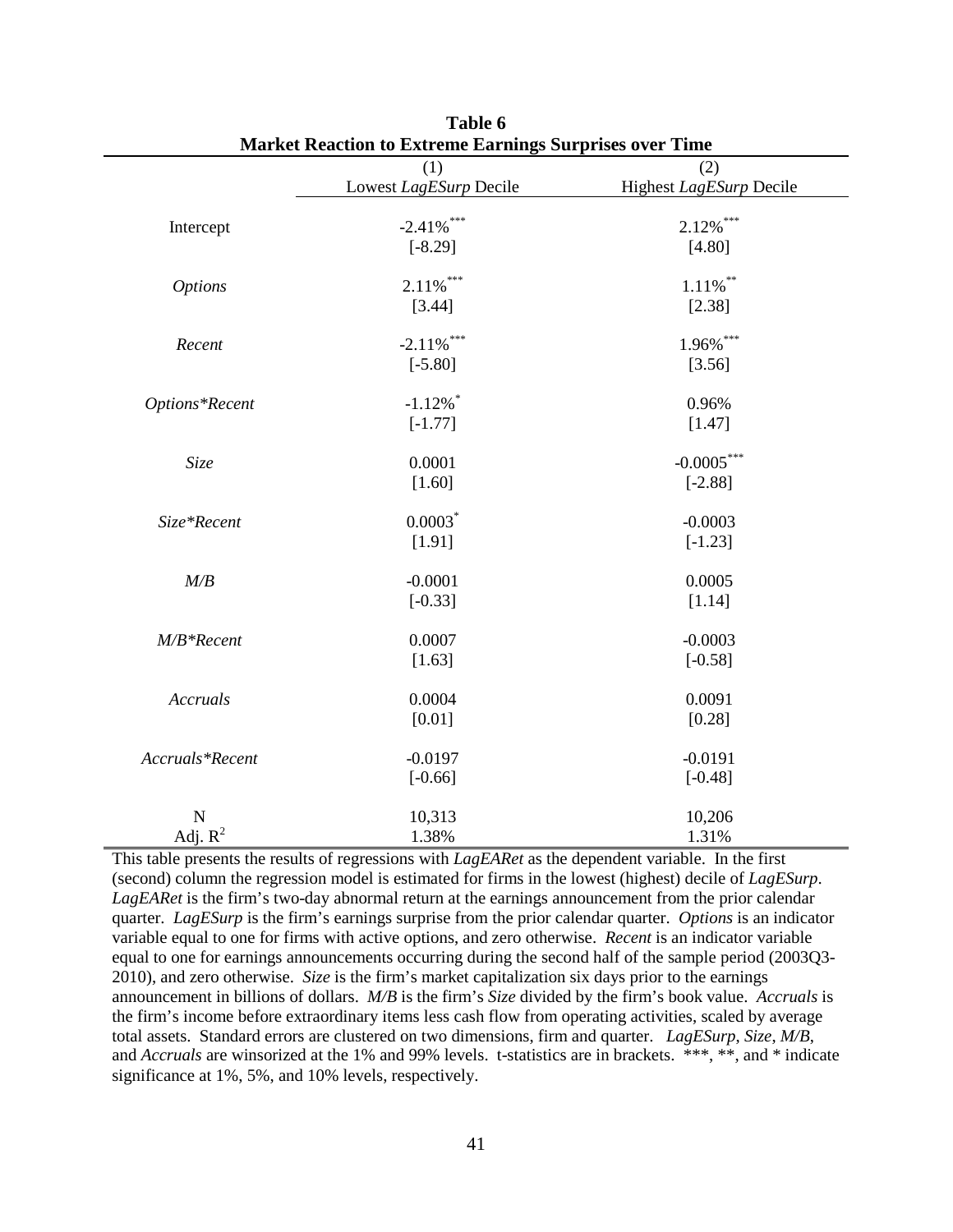|                 | $\overline{(1)}$      | (2)                  | $\overline{(3)}$       | (4)        |
|-----------------|-----------------------|----------------------|------------------------|------------|
|                 | PreEA5DayRet          | Skew                 | <b>Spread</b>          | O/S        |
|                 |                       |                      |                        |            |
| Intercept       | $1.72^{\ast\ast\ast}$ | $4.58***$            | $-1.15***$             | $4.16***$  |
|                 | [5.72]                | [9.74]               | $[-9.90]$              | [22.30]    |
| Recent          | $-1.09***$            | 1.15                 | $-0.33$                | $4.77***$  |
|                 | $[-3.20]$             | [1.41]               | $[-1.18]$              | [9.46]     |
| LagESurp        | $-42.80$ <sup>*</sup> | 4.13                 | $-18.30$               | $-0.17$    |
|                 | $[-1.67]$             | [0.22]               | $[-1.06]$              | $[-0.01]$  |
| LagESurp*Recent | 27.99                 | $-75.73***$          | $43.25$ *              | 8.08       |
|                 | [0.81]                | $[-3.09]$            | [1.92]                 | [0.47]     |
| LagEARet        | $-0.27$               | 0.77                 | $-0.44$                | 0.18       |
|                 | $[-0.22]$             | [0.93]               | $[-0.54]$              | [0.28]     |
| LagEARet*Recent | $4.31*$               | $-0.36$              | 1.14                   | 1.00       |
|                 | [1.95]                | $[-0.33]$            | [1.05]                 | [0.76]     |
| Size            | $-0.013***$           | $-0.006***$          | $0.004***$             | $0.023***$ |
|                 | $[-3.34]$             | $[-2.77]$            | [3.39]                 | [2.57]     |
| Size*Recent     | $0.008*$              | $-0.020***$          | $0.008***$             | $0.038***$ |
|                 | [1.82]                | $[-4.72]$            | [3.45]                 | [2.30]     |
| M/B             | 0.001                 | $-0.013$             | $-0.011$ <sup>**</sup> | $0.035***$ |
|                 | [0.13]                | $[-1.56]$            | $[-2.51]$              | [3.16]     |
| $M/B*Recent$    | $-0.012$              | $-0.002$             | $0.010*$               | 0.037      |
|                 | $[-0.86]$             | $[-0.14]$            | [1.77]                 | [0.75]     |
| Accruals        | $-0.569$              | $-3.47$ <sup>*</sup> | $-1.20$                | $-0.138$   |
|                 | $[-0.38]$             | $[-1.68]$            | $[-1.14]$              | $[-0.12]$  |
| Accruals*Recent | $-1.72$               | 5.04                 | $-0.87$                | 3.79       |
|                 | $[-0.85]$             | [1.55]               | $[-0.48]$              | [0.97]     |
| $\mathbf N$     | 23,684                | 23,684               | 23,684                 | 23,684     |
| Adj. $R^2$      | 0.77%                 | 2.27%                | 0.45%                  | 4.38%      |

**Table 7 Relation between Firm-specific Investor Sentiment and Prior Earnings News over Time** 

This table presents the results of regressions with a proxy of firm-specific investor sentiment as the dependent variable. The dependent variables in the four columns are *PreEA5DayRet*, *Skew*, *Spread*, and *O/S*, respectively. *PreEA5DayRet* is the firm's abnormal return for the five trading days prior to their earnings announcement. The option variables: *Skew*, *Spread*, and *O/S* are calculated on the day prior to the earnings announcement based on a single set of the firm's options with the same expiration. The set of options examined are the ones closest to expiration with at least (no more than) 15 (75) days to expiration. *Skew* is the implied volatility of an out-of-the-money put (i.e., delta closest to -0.25, given a delta of [-0.375, -0.125]) less the implied volatility on an at-the-money call (i.e., delta closest to 0.5, given a delta of [0.375, 0.625]). *Spread* is calculated as the implied volatility of a call for a given strike and expiration less the implied volatility of the put with the same strike and expiration as the call, these differences are then weighted by the amount of open interest in the pair. *O/S* is the ratio of option market volume to stock market volume on the day prior to the firm's earnings announcement. *Recent* is an indicator variable equal to one for earnings announcements occurring during the second half of the sample period (2003Q3-2010), and zero otherwise. *LagESurp* is the firm's earnings surprise from the prior calendar quarter. *LagEARet* is the firm's two-day abnormal return at the earnings announcement from the prior calendar quarter. *Size* is the firm's market capitalization six days prior to the earnings announcement in billions of dollars. *M/B* is the firm's *Size* divided by the firm's book value. *Accruals* is the firm's income before extraordinary items less cash flow from operating activities, scaled by average total assets. *LagESurp*, *Size*, *M/B*, and *Accruals* are winsorized at the 1% and 99% levels. Standard errors are clustered on two dimensions, firm and quarter. t-statistics are in brackets. \*\*\*, \*\*, and \* indicate significance at 1%, 5%, and 10% levels, respectively.